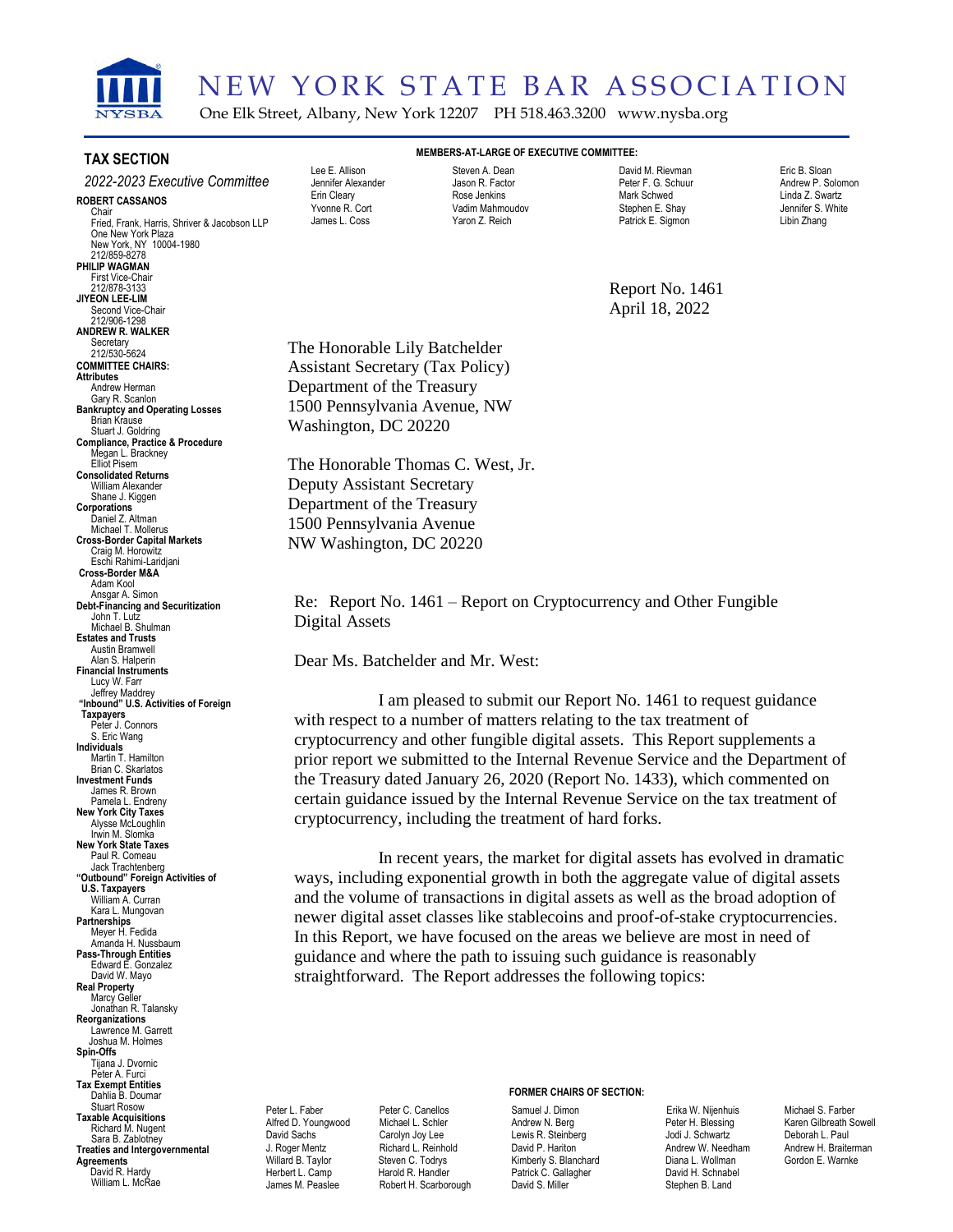• The general characterization of cryptocurrency for federal income tax purposes as commodities, securities or a type of asset class that is neither commodities nor securities.

• The application of the commodities trading safe harbors under section  $864(b)(2)(B)$  to cryptocurrency.

• The application of the straddle rules of section 1092 to fungible digital assets.

• The application of the mark-to-market provisions of sections  $475(e)$  and  $475(f)$  for commodities dealers and traders to cryptocurrency.

- The recognition of gain or loss on lending cryptocurrency.
- The federal income tax characterization of certain U.S.-dollar pegged stablecoins.
- The federal income tax treatment of "wrapped" cryptocurrency.

• The federal income tax treatment of staking rewards received in respect of proof-of-stake cryptocurrency.

We appreciate your consideration of our Report. If you have any questions or comments, please feel free to contact us and we will be glad to assist in any way.

Respectfully Submitted,

Molen Certuro

Robert Cassanos Chair

Enclosure

 $CC:$ 

Peter H. Blessing Associate Chief Counsel (International) Internal Revenue Service

Natasha Goldvug Attorney-Advisor, Tax Legislative Counsel Department of the Treasury

Helen Hubbard Associate Chief Counsel (Financial Institutions & Products) Department of the Treasury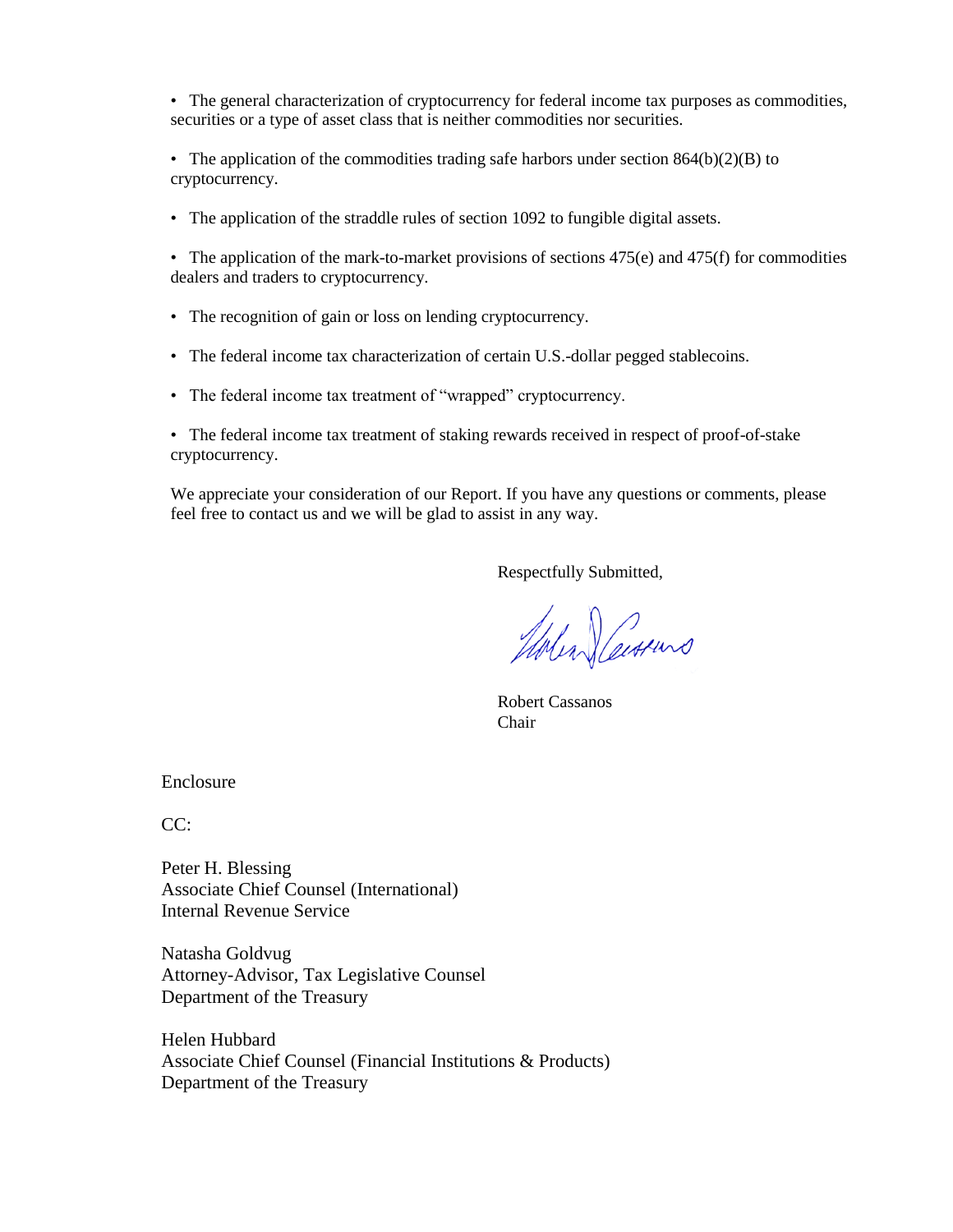John Moriarty Associate Chief Counsel (Income Tax & Accounting) Internal Revenue Service

Jose Murillo Deputy Assistant Secretary Department of the Treasury

Kamela Nelan Attorney-Advisor, International Tax Counsel Department of the Treasury

Erika Nijenhuis Senior Counsel Department of the Treasury (Office of Tax Policy)

Kevin Nichols International Tax Counsel Department of the Treasury (Office of Tax Policy)

Michael S. Novey Associate Tax Legislative Counsel Department of the Treasury

William M. Paul Principal Deputy Chief Counsel and Deputy Chief Counsel (Technical) Internal Revenue Service

Richard Reinhold Special Counsel (International) Internal Revenue Service

Brett York Deputy Tax Legislative Counsel Department of the Treasury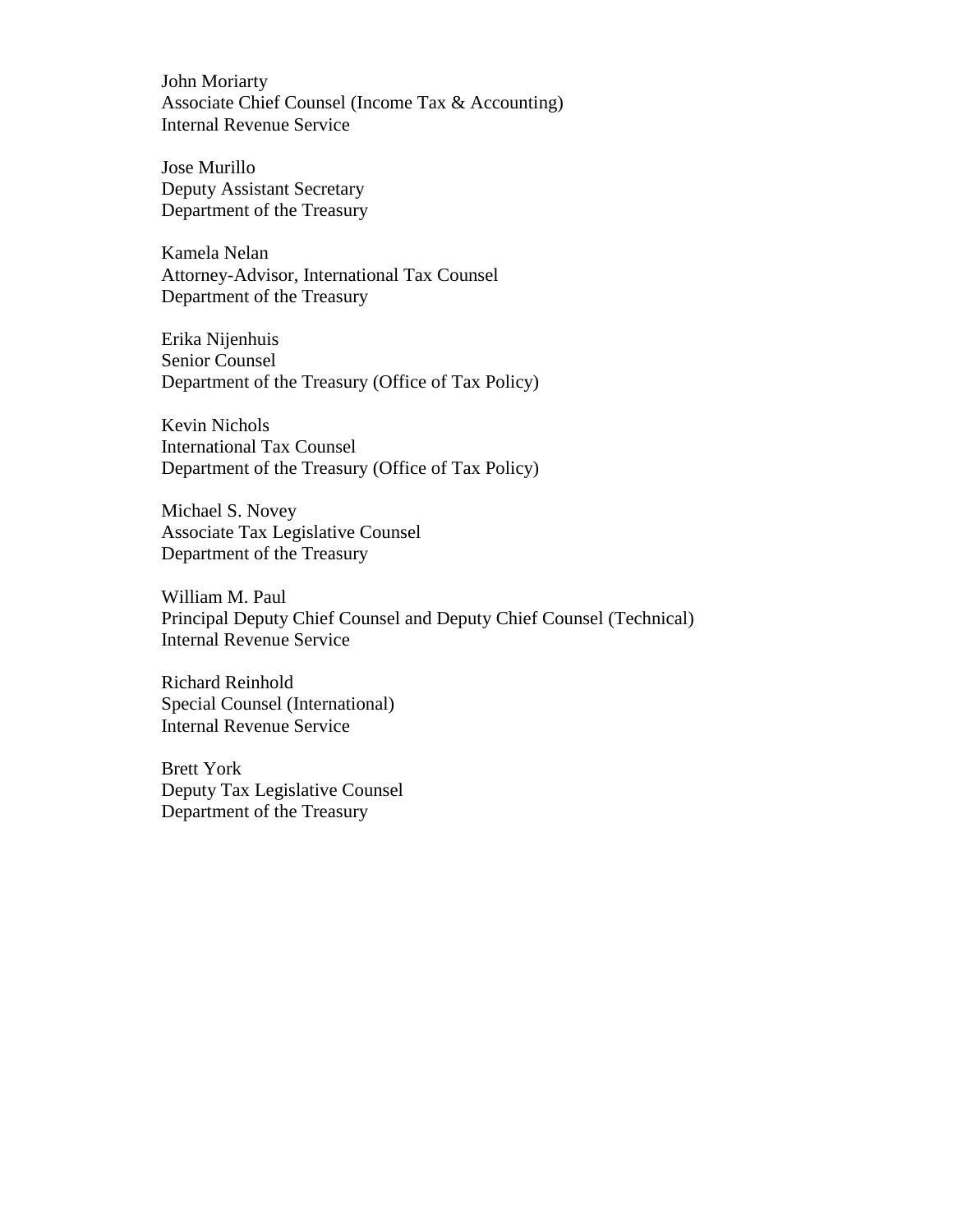**Report No. 1461** 

# **NEW YORK STATE BAR ASSOCIATION TAX SECTION**

# **REPORT ON CRYPTOCURRENCY AND OTHER FUNGIBLE DIGITAL ASSETS**

**April 18, 2022**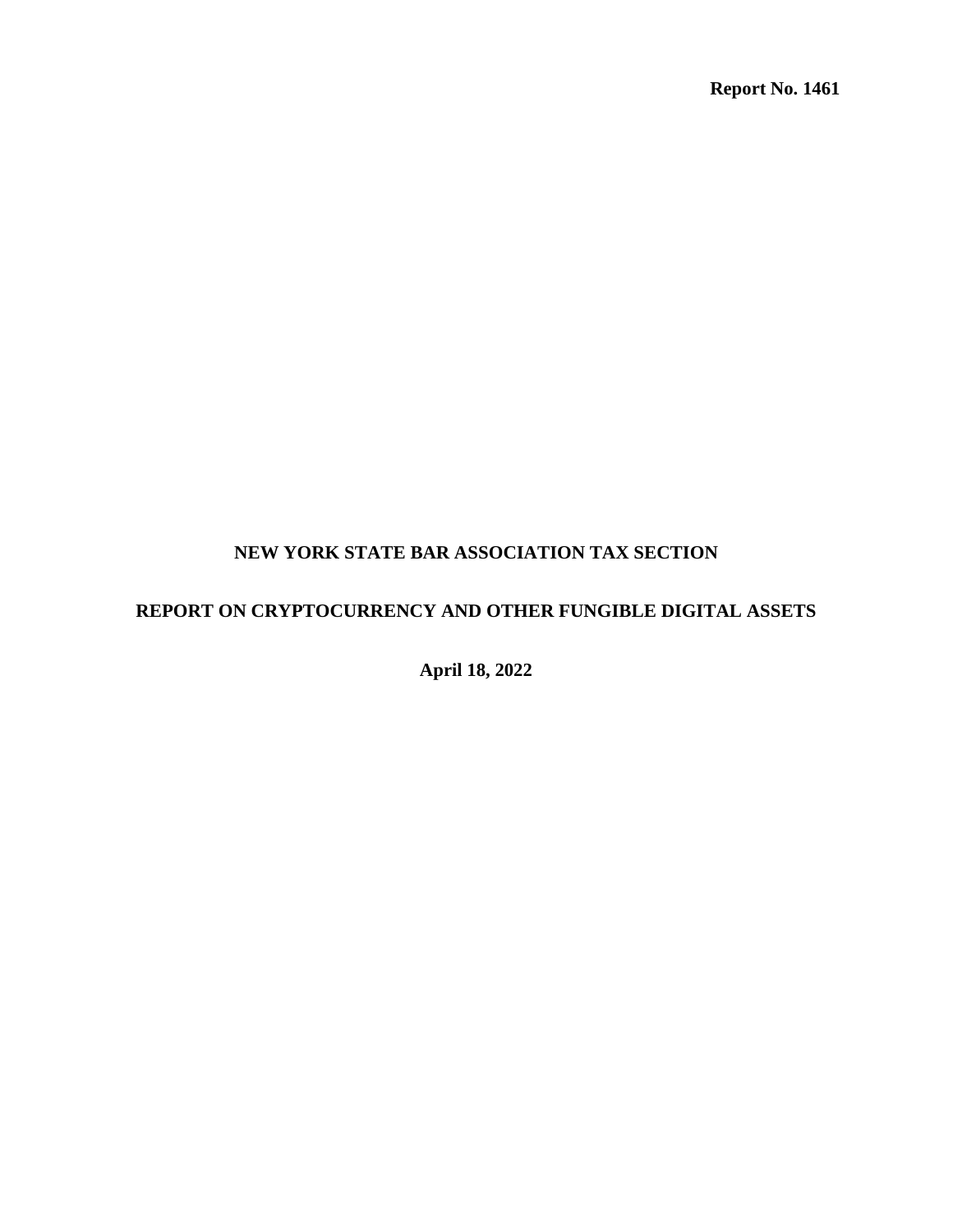# **TABLE OF CONTENTS**

| I.  | <b>Summary of Proposed Recommendations and Requests for Guidance  8</b>        |                                                                       |                                                                            |  |  |  |
|-----|--------------------------------------------------------------------------------|-----------------------------------------------------------------------|----------------------------------------------------------------------------|--|--|--|
| II. |                                                                                |                                                                       |                                                                            |  |  |  |
| Ш.  |                                                                                |                                                                       |                                                                            |  |  |  |
|     | A.                                                                             |                                                                       |                                                                            |  |  |  |
|     |                                                                                | 1.                                                                    |                                                                            |  |  |  |
|     |                                                                                | 2.                                                                    |                                                                            |  |  |  |
|     |                                                                                | 3.                                                                    |                                                                            |  |  |  |
|     | <b>B.</b><br>Application of the Commodities Trading Safe Harbors under Section |                                                                       |                                                                            |  |  |  |
|     |                                                                                | 1.                                                                    |                                                                            |  |  |  |
|     |                                                                                | 2.                                                                    | Requirements to Satisfy the Commodities Trading Safe Harbors 15            |  |  |  |
|     |                                                                                | 3.                                                                    |                                                                            |  |  |  |
|     | C.                                                                             | Application of the Straddle Rules of Section 1092 to Fungible Digital |                                                                            |  |  |  |
|     |                                                                                | 1.                                                                    |                                                                            |  |  |  |
|     |                                                                                | 2.                                                                    |                                                                            |  |  |  |
|     | D.                                                                             |                                                                       | Application of the Mark-to-Market Provisions of Sections 475(e) and 475(f) |  |  |  |
|     |                                                                                | 1.                                                                    |                                                                            |  |  |  |
|     |                                                                                | 2.                                                                    |                                                                            |  |  |  |
|     | Ε.                                                                             |                                                                       |                                                                            |  |  |  |
|     |                                                                                | 1.                                                                    |                                                                            |  |  |  |
|     |                                                                                | 2.                                                                    |                                                                            |  |  |  |
|     |                                                                                | 3.                                                                    |                                                                            |  |  |  |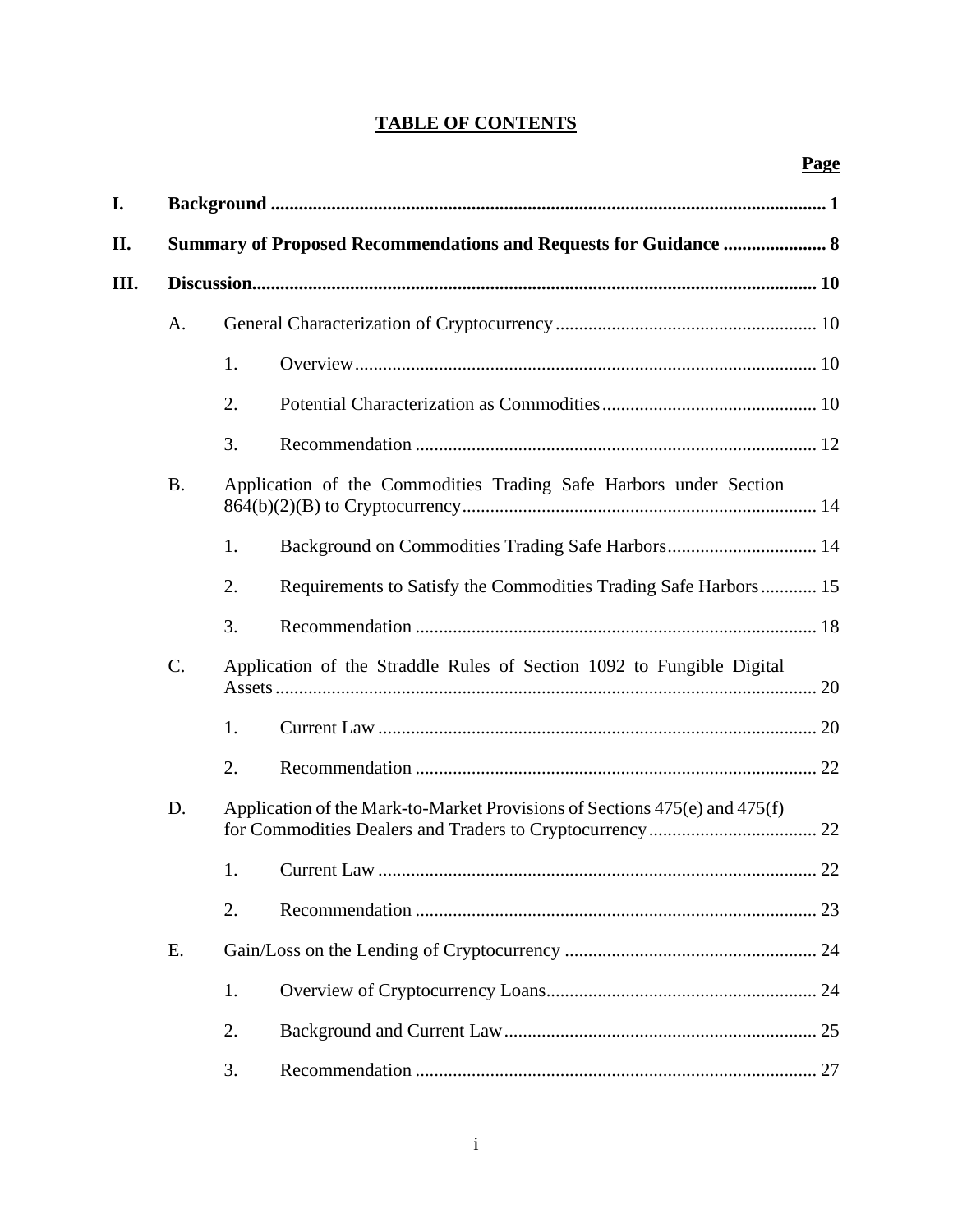| F. |    |                                                              |  |  |
|----|----|--------------------------------------------------------------|--|--|
|    | 1. |                                                              |  |  |
|    | 2. |                                                              |  |  |
|    | 3. |                                                              |  |  |
| G. |    |                                                              |  |  |
|    | 1. |                                                              |  |  |
|    | 2. | Tax Treatment of Wrapping, Unwrapping and Exchanging Wrapped |  |  |
|    | 3. |                                                              |  |  |
| H. |    |                                                              |  |  |
|    | 1. |                                                              |  |  |
|    | 2. |                                                              |  |  |
|    | 3. |                                                              |  |  |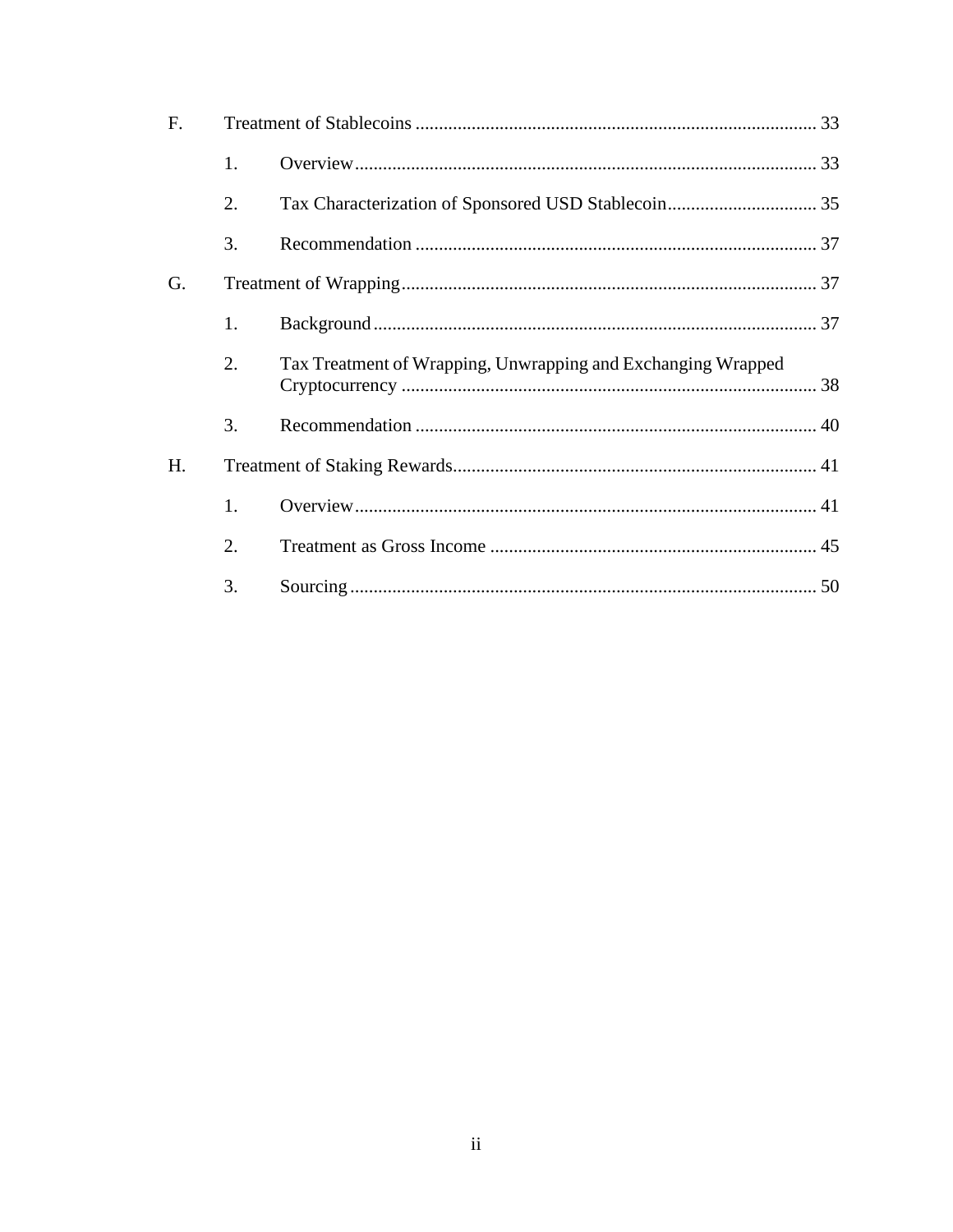#### **REPORT ON CRYPTOCURRENCY AND OTHER FUNGIBLE DIGITAL ASSETS**

The New York State Bar Association Tax Section is submitting this report (the "*Report*")<sup>[1](#page-6-1)</sup> to request guidance with respect to a number of matters relating to the tax treatment of cryptocurrency and other fungible digital assets. This Report supplements our report (the "*Prior Report*")<sup>[2](#page-6-2)</sup> to the Internal Revenue Service (the "*Service*") and the Department of the Treasury ("*Treasury*") dated January 26, 2020 addressing certain tax issues relating to cryptocurrency.

#### <span id="page-6-0"></span>**I. Background**

Bitcoin was first minted in 2009, ushering in a new class of purely digital, blockchain-based assets referred to as cryptocurrency.<sup>[3](#page-6-3)</sup> A core feature of cryptocurrency is that it enables a decentralized network of participants to reach a consensus on the ownership and transfer of a particular digital representation of value without the need for a financial intermediary like a bank or broker to verify transactions or secure account credentials.

Very generally, the two essential features of a blockchain that enable this decentralized consensus are the distributed ledger and the consensus mechanism. A distributed ledger can be thought of as a spreadsheet that is broadcast to network participants describing the public network address of the current owner of every digital asset on the blockchain and the history of every transaction that has occurred on the blockchain.<sup>[4](#page-6-4)</sup> In turn, a consensus mechanism can be thought of as a decentralized, cryptographically secured process of agreement by which a majority of network participants can assent to one "true" global dataset of ownership and transaction history — a so-called "blockchain" — to be recorded on the distributed ledger.

<span id="page-6-3"></span>3 In general, cryptocurrency protocols have a name (for example, Bitcoin) and a separate symbol for units of their cryptocurrency (for example, BTC). For simplicity, this Report generally uses the name of a protocol when referring to units of its cryptocurrency.

<span id="page-6-1"></span><sup>1</sup> The principal authors of this Report are Michael Shulman and Lorenz Haselberger. Helpful comments were provided by Peter Benesch, Andy Braiterman, Kim Blanchard, James Brown, Michael Buiteweg, Robert Cassanos, Peter Connors, Michael Desmond, Lucy Farr, Rachel Flaschner, Jonathan Gifford, Kevin Glenn, Kevin Jacobs, Sydney Kane, Rebecca Lee, John Lutz, David Miller, John Narducci, Vadim Novik, Richard Nugent, Seth Piken, Yaron Reich, Joshua Savey, Michael Schler, Jason Schwartz, Stephen Shay, Nathan Tasso, Shun Tosaka, Ahuva Weinreich and Libin Zhang. This Report reflects solely the views of the Tax Section of the New York State Bar Association and not those of the Executive Committee or the House of Delegates of the New York State Bar Association.

<span id="page-6-2"></span><sup>2</sup> New York State Bar Association Tax Section, *Report on the Taxation of Cryptocurrency* (Jan. 26, 2020).

<span id="page-6-4"></span><sup>4</sup> The public address of a beneficial owner of cryptocurrency is cryptographically secured so that it cannot be used to identify the beneficial owner unless it divulges (or is forced to divulge) its identity. The beneficial owner holds a separate "private key" that is tied to the public address through cryptography and can be used to transfer cryptocurrency to and from the public address. For a more detailed discussion, see the Prior Report.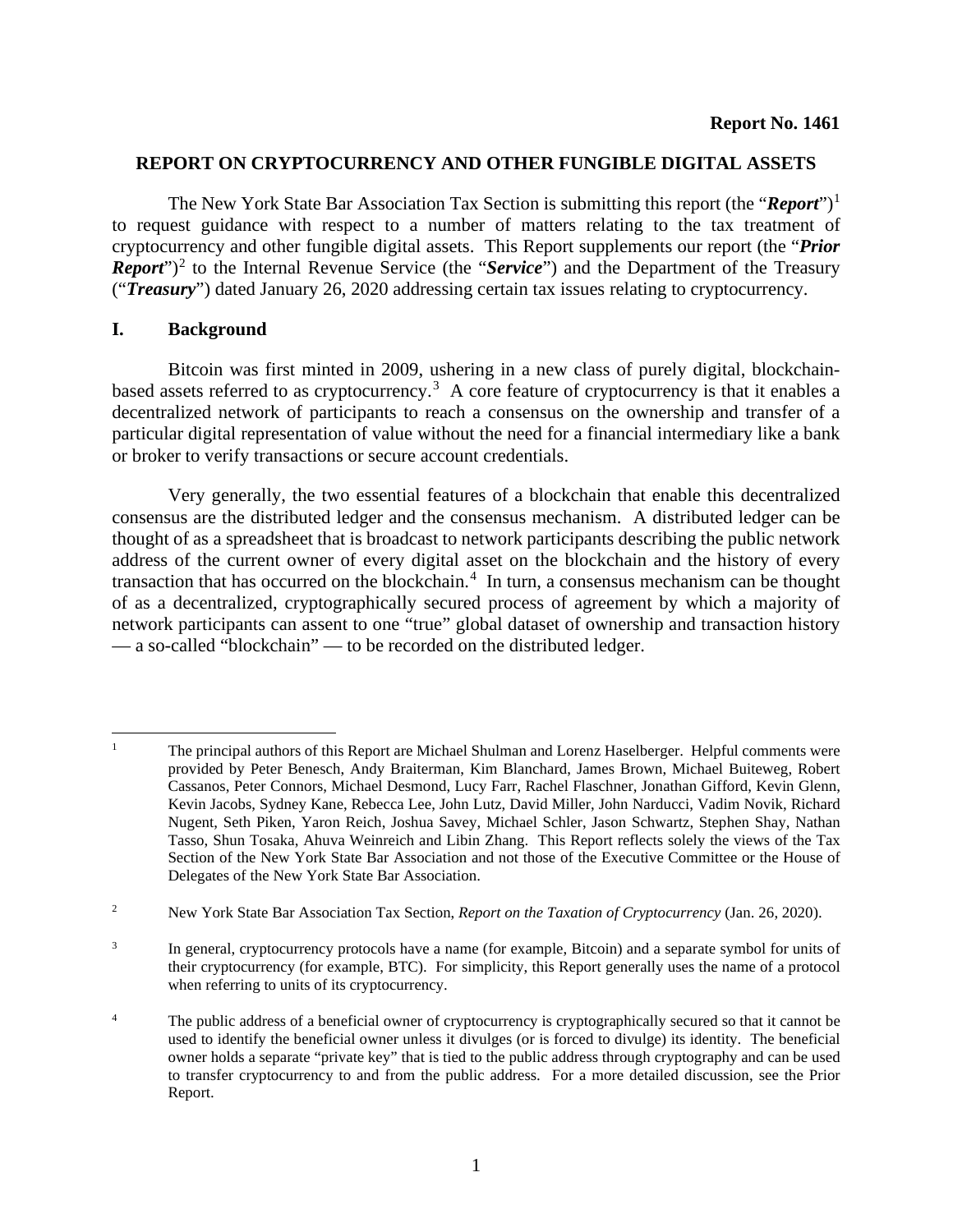The Service first provided guidance with respect to cryptocurrency in Notice 2014-21<sup>[5](#page-7-0)</sup> (the "*2014 Notice*"), which clarified that "convertible virtual currency" is treated as property (and not foreign currency) for federal income tax purposes and defined convertible virtual currency as a "digital representation of value that functions as a medium of exchange, a unit of account, and/or a store of value" that can be "exchanged into . . . U.S. dollars, Euros, and other real currencies."[6](#page-7-1) Since the 2014 Notice was published, a variety of new blockchain-based digital assets have emerged, which — although they generally meet the broad definition of convertible virtual currency in the 2014 Notice — also have additional functionality that goes beyond the mere ability to serve as a digital representation of value that is transferrable in a secure manner using a blockchain-based consensus mechanism. These digital assets include:

- *Stablecoins*. Stablecoins are blockchain-based digital assets whose value is pegged to a fiat currency<sup>[7](#page-7-2)</sup> or another underlying reference asset (for example, other cryptocurrency), either through off-blockchain legal arrangements (for example, a sponsor that holds itself out as willing to redeem the stablecoin for the underlying fiat currency or reference asset) or through algorithms that, among other things, may create or destroy units of the digital asset as necessary to maintain price stability.
- *Utility tokens*. Utility tokens are blockchain-based digital assets that have functionality in addition to serving as a digital representation of value, such as the ability to be redeemed for certain digital services or the ability to be deposited with an underlying software protocol in order to participate in certain activities (for example, blockchain data indexing) and receive related digital asset rewards.<sup>[8](#page-7-3)</sup>
- *Security tokens*. Security tokens are blockchain-based digital assets that provide holders with a fractional interest in an underlying asset, such as an equity security.

<span id="page-7-2"></span>7 As used in this Report, the term "fiat currency" means any government-issued currency that is declared by the government to be legal tender (for example, the Euro or the U.S. dollar).

<span id="page-7-3"></span>8 The dividing line between digital assets colloquially referred to as "utility tokens" and more traditional cryptocurrencies like Ether is not entirely clear. For example, the Ethereum blockchain supports a variety of functionality that can be accessed through Ether, including the ability to enter into so-called "smart contracts" (discussed further below).

<span id="page-7-0"></span><sup>5</sup> 2014-16 I.R.B. 938.

<span id="page-7-1"></span><sup>6</sup> The 2014 Notice also provided that "[i]n some environments, [convertible virtual currency] operates like 'real' currency — that is, the coin and paper money of the United States or of any other country that is designated as legal tender, circulates, and is customarily used and accepted as a medium of exchange in the country of issuance — but it does not have legal tender status in any jurisdiction." Notably, in September 2021, El Salvador designated Bitcoin as legal tender, raising the question of whether Bitcoin will be treated as foreign currency for federal income tax purposes simply by virtue of its legal tender status in that jurisdiction. However, we believe that the better understanding of the 2014 Notice is that although legal tender status may be *necessary* for an item of property to be treated as a foreign currency, it is not sufficient. Instead, an item of property generally should not be treated as foreign currency unless it is issued by the country or countries where it is legal tender (or by a body, like the European Central Bank, organized by countries to issue the property).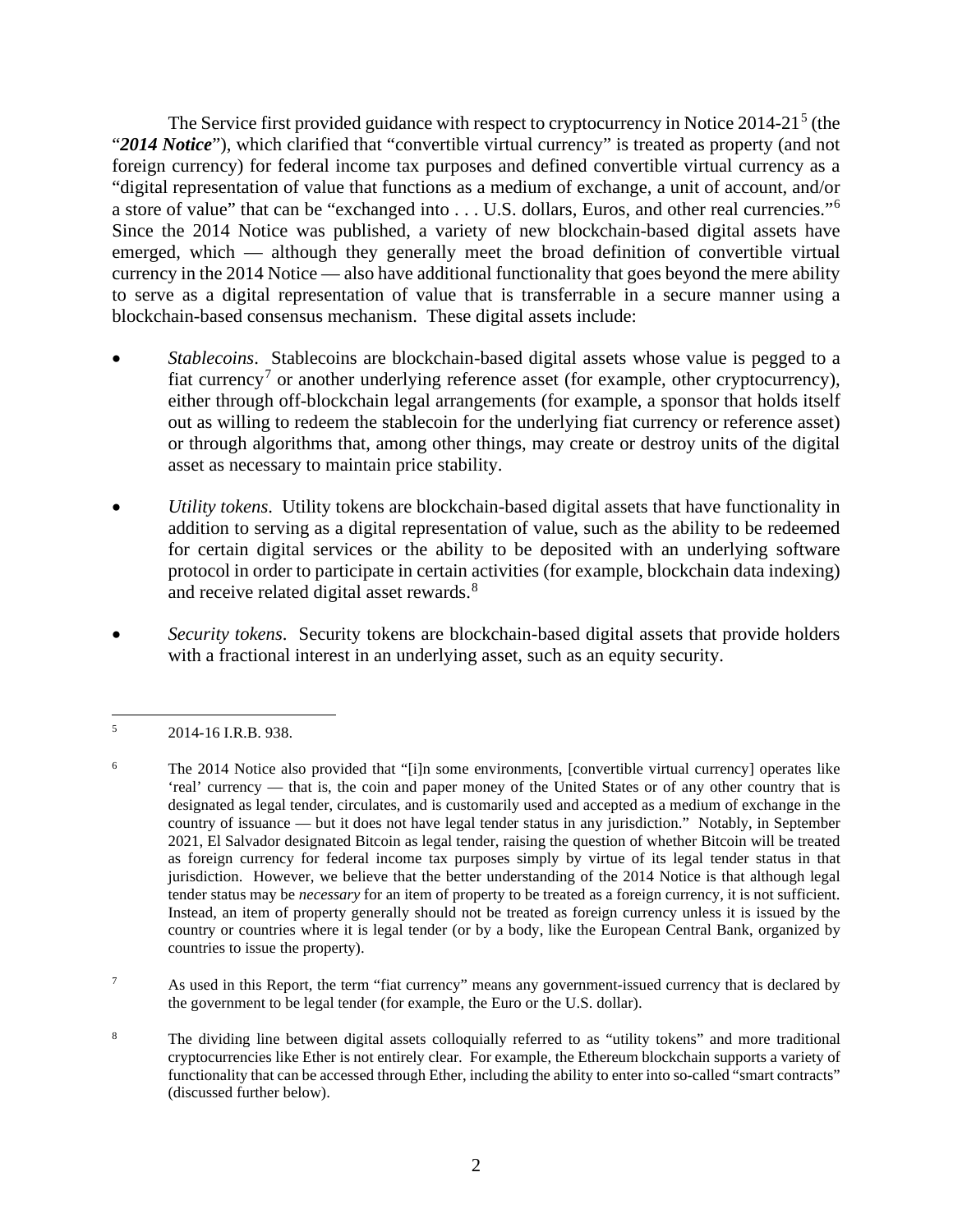• *Non-fungible tokens*. A non-fungible token ("*NFT*") is a blockchain-based digital asset that represents ownership of a unique item, like a piece of digital art or a video.

As yet, there is no clear consensus among industry participants regarding the terminology that is used to refer to and distinguish between this broad array of new digital assets. In particular, terms like "virtual currency," "cryptocurrency," "digital assets," "tokens" and "coins" are often used interchangeably to refer to some or all of the digital assets described above, even though the legal and economic characteristics of such digital assets can vary dramatically.

From the onset of the development and use of digital assets, taxpayers and their advisors have struggled with the numerous and often novel tax issues raised by the ownership and use of such assets. These issues are far-ranging, from the appropriate characterization of a particular digital asset for federal income tax purposes, to whether the receipt of a digital asset in certain contexts is taxable, to the application of various anti-abuse regimes that did not specifically contemplate property with the characteristics of digital assets.

To date, however, the Service has provided little guidance addressing the tax treatment of digital assets. Although the 2014 Notice clarified that "convertible virtual currency" is treated for federal income tax purposes as property (and not foreign currency), it left unaddressed a number of critical questions regarding the treatment of virtual currency, including whether virtual currency generally would be considered part of an existing asset class (for example, commodities or securities) for purposes of various provisions of the Internal Revenue Code of 1986, as amended (the "Code")<sup>[9](#page-8-0)</sup> or instead would constitute a new asset class for some or all of those purposes.

Since the publication of the 2014 Notice, the principal guidance issued by the Service relating to cryptocurrency has been Revenue Ruling 2019-24 and the updated "Frequently Asked Questions" relating to virtual currency (the "*FAQ*"), both of which were published by the Service on October 9, 2019<sup>[10](#page-8-1)</sup> and provide limited guidance in respect of hard forks and certain consequences flowing from the treatment of virtual currency as property for federal income tax purposes, including in respect of the determination of fair market value, basis and holding period.<sup>[11](#page-8-2)</sup> More recently, the infrastructure bill that was signed into law by the President on November 15, 2021 (the "*Infrastructure Bill*") clarified and expanded the information reporting requirements

<span id="page-8-0"></span><sup>9</sup> All section references herein are to the Code or to the Treasury regulations promulgated thereunder, unless otherwise indicated.

<span id="page-8-1"></span><sup>&</sup>lt;sup>10</sup> The FAQ was further updated in March 2021 to clarify a new requirement to report cryptocurrency transactions on IRS Form 1040.

<span id="page-8-2"></span><sup>&</sup>lt;sup>11</sup> The Service has also issued several recent advice memoranda relating to cryptocurrency, which are not directly relevant to the topics discussed in this Report. *See* Chief Counsel Advice 202114020 (concluding that the receipt of cryptocurrency in a hard fork is includable in gross income when the recipient has dominion and control over the new asset); Chief Counsel Advice 202124008 (concluding that exchanges of different kinds of cryptocurrency are not like-kind exchanges under section 1031); Chief Counsel Advice 202035011 (concluding that cryptocurrency received in exchange for the performance of services is includable in gross income on receipt).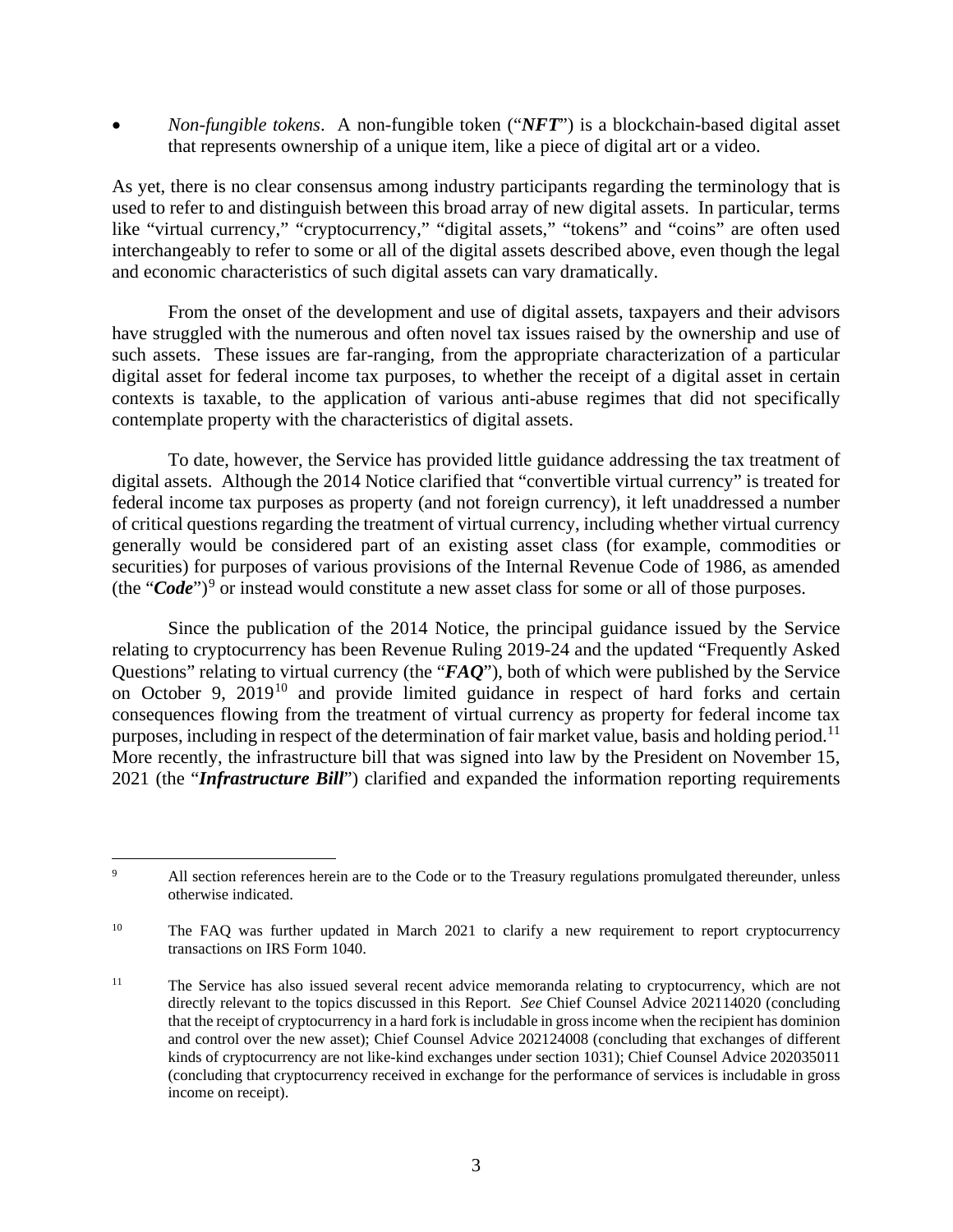applicable to digital assets.<sup>[12](#page-9-0)</sup> For purposes of the Infrastructure Bill, "digital assets" are defined as "any digital representation of value which is recorded on a cryptographically secured distributed ledger or any similar technology as specified by the Secretary.<sup>"[13](#page-9-1)</sup> However, none of the foregoing authorities provide meaningful guidance with respect to the substantive tax treatment of digital assets and common transactions that taxpayers may enter into using digital assets, or with respect to the tax treatment of newer classes of digital assets like stablecoins.

The Prior Report commented on Revenue Ruling 2019-24 and the FAQ (in particular, on the treatment of hard forks and the distinction between hard forks and airdrops) and identified additional areas in which specific tax guidance would be beneficial. While only slightly more than two years has passed since the Prior Report was submitted, the market for digital assets has expanded and changed in dramatic ways:

- The number of discrete types of digital assets has increased from roughly 5,000 at the time the Prior Report was published to nearly  $10,000$  today.<sup>[14](#page-9-2)</sup> At the same time, the total market capitalization of all digital assets has seen tremendous growth, from approximately \$200 billion at such time to more than \$1.8 trillion currently (and as high as \$3 trillion in November 2021).<sup>[15](#page-9-3)</sup>
- There has been a marked increase in the use of cryptocurrencies that utilize a "proof-ofstake" consensus mechanism (as opposed to the "proof-of-work" consensus mechanism used by Bitcoin and certain other cryptocurrencies). As described in detail in Part III.H.1 below, proof of stake is intended to solve the energy inefficiency of proof of work while offering comparable blockchain security. That is, whereas proof-of-work protocols allocate the right to validate transactions and record them on the blockchain to network participants based on the ability to solve energy-intensive, cryptographic puzzles (referred to as "mining"), proof-of-stake protocols allocate validation rights to network participants based on how many units of cryptocurrency they have deposited ("staked") with the network. As in proof-of-work protocols, network participants that successfully validate transactions are rewarded with additional units of the relevant cryptocurrency (which are generally referred to in the proof-of-stake context as "staking rewards"). Although proof-

<span id="page-9-0"></span><sup>&</sup>lt;sup>12</sup> [Infrastructure Investment and Jobs Act \(P.L. 117-58\).](https://www.congress.gov/bill/117th-congress/house-bill/3684)

<span id="page-9-1"></span><sup>13</sup> Section  $6045(g)(3)(D)$ .

<span id="page-9-2"></span><sup>14</sup> *See* CoinMarketCap, https://coinmarketcap.com/ (listing information for 9,968 cryptocurrencies) (last accessed April 18, 2022).

<span id="page-9-3"></span><sup>15</sup> *See* CoinMarketCap, Total Cryptocurrency Market Cap, https://coinmarketcap.com/charts/ (last accessed April 18, 2022); s*ee also* Joanna Ossinger, *Crypto World Hits \$3 Trillion Market Cap as Ether, Bitcoin Gain*, Bloomberg News (Nov. 8, 2021), *available at* https://www.bloomberg.com/news/articles/2021-11- 08/crypto-world-hits-3-trillion-market-cap-as-ether-bitcoin-gain; Executive Order on Ensuring Responsible Development of Digital Assets, The White House (March 9, 2022), *available at* https://www.whitehouse.gov/briefing-room/presidential-actions/2022/03/09/executive-order-on-ensuringresponsible-development-of-digital-assets/ (observing the "dramatic growth in markets for digital assets" and calling for various executive branch measures to address the risks and harness the potential benefits of digital assets and blockchain technology).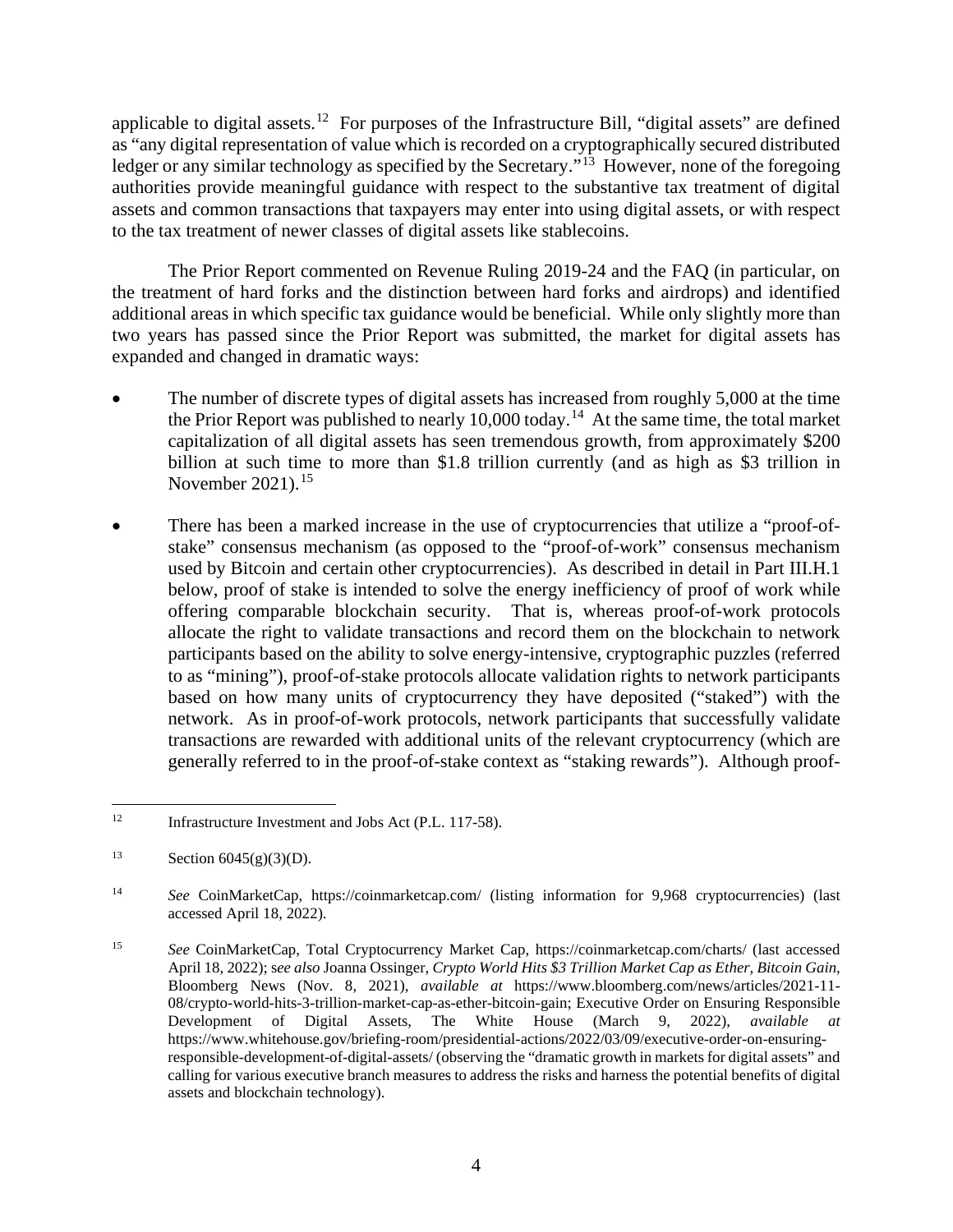of-work cryptocurrencies like Bitcoin currently continue to dwarf proof-of-stake currencies in terms of market capitalization and trading volume, Ethereum's planned transition to proof of stake in 2022 is expected to result in proof-of-stake cryptocurrency constituting a sizable portion of the overall market.<sup>[16](#page-10-0)</sup>

- The use of digital assets in so-called "decentralized finance" or "DeFi" has grown substantially in the past two years. Decentralized finance generally refers to the use of open-source software platforms to engage in financial transactions that are settled directly on a blockchain using digital assets, including lending or borrowing digital assets, entering into derivative contracts and insuring risk. Rather than being effected through traditional financial intermediaries (often referred to as "centralized finance"), these transactions are governed by so-called "smart contracts," which are self-executing software programs that automatically and irreversibly settle using digital assets once the conditions agreed to by the parties are met. $17$
- As noted above, the recent Infrastructure Bill increased the information reporting requirements for digital assets, making determinations of the taxability of transactions in digital assets more critical for brokers and others subject to those requirements.

The aforementioned developments make the need for tax guidance even more acute than when the Prior Report was submitted.

The desire for guidance on the tax treatment of digital assets is significant and extends to a multitude of tax provisions. However, the diversity of digital assets, and the rapid pace at which new digital assets are being developed, makes providing a comprehensive set of recommendations to address all or even most of the significant issues affecting digital assets unrealistic. Consequently, this Report focuses on areas we believe are most in need of guidance, and where the path to issuing such guidance is reasonably straightforward.

In view of the wide range of digital assets currently in circulation and the variety of often inconsistent and overlapping terminology that is used by market participants and tax practitioners to refer to those digital assets, this Report will use the following nomenclature to refer to and distinguish between different kinds of digital assets:

• *Cryptocurrency*: As used in this Report, the term "*cryptocurrency*" means any fungible asset that (i) meets the definition of "digital asset" in section  $6045(g)(3)(D)$  and (ii) is not treated for federal income tax purposes as (A) an equity, debt or other interest in a legal

<span id="page-10-0"></span><sup>16</sup> *See, e.g.*, Adam McCarthy, *FTX.US Boss Predicts Ethereum and Altcoins Will Eat Away at Bitcoin's Market Dominance, Thanks to their Proof-of-Stake System*, Market Insider (Feb. 15, 2022), *available at* https://markets.businessinsider.com/news/currencies/bitcoin-crypto-ether-solana-ftx-brett-harrison-marketshare-drop-2022-2.

<span id="page-10-1"></span><sup>&</sup>lt;sup>17</sup> For the avoidance of doubt, we observe that it is not necessarily clear that "smart contracts" are contracts in the legal sense.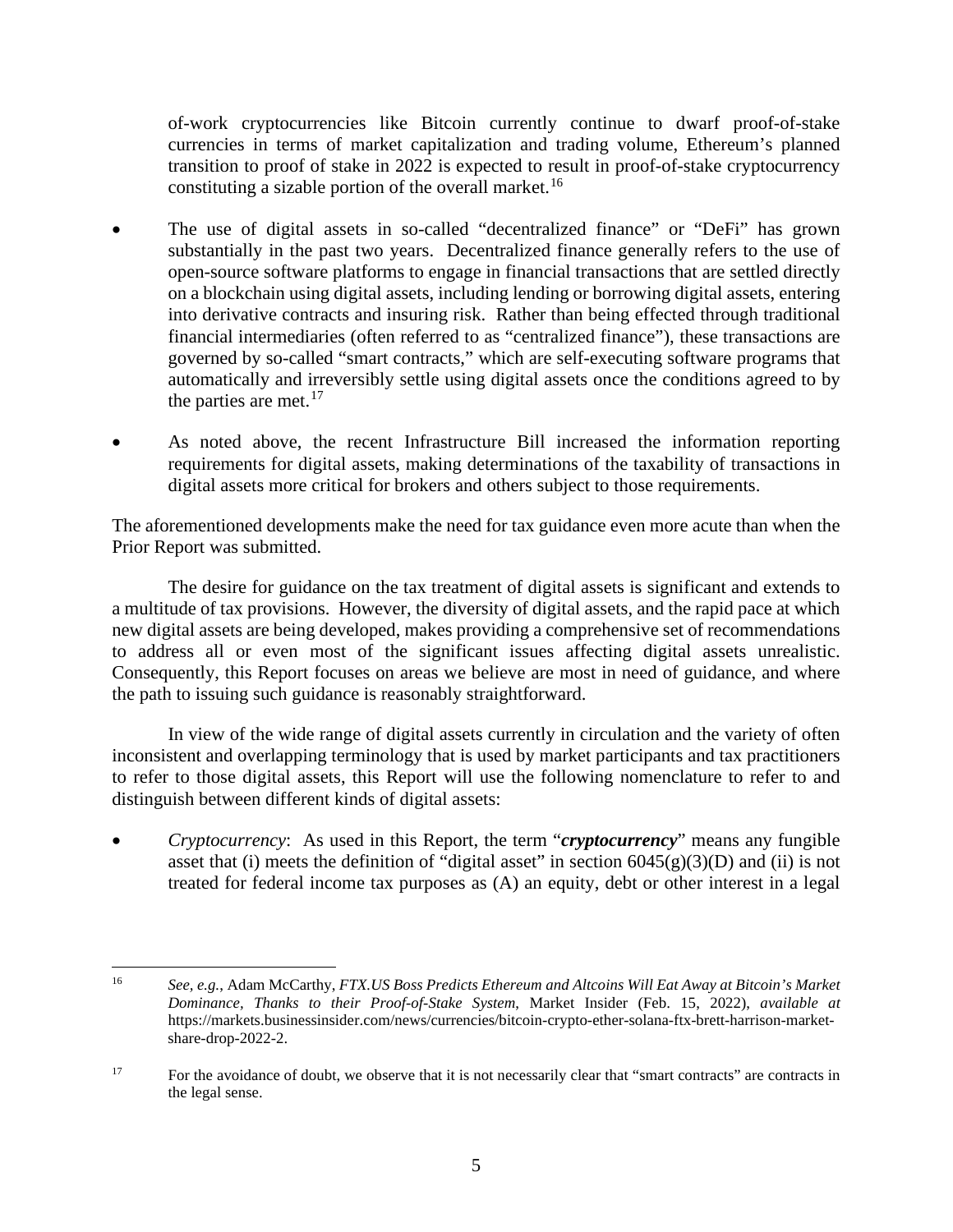entity or other tax "person" or (B) ownership of an underlying stock, security, fiat currency or other asset (other than an asset that is itself cryptocurrency).

- *Fungible digital asset*: As used in this Report, the term "*fungible digital asset*" means:
	- o Any cryptocurrency, and
	- o Any other fungible asset that meets the definition of "digital asset" in section  $6045(g)(3)(D)$ . Examples of digital assets that fall into this latter category include stablecoins treated as indebtedness for federal income tax purposes (see the discussion in Part III.F of the Report), utility tokens treated as equity in a partnership for federal income tax purposes,<sup>[18](#page-11-0)</sup> and security tokens treated as ownership of an underlying stock or security for federal income tax purposes.[19](#page-11-1)
- *Non-fungible digital asset*: As used in this Report, the term "*non-fungible digital asset*" means any "digital asset" as defined in section  $6045(g)(3)(D)$  that is not fungible (for example, an NFT).

Depicted visually, these three categories can be thought of as a series of concentric circles comprising the universe of digital assets:



<span id="page-11-0"></span><sup>&</sup>lt;sup>18</sup> This Report takes no view on whether any particular digital asset should be treated as equity in a partnership or deemed partnership, or as falling in any other category that is excluded from the term "cryptocurrency" as defined in this Report (other than in the discussion of certain stablecoins in Part III.F).

<span id="page-11-1"></span><sup>19</sup> In this regard, we note that nearly any asset can be "tokenized," with each token representing beneficial ownership of a pro rata share of the referenced asset. In our view, where a token is properly treated for federal income tax purposes as ownership of an underlying asset, its tax characterization and tax treatment should be based on the character of the underlying asset.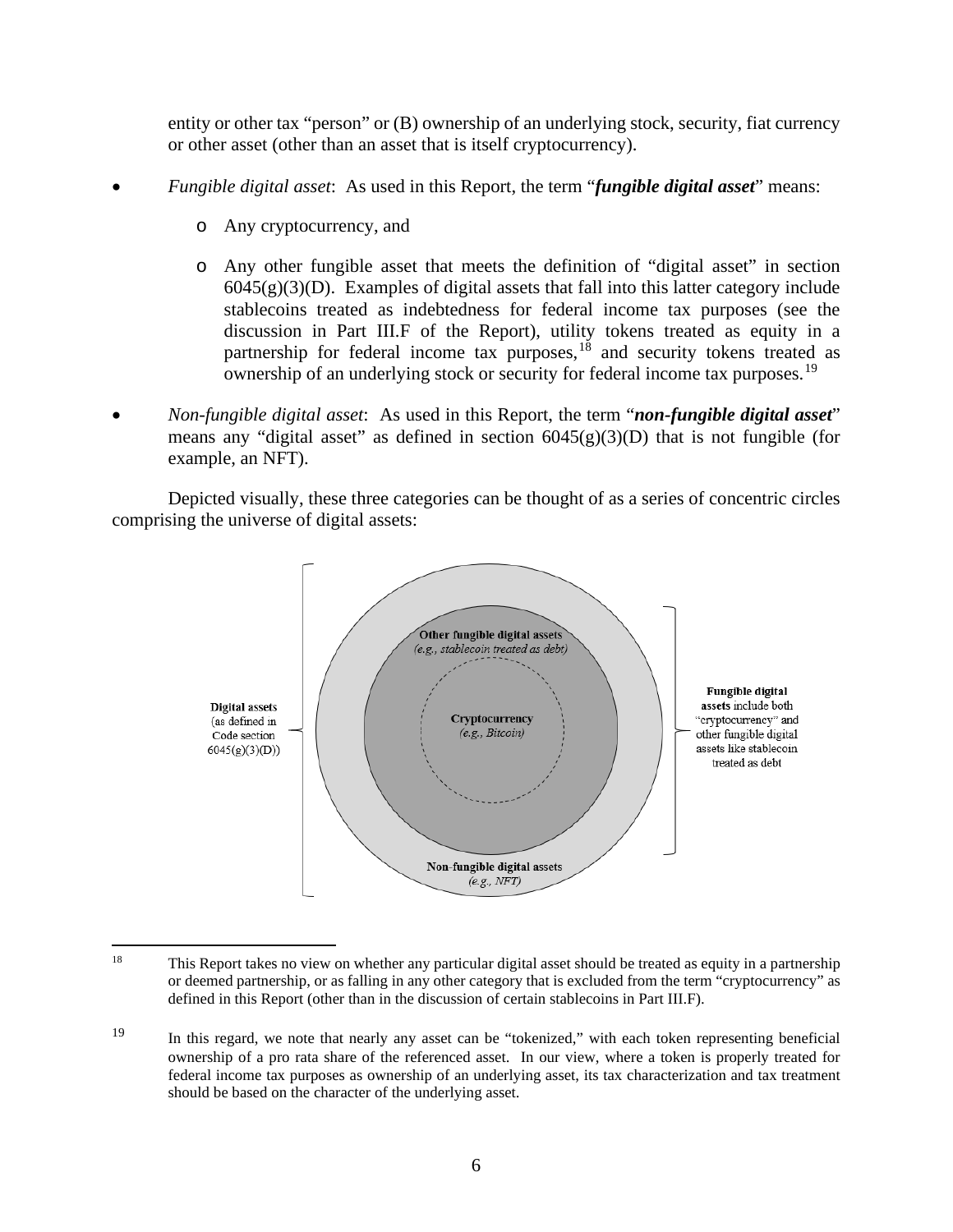The scope of this Report is generally limited to discussing aspects of the federal income tax treatment of cryptocurrency and, in certain circumstances, other fungible digital assets like stablecoins. The Report does not address the federal income tax characterization or treatment of non-fungible digital assets like NFTs, which raise issues not generally applicable to fungible digital assets and should be addressed separately.

In addition, other than in the discussion of certain U.S.-dollar pegged stablecoins in Part III.F, the Report does not address (x) the circumstances under which fungible digital assets may be treated for federal income tax purposes as equity, indebtedness or ownership of an underlying stock, security, fiat currency or other asset that is not a cryptocurrency or (y) the federal income tax considerations for any fungible digital assets that are treated as such (which should be governed by existing tax principles). We observe that the enormous degree of factual variation between different types of fungible digital assets would make it difficult to provide comprehensive guidance in this area.

Although a number of the Report's recommendations apply at least in part with respect to decentralized financial transactions involving digital assets (for example, the Report's recommendations in Part III.E with respect to the treatment of cryptocurrency loans), the Report will not address any issues specifically related to decentralized finance or the use of cryptocurrency or other digital assets in decentralized financial transactions(including, for example, the possibility that a particular digital asset, such as a token issued by a "decentralized autonomous organization" or "DAO," could be treated for federal income tax purposes as an interest in a deemed partnership or the application of federal income tax withholding or information reporting rules to decentralized finance transactions). Although we recognize that decentralized finance is emerging as an important feature of the digital asset marketplace, it currently represents a relatively small fraction of the digital assets in circulation as measured by market capitalization and transaction volume. In view of the enormous factual variation between decentralized finance protocols and the rapid pace of innovation in the field, we believe it would be difficult to provide actionable recommendations in this arena at the present time, although we recognize that there may be a pressing need for tax and non-tax regulatory guidance with respect to decentralized finance in the coming years.

 For a number of the recommendations made in this Report, a strong case can be made that the change we recommend should extend to certain non-digital assets or to certain transactions not involving digital assets. For example, our recommendation that the government issue regulations under section 1001 to permit non-realization treatment for cryptocurrency loans meeting certain requirements could apply equally to similarly structured loans of commodities that are not cryptocurrencies. While we recognize that, from a tax policy perspective, some of our recommendations should not be limited to digital assets, we have limited our recommendations to digital assets for purposes of simplicity. However, we encourage the government to consider whether any guidance issued in response to the recommendations made in this Report should apply to other types of assets or transactions in appropriate cases.

Lastly, we note that in March 2022, the Biden Administration published its General Explanation of the Administration's Fiscal Year 2023 Revenue Proposals (the "*Green Book*"), which includes several legislative proposals to address the tax treatment of certain transactions involving digital assets. Among other things, the Green Book would "amend the securities loan nonrecognition rules to provide that they apply to loans of actively traded digital assets . . .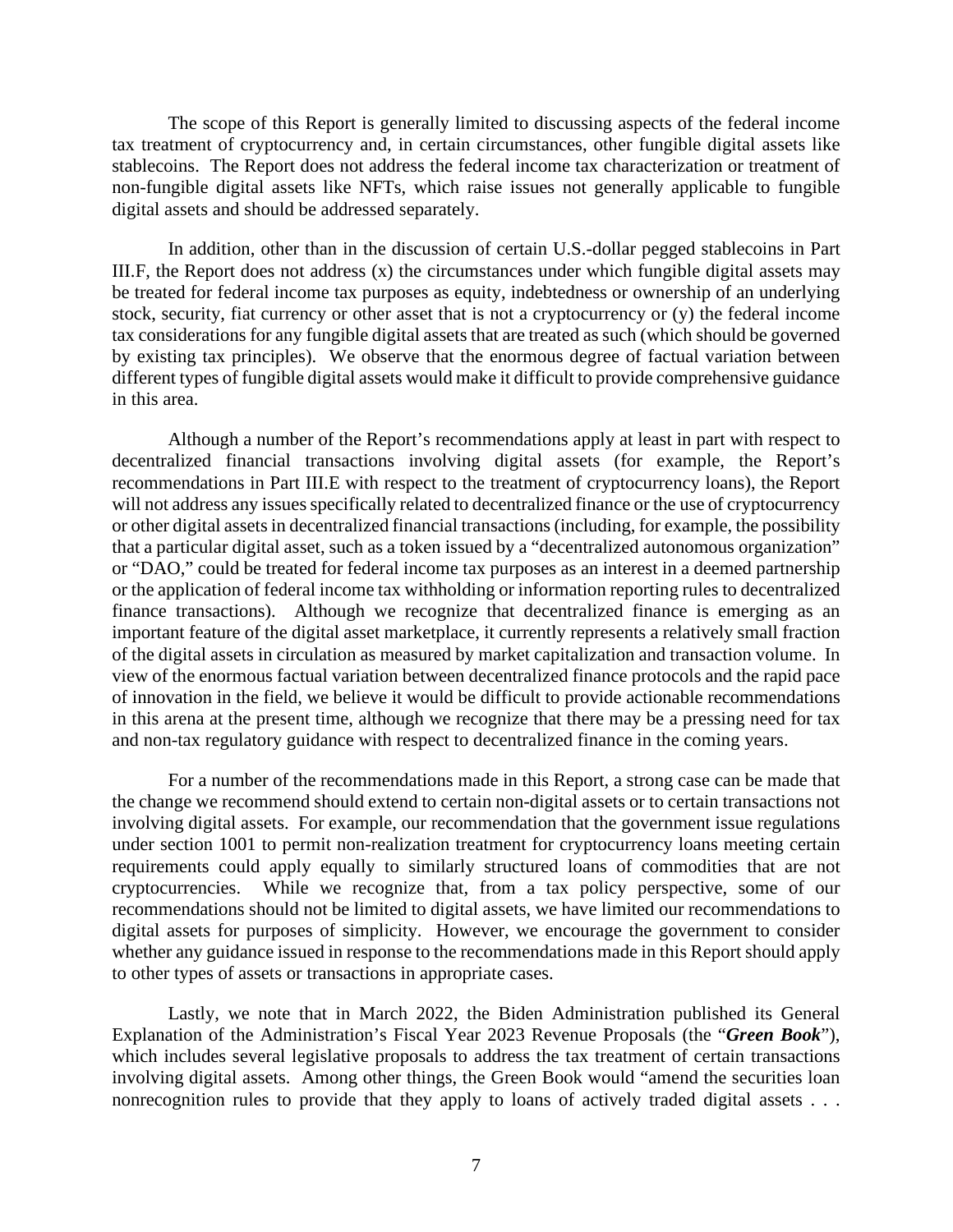provided that the loan has terms similar to those currently required for loans of securities" and "add [actively traded digital assets as] a third category of assets that may be marked-to-market at the election of a dealer or trader of those assets." These legislative proposals are generally consistent with two of the Report's recommendations, and we commend the Administration for recognizing the need for additional guidance on the tax treatment of digital assets. Although it would be preferrable to enact these changes through new legislation, we believe that Treasury and the Service could reasonably provide rules through the promulgation of Treasury regulations or other forms of guidance in a manner that reaches a similar result in the absence of new legislation, as discussed in further detail below.

# <span id="page-13-0"></span>**II. Summary of Proposed Recommendations and Requests for Guidance**

This Report's recommendations are summarized as follows:

- A. The government should consider providing a general rule treating cryptocurrencies as commodities for federal income tax purposes if they are subject to the asserted jurisdiction of the Commodity Futures Trading Commission ("*CFTC*") except where (i) a Code provision specifically contemplates the treatment of cryptocurrencies as a separate asset class or (ii) the government otherwise provides that cryptocurrencies are not treated as commodities for purposes of a specific Code provision.
- B. The commodities trading safe harbors in section 864(b)(2)(B) should be extended to the trading of cryptocurrencies.
- C. Fungible digital assets traded on Centralized Cryptocurrency Exchanges (as defined below) should be considered actively traded property for purposes of the straddle rules of section 1092 on the basis that the exchanges constitute "established financial markets" within the meaning of applicable Treasury regulations.
- D. Cryptocurrencies should be treated as commodities for purposes of the mark-tomarket elections available under section 475(e) and section 475(f) to dealers and traders in commodities as long as the cryptocurrencies qualify as actively traded property within the meaning of section 1092(d)(1).
- E. Cryptocurrency loans that meet certain requirements (as discussed in Part III.E below) should not be treated as an exchange of property for other property materially differing in kind or in extent for purposes of section 1001, and thus should not result in the realization of gain or loss by the lender.
- F. U.S.-dollar pegged stablecoins having certain features (including legal enforceability and collateralization with high-quality debt instruments) should be characterized as indebtedness for federal income tax purposes.
- G. The holder of "wrapped" cryptocurrency should be treated as the owner of the underlying cryptocurrency for federal income tax purposes so long as (i) the custodian or other holder of the underlying cryptocurrency has no ability to transfer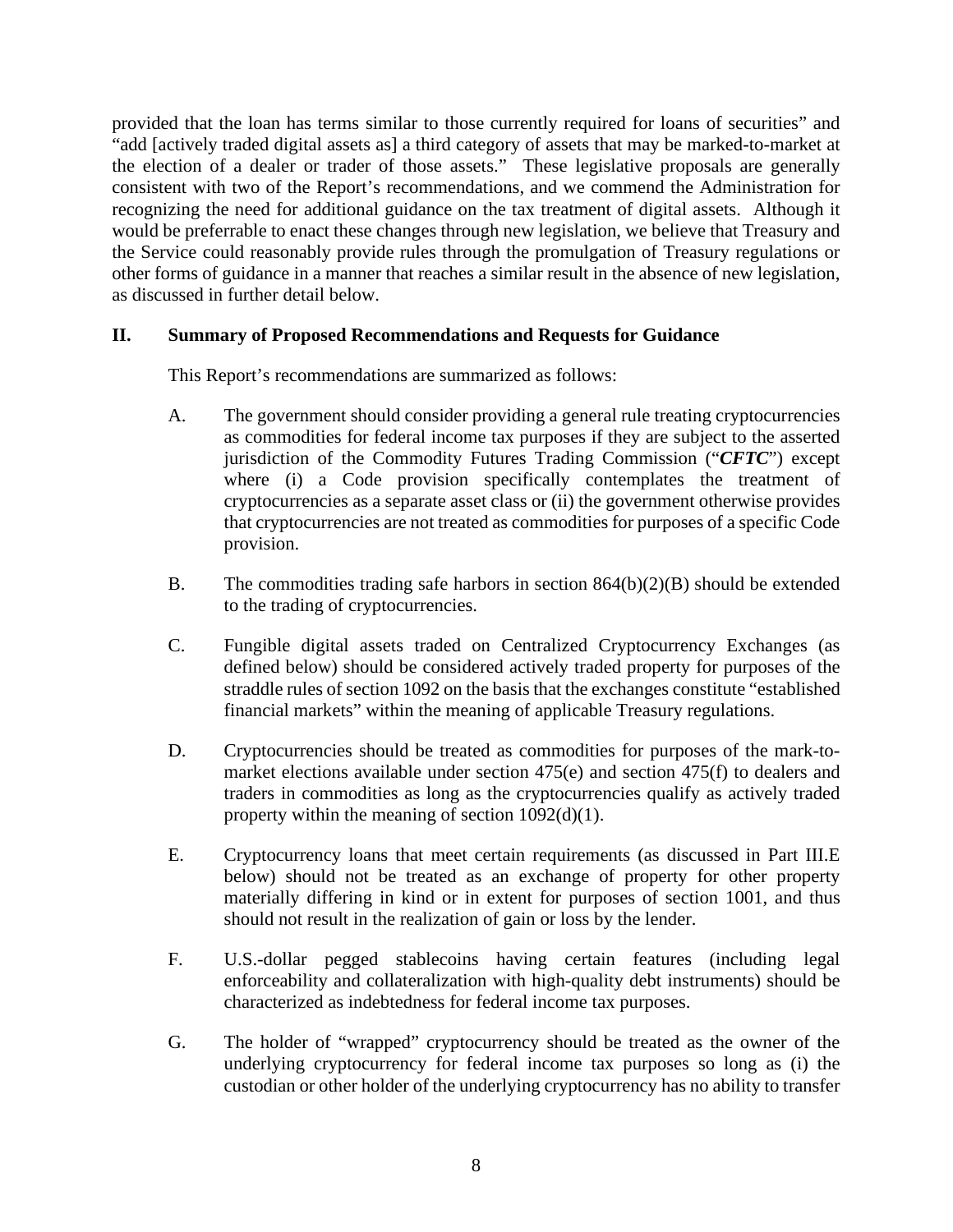the cryptocurrency to any other party and (ii) the holder has the ability to exchange the wrapped cryptocurrency for the underlying cryptocurrency at any time.

- H. With respect to "staking rewards" received in respect of cryptocurrencies that use a proof-of-stake consensus mechanism:
	- 1. The government should provide specific guidance clarifying that staking rewards should be includable as gross income when received at their fair market value at such time.
	- 2. The government should provide clear guidance regarding the source of any staking rewards includable in gross income (and other amounts received by a cryptocurrency owner relating to such rewards). One approach worth considering would be to determine the source of such amounts by reference to the tax residence of the recipient.

We appreciate that the government has limited resources and that it may prove challenging to provide guidance on all of the issues covered in the Report in the near term. Accordingly, we have ranked our recommendations in rough order of their importance, cross referencing each recommendation to the appropriate section of the Report:

Higher Importance:

- Gain/Loss on the Lending of Cryptocurrency (Part III.E)
- Treatment of Staking Rewards (Part III.H)
- Application of the Commodities Trading Safe Harbors (Part III.B)

Medium Importance:

- General Characterization of Cryptocurrency (Part III.A)
- Application of the Straddle Rules (Part III.C)
- Application of the Mark-to-Market Provisions of Section 475(e) and (f) (Part III.D)
- Treatment of Stablecoins (Part III.F)

Lower Importance:

• Treatment of Wrapping (Part III.G)

In general, we believe that each of our recommendations could be implemented with moderate difficulty (in some cases, possibly less), other than the recommendations in Part III.H relating to the source of staking rewards, which present significant conceptual complexities. However, the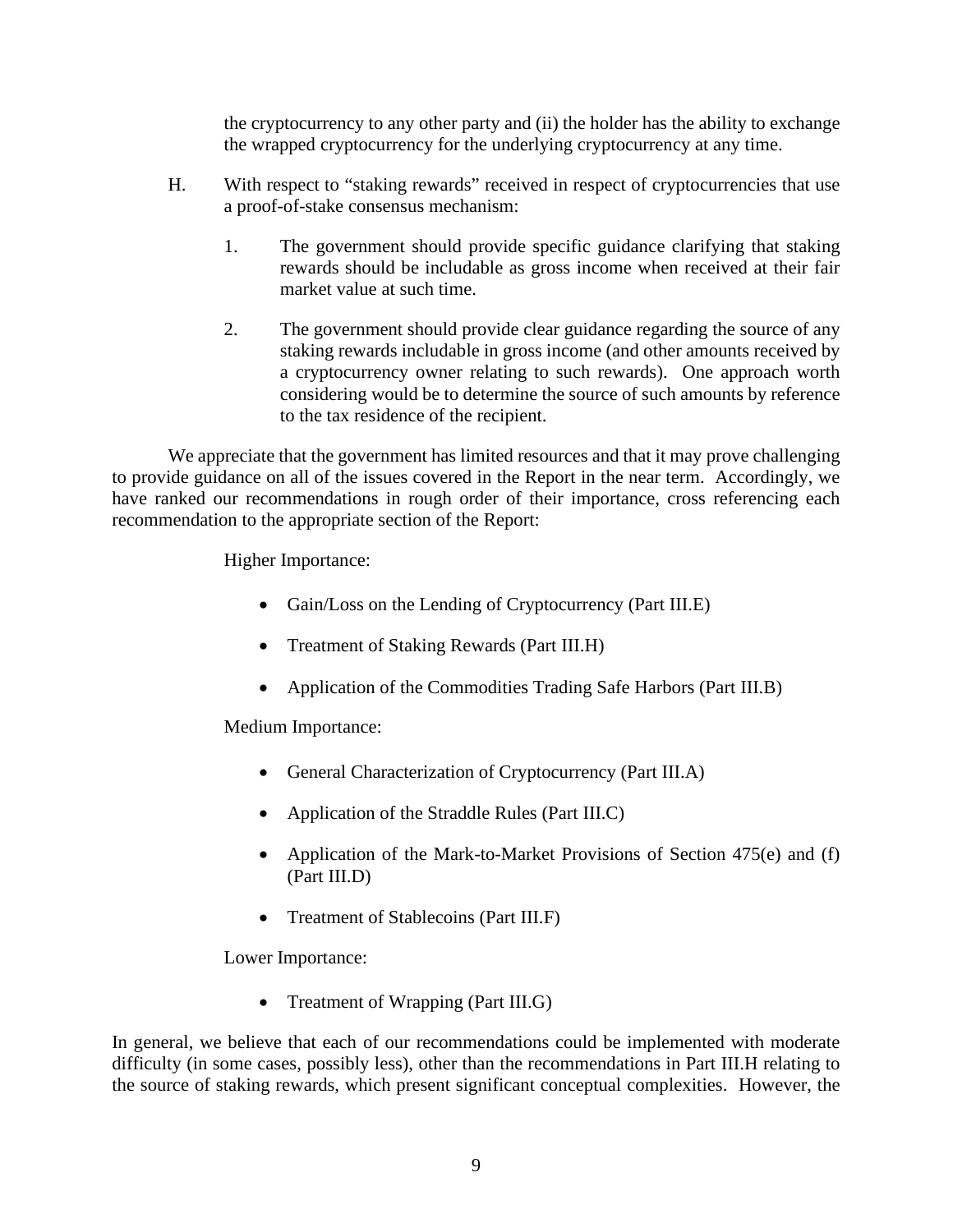exact degree of difficulty would likely depend on a number of variables, including the breadth of the version of the recommendation being implemented.

### <span id="page-15-1"></span><span id="page-15-0"></span>**III. Discussion**

### A. General Characterization of Cryptocurrency

1. Overview

<span id="page-15-2"></span>As noted above, the 2014 Notice provides that "convertible virtual currency" (a category that includes any cryptocurrency as that term is defined for purposes of this Report) is treated as property that is not foreign currency for federal income tax purposes. Neither the 2014 Notice nor any subsequent guidance, however, has clarified what type of property cryptocurrency constitutes. Specifically, it is unclear under existing law whether particular cryptocurrencies constitute, for some or all federal income tax purposes, (i) commodities, (ii) securities or (iii) a type of asset class that is neither commodities nor securities. This lack of clarity makes it challenging for practitioners and taxpayers to determine whether and how to apply particular Code provisions to cryptocurrency.

As an initial matter, we note that as discussed above, the Infrastructure Bill created new information reporting rules for "digital assets," defined for these purposes as a new asset category that is distinct from securities and commodities, both of which are already subject to existing information reporting rules.<sup>20</sup> However, nothing in the Infrastructure Bill's statutory language or legislative history indicates that the creation of a special category for digital assets in the information-reporting context means that digital assets cannot fall within an existing asset category (for example, commodities) for purposes of other Code provisions.

# 2. Potential Characterization as Commodities

<span id="page-15-3"></span>Although dozens of Code provisions use the term "commodities," there is no uniform definition of this term for tax purposes. A substantial portion of the Code provisions that use the term commodities provide no definition of this term, either directly or by cross-reference.<sup>21</sup> Of the Code provisions that define the term commodities, some provide (directly or by cross reference) a circular definition that uses the term "commodities" in the definition, providing no help in determining the meaning of the term.<sup>[22](#page-15-6)</sup> In other cases, the term commodity is defined to

<span id="page-15-4"></span><sup>&</sup>lt;sup>20</sup> Similarly, the Green Book proposal extending the mark-to-market rules of section 475 to digital assets would treat digital assets as a third category of assets separate from securities or commodities.

<span id="page-15-5"></span><sup>21</sup> *See*, *e.g.*, sections 351(g)(2)(A)(iv); 731(c)(3)(C)(VI); 1221(b)(1)(B)(i); 1234(b)(2)(B); 7704(c)(3) and  $(d)(1)(G).$ 

<span id="page-15-6"></span><sup>&</sup>lt;sup>22</sup> *See*, *e.g.*, section 475(e)(2) (defining the term commodity to mean, among other things, "any commodity" which is actively traded").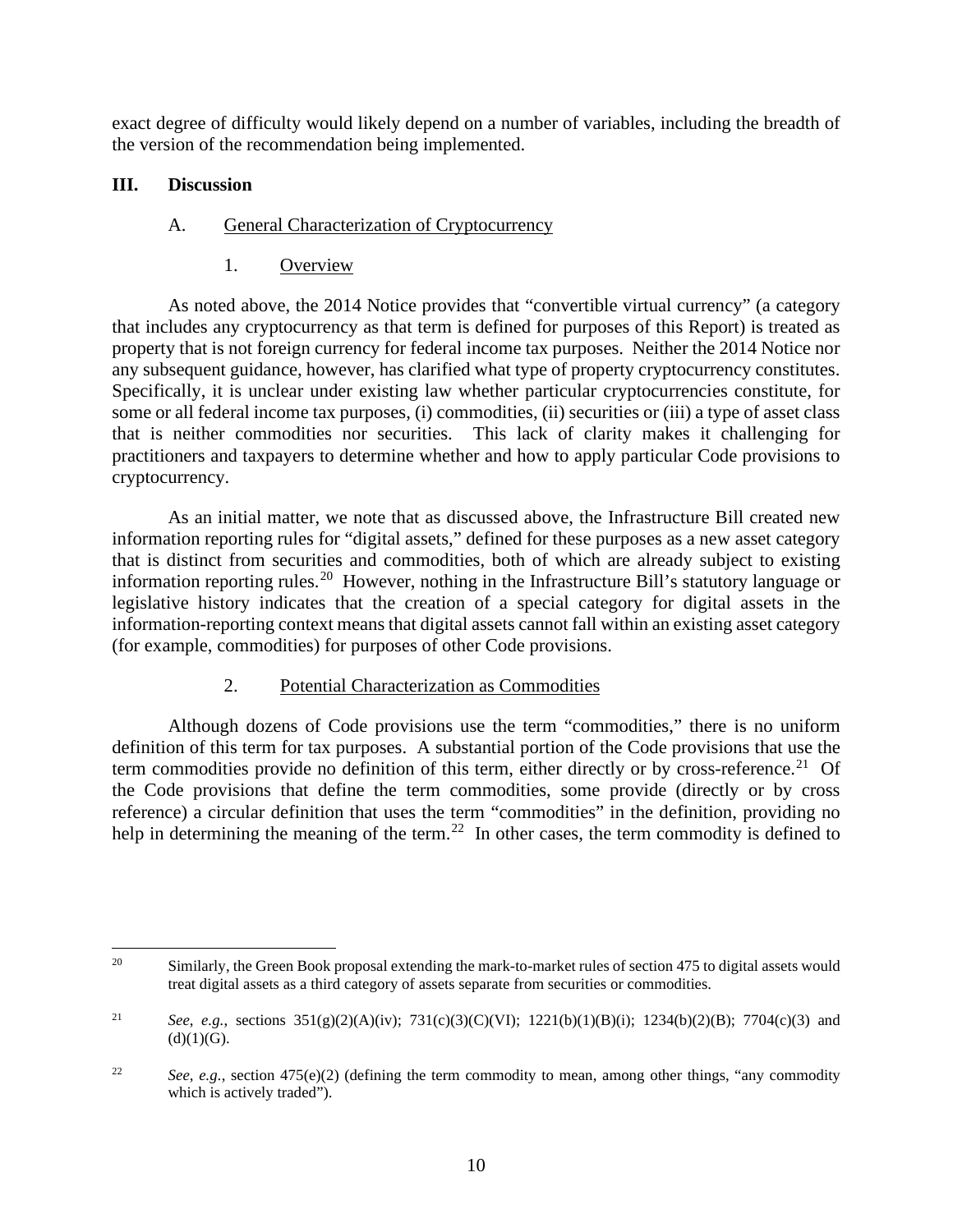mean personal property in respect of which the CFTC has approved the trading of futures contracts.[23](#page-16-0)

In certain contexts (for example, the commodities trading safe harbors in section  $864(b)(2)(B)$ , the Service has indicated that "the word 'commodities' is used . . . [in] the Code in its ordinary financial sense" and has suggested that regulation by the CFTC is relevant to the determination of whether an asset is considered a commodity for federal income tax purposes.<sup>[24](#page-16-1)</sup> In June 2020, the CFTC published final interpretive guidance providing that it views all "virtual currency" as a commodity for purposes of the Commodity Exchange Act ("*CEA*"), under a broad definition of virtual currency that would appear to cover all cryptocurrency and virtually all other fungible digital assets:

The [CFTC] considers virtual currency to be a commodity as defined under section 1a(9) of the [CEA], like many other intangible commodities that the [CFTC] has previously recognized (e.g., renewable energy credits and emission allowances, certain indices, and certain debt instruments, among others). . . . The [CFTC] continues to interpret the term "virtual currency" broadly. In the context of this interpretation, virtual currency: Is a digital asset that encompasses any digital representation of value or unit of account that is or can be used as a form of currency (i.e., transferred from one party to another as a medium of exchange); may be manifested through units, tokens, or coins, among other things; and may be distributed by way of digital "smart contracts," among other structures.<sup>[25](#page-16-2)</sup>

Notably, courts have upheld the CFTC's broad jurisdiction over fungible digital assets. For example, in upholding the CFTC's jurisdiction over the regulation of Bitcoin, the Eastern District of New York stated: "Virtual currencies are 'goods' exchanged in a market for a uniform quality and value . . . . They fall well within the common definition of 'commodity.'"[26](#page-16-3) Another District Court held, in responding to a motion to dismiss, that a different digital asset (named "My Big

<span id="page-16-0"></span><sup>23</sup> *See*, *e.g.*, Treasury regulation section 1.6045-1(a)(5). While Treasury regulation section 1.954-2(f) defines the term commodities to include only tangible commodities (or derivatives on tangible commodities), we believe that this narrow definition is a function of the history of subpart F and its treatment of commodities transactions and should not have broader application.

<span id="page-16-1"></span><sup>24</sup> *See* Revenue Ruling 73-158, 1973-1 C.B. 337.

<span id="page-16-2"></span><sup>&</sup>lt;sup>25</sup> Retail Commodity Transactions Involving Certain Digital Assets, Commodity Futures Trading Commission, 85 F.R. 37734 (June 24, 2020); *see also In the Matter of Coinflip Inc.*, CTFC No. 15-29 (Sept. 17, 2015) (determining that "[t]he definition of a 'commodity' [for purposes of the CEA] is broad" and that "Bitcoin and other virtual currencies are encompassed in the definition and properly defined as commodities.").

<span id="page-16-3"></span><sup>26</sup> *CFTC v. McDonnell*, 287 F. Supp. 3d 213, 228 (E.D.N.Y. 2018) ("Virtual currencies can be regulated by CFTC as a commodity . . . . They fall well-within the common definition of 'commodity' as well as the [Act's] definition of 'commodities' as 'all other goods and articles . . . in which contracts for future delivery are presently or in the future dealt in.'") (citations omitted).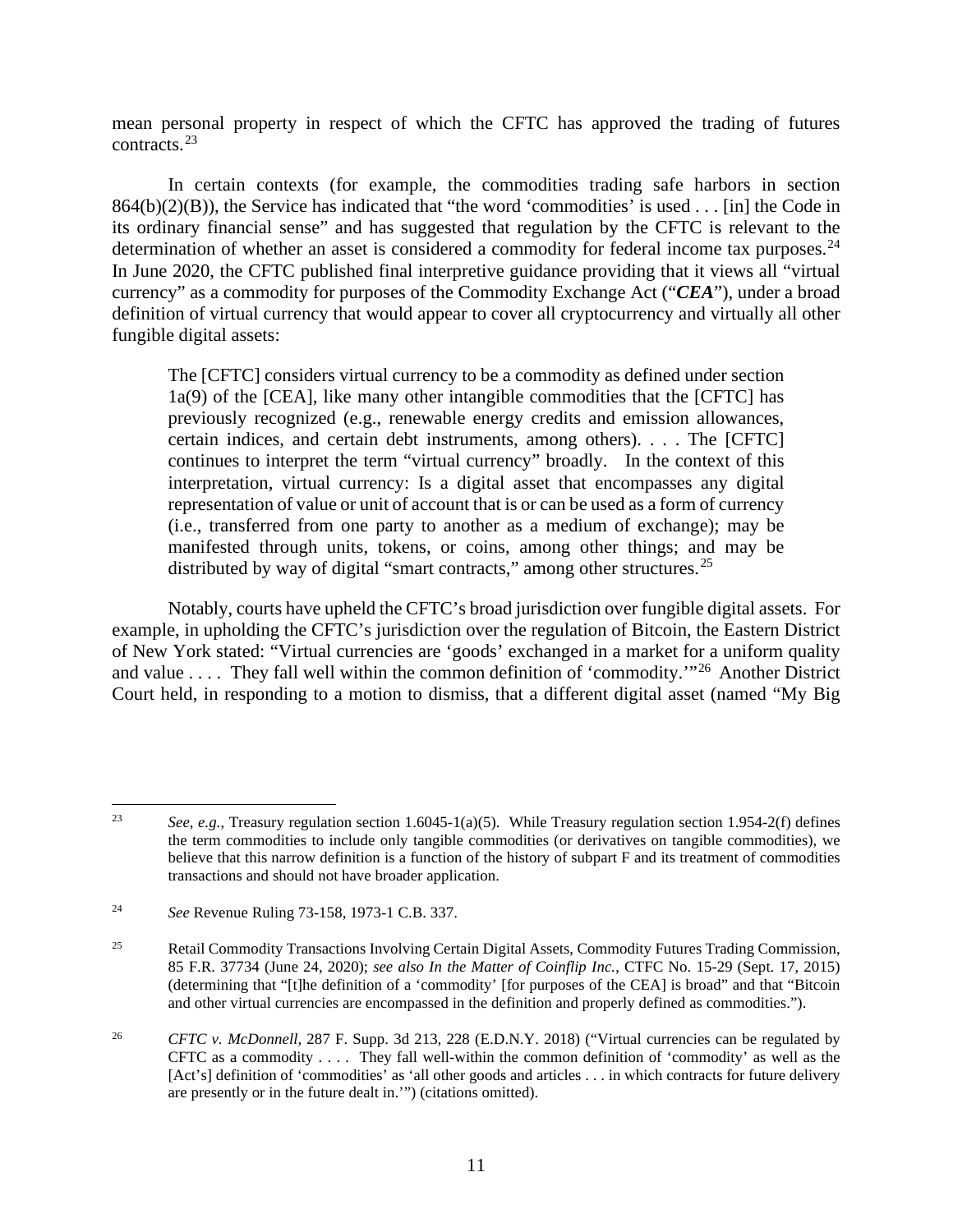Coin") was a commodity for purposes of the CEA, notwithstanding that no futures were traded on My Big Coin, by virtue of the fact that futures are traded on Bitcoin (a different digital asset).<sup>27</sup>

# 3. Recommendation

<span id="page-17-0"></span>We recommend that the government consider issuing guidance providing that cryptocurrencies are treated as commodities for federal income tax purposes if they are subject to the asserted jurisdiction of the CFTC, except to the extent that the Service specifically determines they should be excluded from such treatment for purposes of a particular Code provision.<sup>[28](#page-17-2)</sup> Alternatively, guidance might provide that cryptocurrencies having certain characteristics (for example, active trading) are treated as commodities for federal income tax purposes. In either case, if guidance is issued along these lines, we suggest that exceptions from commodity treatment be provided in the following cases:

- a cryptocurrency would not be treated as a commodity in the context of any provision that has rules designed specifically to address digital assets (or particular types of digital assets) as a distinct asset class (such as the digital asset information reporting rules under the Infrastructure Bill); and
- a cryptocurrency would not be treated as a commodity in the context of any provision that defines the term commodity by reference to additional requirements separate from the definition of "commodity" (such as section  $475(e)(2)$ , which defines the term "commodity" to include "any commodity which is actively traded (within the meaning of section  $1092(d)(1)$ ") unless the cryptocurrency meets those additional requirements.

We believe that a comprehensive approach that generally treats all cryptocurrencies as commodities is preferable to an approach that determines their treatment on a case-by-case basis, for the following reasons:

- First, we are not aware of any Code provision where treatment of cryptocurrencies as commodities would be inconsistent with the tax policy behind the provision.
- Second, a comprehensive approach avoids the need for piecemeal guidance separately addressing each relevant use of the term commodities and the delay that such an individualized approach would necessarily entail for most Code provisions.
- Third, in the absence of government guidance, sufficient support may exist for treating a cryptocurrency as a commodity or not as a commodity depending on which result would

<span id="page-17-1"></span><sup>27</sup> *CFTC v. My Big Coin Pay, Inc.*, 334 F. Supp. 3d 492, 495-98 (D. Mass. 2018).

<span id="page-17-2"></span><sup>&</sup>lt;sup>28</sup> More specifically, we believe that given that the CFTC has asserted in published guidance that it views cryptocurrency as commodities for purposes of the CEA, taxpayers should be able to rely on that guidance to treat cryptocurrency as a commodity for federal income tax purposes unless and until that guidance is withdrawn or successfully challenged.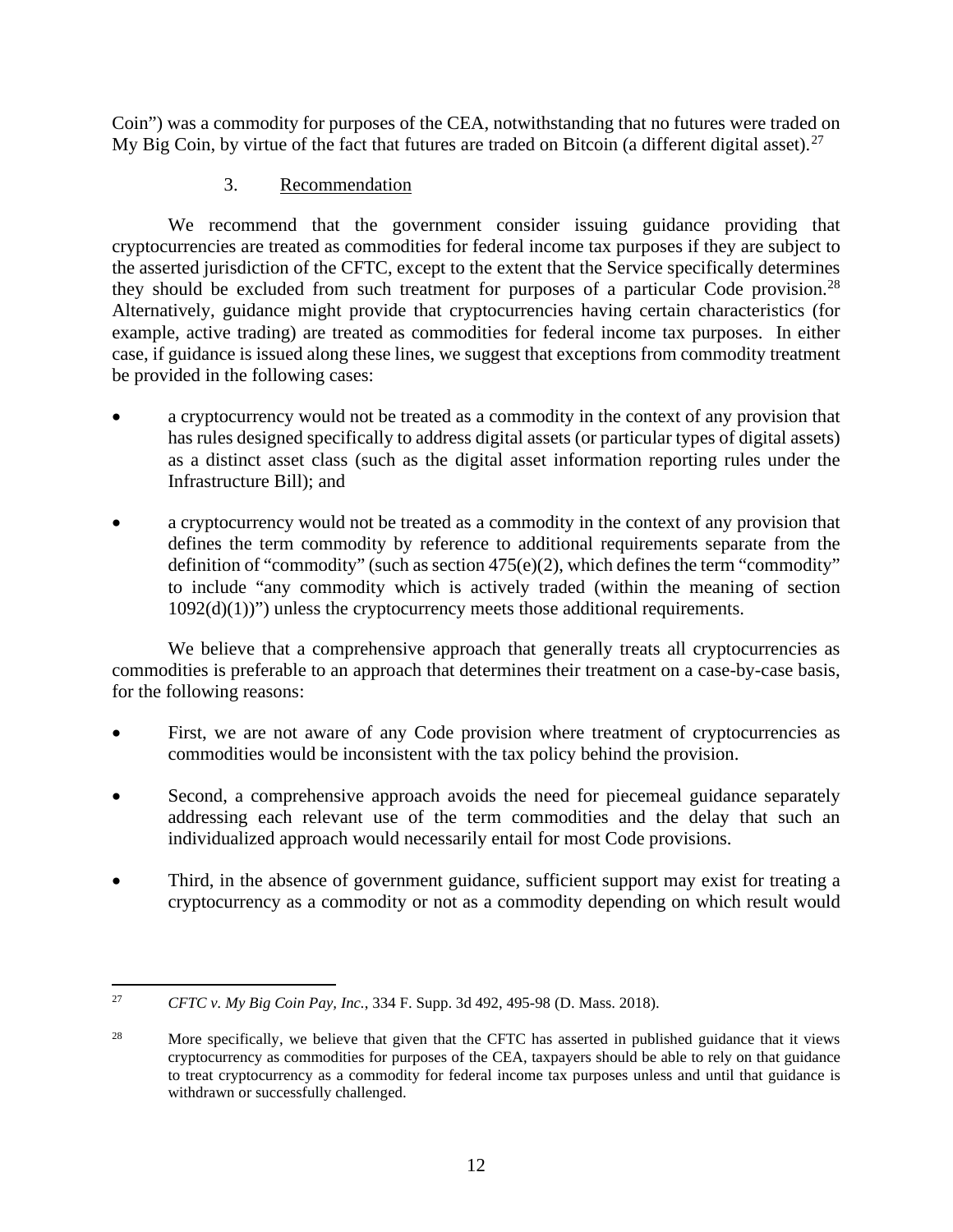yield a more favorable tax outcome, potentially allowing taxpayers to whipsaw the government.

• Finally, without such guidance, some taxpayers may conclude that only Bitcoin and Ether (and no other cryptocurrencies) are currently treated as commodities for purposes of many Code provisions on the basis that futures on Bitcoin and Ether (but no other cryptocurrencies) are traded on CFTC-regulated exchanges. It is difficult to see how treating Bitcoin and Ether as commodities, but treating all other cryptocurrencies as not being commodities, advances the policy behind the various Code provisions that use the term commodities.

One consideration in providing guidance in this area is whether the treatment of a cryptocurrency as a commodity for federal income tax purposes should depend on whether the cryptocurrency is otherwise treated as a security for some or all of those purposes. In this regard, it is worth highlighting that the definition of the term "security" for tax purposes varies significantly depending on the particular Code provision at issue. For example, the definition of security in section 1236(c) (which covers only debt instruments and corporate stock) is far more limited than that used for other Code provisions, under which the Service generally defers to the securities law interpretation of the term securities.<sup>[29](#page-18-0)</sup> Thus, it is possible that a particular cryptocurrency might be treated as a security for some tax purposes, but not for other tax purposes.

The fact that a cryptocurrency might be treated as a security for at least some tax purposes does not necessarily preclude its treatment as a commodity in other contexts. For example, for purposes of the trading safe harbors in section 864(b)(2), the Service has made clear that a single asset may be treated as both a security and a commodity.<sup>30</sup> Thus, one approach to potential overlap situations would be to treat cryptocurrencies as commodities regardless of whether they may also be treated as securities for some or all tax purposes. Another approach to address such overlap situations would be for cryptocurrencies that otherwise would qualify as both securities and commodities for purposes of a particular Code provision to be treated solely as securities for purposes of that Code provision.

Although we believe that a uniform approach to the classification of cryptocurrency is preferable to a case-by-case approach, we recognize that the government may have concerns about providing guidance universally treating cryptocurrencies as commodities, particularly given the large number of Code provisions that use this term. In such a case, we recommend that the government interpret the term commodities to include cryptocurrencies at least for purposes of those provisions specifically addressed in this Report, as discussed in more detail below.

<span id="page-18-0"></span><sup>29</sup> *See*, *e.g.*, sections 368(a)(2)(F)(vii); 851(b); and 856(c)(5)(F).

<span id="page-18-1"></span><sup>&</sup>lt;sup>30</sup> Private Letter Ruling 8807004 (holding that Treasury bond futures, Treasury note futures and GNMA futures traded on the Chicago Board of Trade; Treasury bill futures traded on the Chicago Mercantile Exchange; and Treasury bond futures and Treasury bill futures traded on the Mid-America Commodities Exchange are both securities and commodities for purposes of section 864(b)(2)).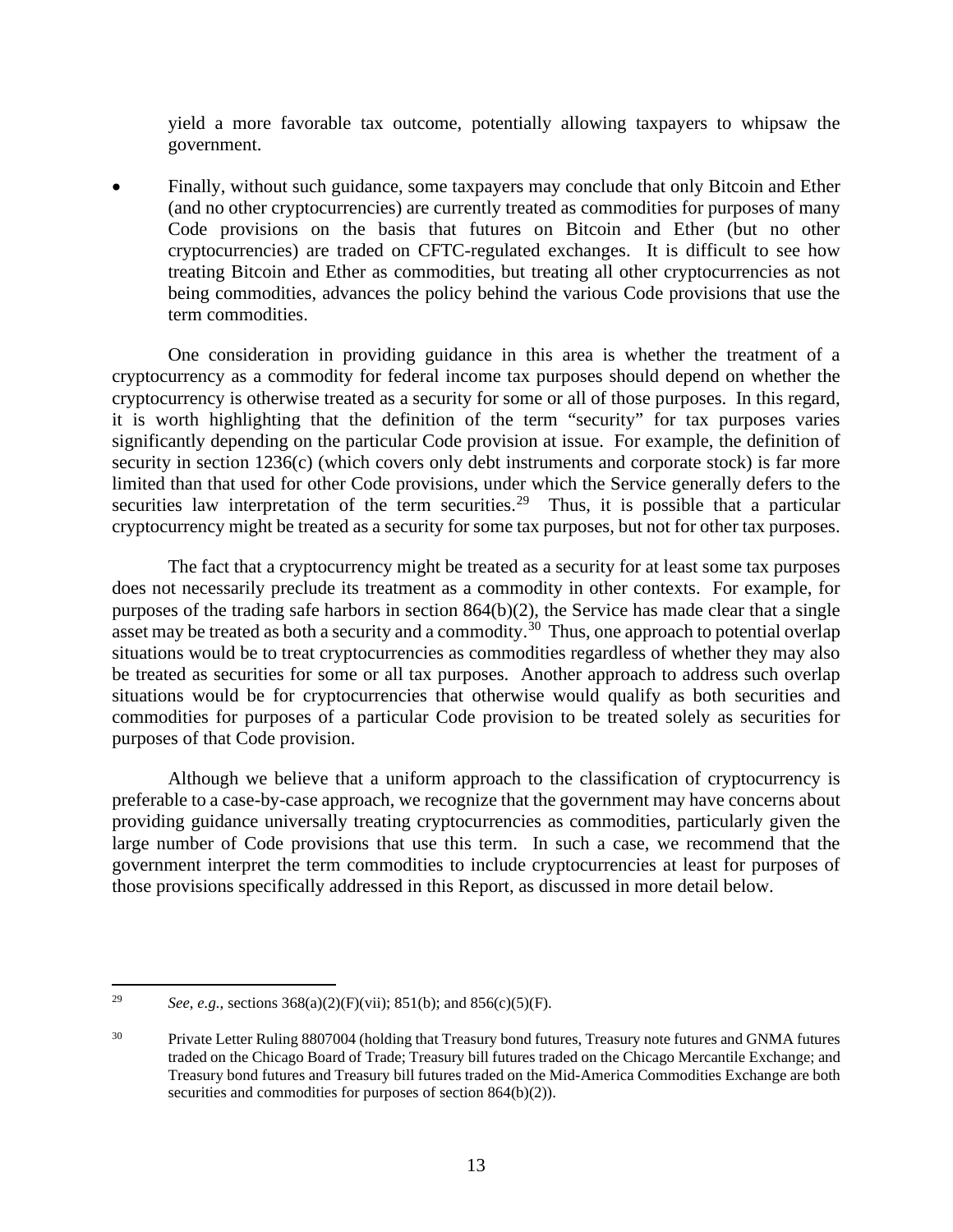- <span id="page-19-0"></span>B. Application of the Commodities Trading Safe Harbors under Section 864(b)(2)(B) to Cryptocurrency
	- 1. Background on Commodities Trading Safe Harbors

<span id="page-19-1"></span>Many offshore investors invest (directly or indirectly) in cryptocurrency and other fungible digital assets through U.S.-based employees, investment managers or agents. In some cases, this activity rises to the level of trading, such that the offshore investor (or, where the investor is classified as a partnership for federal income tax purposes, its foreign owners) may be treated as engaged in a U.S. trade or business unless one of the trading safe harbors in section 864(b)(2) applies.

Under the commodities trading safe harbors in section 864(b)(2)(B), an offshore investor will not be treated as engaged in a U.S. trade or business by virtue of:

- trading in commodities through a U.S.-based broker, commission agent, custodian or other independent agent, but only if the offshore investor does not have a U.S. office or fixed place of business through which the commodities transactions are effected at any time during the taxable year; $31$  or
- trading for its own account in commodities, but only if the offshore investor is not a dealer in commodities for federal income tax purposes.[32](#page-19-3) Dealers in commodities are excluded from this safe harbor regardless of whether their dealer activities are connected to the United States.

Parallel safe harbors exist under section 864(b)(2)(A) for trading in securities.

Notably, the commodities trading safe harbors apply only in respect of transactions in commodities that meet the following two requirements:

- the commodities must be of a kind customarily dealt in on an organized commodity exchange (the "organized commodity exchange requirement"); and
- the transactions must be of a kind customarily consummated at such a place (the "customarily consummated requirement").<sup>33</sup>

<span id="page-19-2"></span><sup>&</sup>lt;sup>31</sup> Section 864(b)(2)(B)(i) and (C).

<span id="page-19-3"></span> $32$  Section 864(b)(2)(B)(ii).

<span id="page-19-4"></span> $33$  Section 864(b)(2)(B)(ii) and (iii). Failure to meet the requirements of the commodities trading safe harbors does not mean that activities automatically will be treated as the conduct of a "trade or business within the United States." *See* Treasury regulation section 1.864-2(e). We note that the Service will not ordinarily issue an advance ruling or a determination letter as to whether a commodity is of a kind customarily dealt in on an organized commodity exchange, and whether a transaction is of a kind customarily consummated at such a place. *See* Revenue Procedure 2022-7, 2022-1 I.R.B. 297, Section 4.01(3).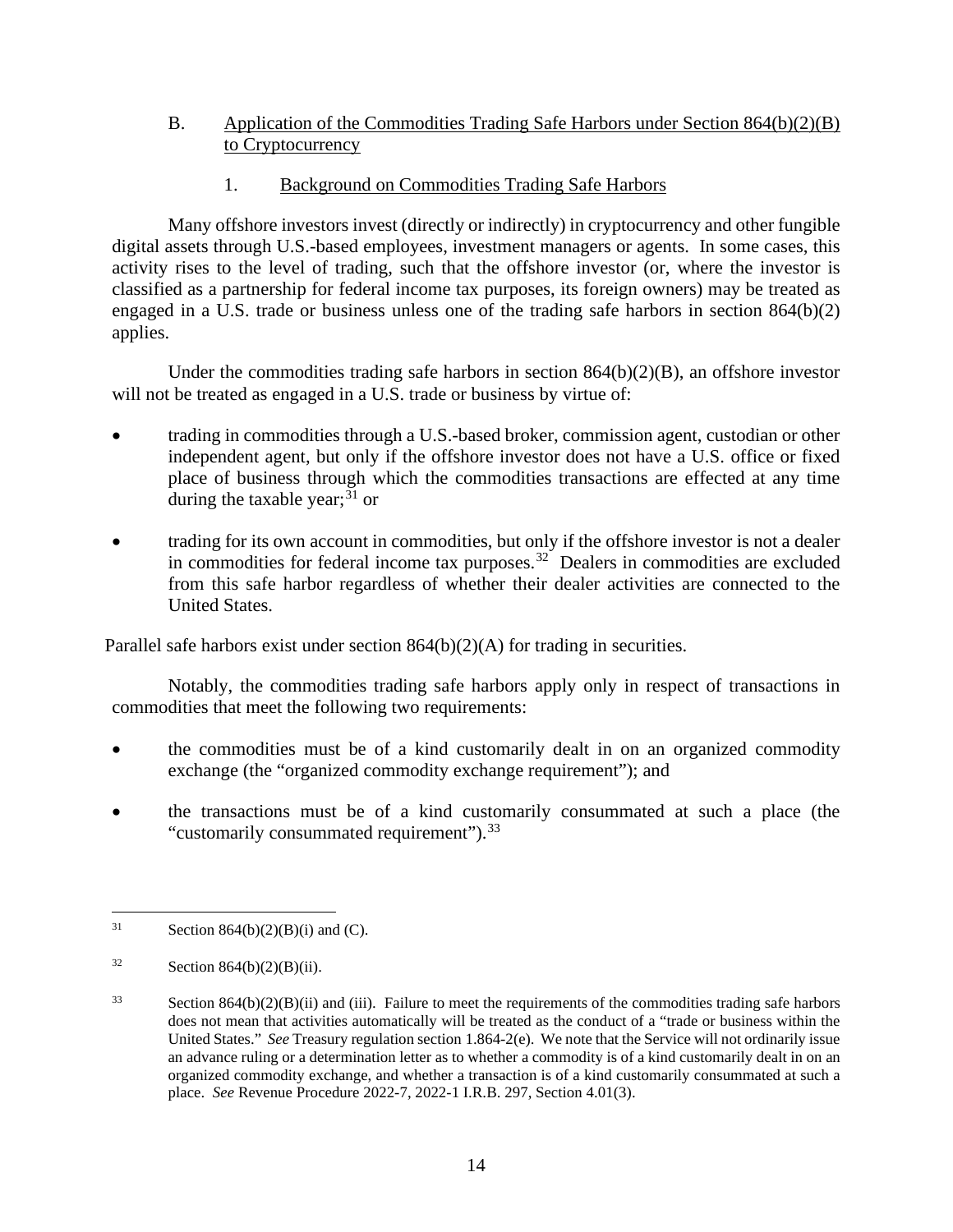As discussed in further detail below, it is unclear under existing law whether the commodities trading safe harbors are available in respect of some or all cryptocurrencies that may be traded by offshore investors.

<span id="page-20-0"></span>2. Requirements to Satisfy the Commodities Trading Safe Harbors

### a. *Commodities for Purposes of the Safe Harbors*

Neither section 864 nor the regulations promulgated thereunder provide guidance on the meaning of the term "commodities" for purposes of the commodities trading safe harbors, except by clarifying that commodities do not include "goods or merchandise in the ordinary channels of commerce."[34](#page-20-1) The most useful guidance in interpreting the term commodities for this purpose is Revenue Ruling 73-158,<sup>[35](#page-20-2)</sup> which held that the sale of raw sugar through an independent broker in the United States did not constitute a trade or business in the United States under the commodities trading safe harbors. That ruling stated:

The word "commodities" is used in section  $864(b)(2)(B)$  of the Code in its ordinary financial sense and includes all products that are traded in and listed on commodity exchanges located in the United States. Furthermore, the word "commodities" includes the actual commodity and commodity futures contracts.

Thus, while providing that the term "commodities" includes products listed on U.S. commodity exchanges, the ruling indicates that other products treated as commodities in the "ordinary financial sense" should also be treated as commodities for purposes of the safe harbors.<sup>36</sup>

A subsequent private letter ruling noted that "[t]he fact that trading in cash settlement futures contracts is regulated by the CFTC rather than the Securities and Exchange Commission is evidence that a cash settlement contract should be considered a commodity in the ordinary financial sense."[37](#page-20-4) This language suggests that regulation of an item by the CFTC likely causes

<span id="page-20-1"></span> $34$  Treasury regulation section 1.864-2(d)(3). While it is not entirely clear what this limitation is intended to encompass, it is difficult to see how cryptocurrency could be treated as "goods or merchandise in the ordinary channels of commerce," because they are intangible financial assets and not consumable goods or merchandise.

<span id="page-20-2"></span><sup>35 1973-1</sup> C.B. 337.

<span id="page-20-3"></span><sup>&</sup>lt;sup>36</sup> Prior to its adoption of a no-rule policy regarding the application of the commodities trading safe harbors, the Service issued private letter rulings holding that numerous financial products constituted commodities for this purpose where the products themselves or the assets referenced by the products were traded on a U.S. commodity exchange. *See*, *e.g.*, Private Letter Ruling 7743083 (foreign currency futures contracts); Private Letter Ruling 8326013 (foreign currency forward contracts); Private Letter Ruling 8527041 (spot and forward contracts for precious metals and foreign currencies); Private Letter Ruling 8540033 (futures contracts on financial indices and Eurodollar time deposits, and options on commodity futures contracts); Private Letter Ruling 8807004 (Treasury bond futures, Treasury note futures, Treasury bill futures and GNMA futures); Private Letter Ruling 8813012 (futures and forward contracts for crude oil).

<span id="page-20-4"></span><sup>37</sup> Private Letter Ruling 8540033.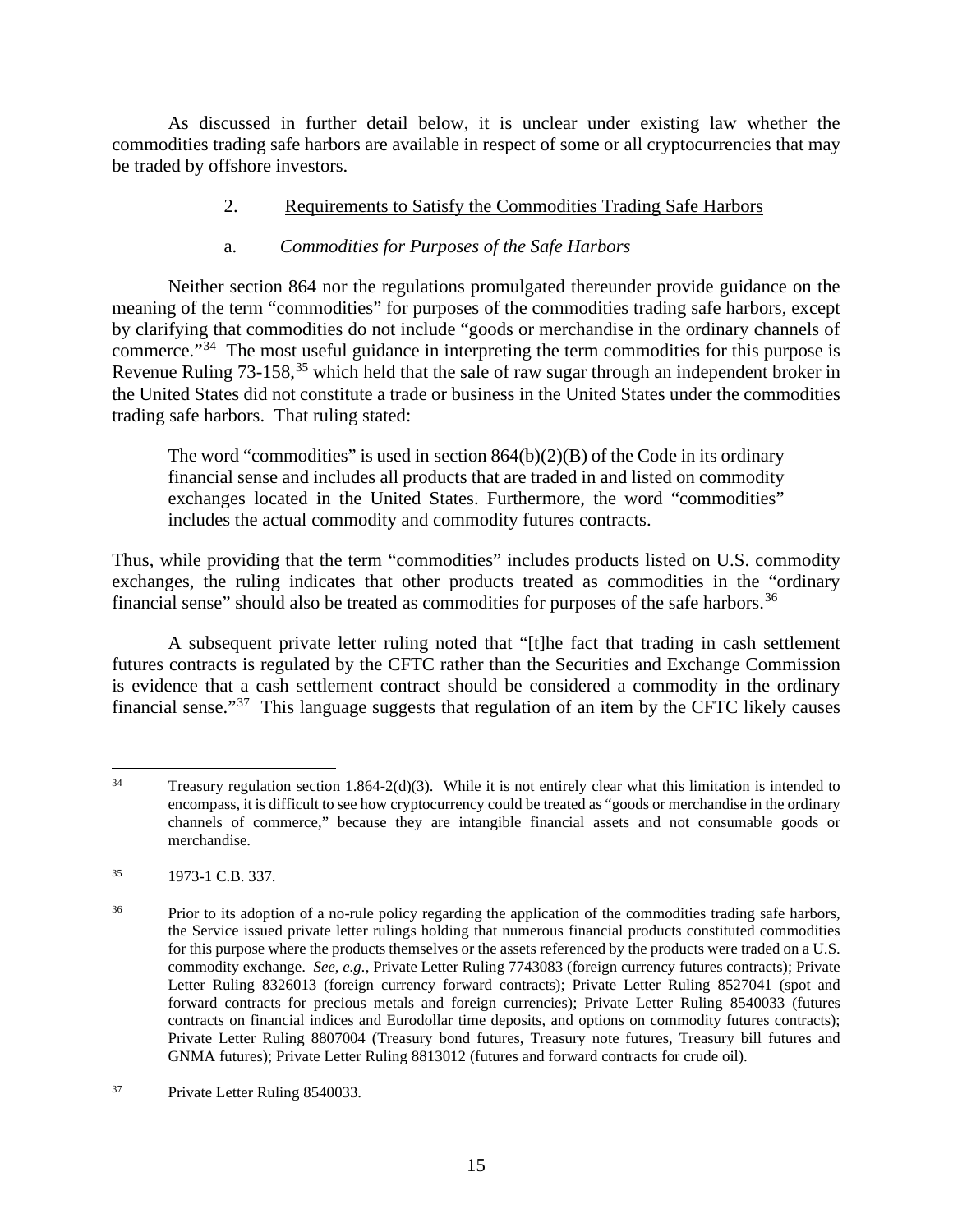the item to be a commodity in the ordinary financial sense, which in turn causes the item to be treated as a commodity for purposes of the commodities trading safe harbors.

More generally, both Revenue Ruling 73-158 and subsequent private letter rulings suggest that the Service generally will defer to the CFTC in determining what qualifies as a commodity for purposes of section 864(b)(2)(B). In this regard, as described in Part III.A above, the CFTC has asserted sweeping authority over "virtual currencies" and determined that virtual currencies are commodities for purposes of the CEA, under a broad definition of virtual currencies that would appear to cover all cryptocurrency and virtually all other fungible digital assets.

Under the limited guidance that exists regarding the meaning of the term commodities for purposes of the safe harbors, we believe there are strong arguments that cryptocurrencies constitute commodities for this purpose. The arguments are strongest for Bitcoin and Ether (as well as derivatives that reference these cryptocurrencies), because futures on these cryptocurrencies are traded on U.S. commodity exchanges (as contemplated by Revenue Ruling 73-158). However, given that the CFTC has asserted broad regulatory jurisdiction over cryptocurrencies and other fungible digital assets more generally, taxpayers may argue that other cryptocurrencies and fungible digital assets also constitute commodities.

# b. *Requirement that the Commodities Are of a Kind Customarily Dealt in on an "Organized Commodity Exchange"*

The commodities trading safe harbors apply only where the relevant commodities are "of a kind customarily dealt in on an organized commodity exchange."[38](#page-21-0) Like the term commodities, neither the Code nor the regulations thereunder provides any guidance regarding what constitutes an organized commodity exchange (other than language in the regulations indicating that a grain futures market and a cotton futures market qualify as such an exchange).<sup>39</sup> Further, the legislative history to the enactment of the commodities trading safe harbors provides no insight into the rationale for the organized commodity exchange requirement.

Revenue Ruling 73-158, as well as most of the private letter rulings confirming the availability of the commodities trading safe harbors, addressed only commodities traded on a U.S. commodity exchange subject to the regulation of the CFTC. Private Letter Ruling 8850041, however, found the commodities trading safe harbors to apply in the case of foreign currencies (and derivatives on foreign currencies) even where some of those currencies and derivatives were traded only on non-U.S. exchanges. One might interpret the ruling's conclusion to mean that commodity exchanges not regulated by the CFTC may qualify as organized commodity exchanges within the meaning of section  $864(b)(2)(B)(iii)$ . Alternatively, the conclusion could be interpreted more broadly as blessing the treatment of a commodity as being "of a kind" traded on an organized

<span id="page-21-0"></span> $38$  Section  $864(b)(2)(B)(iii)$ .

<span id="page-21-1"></span> $39$  Treasury regulation section 1.864-2(d)(1).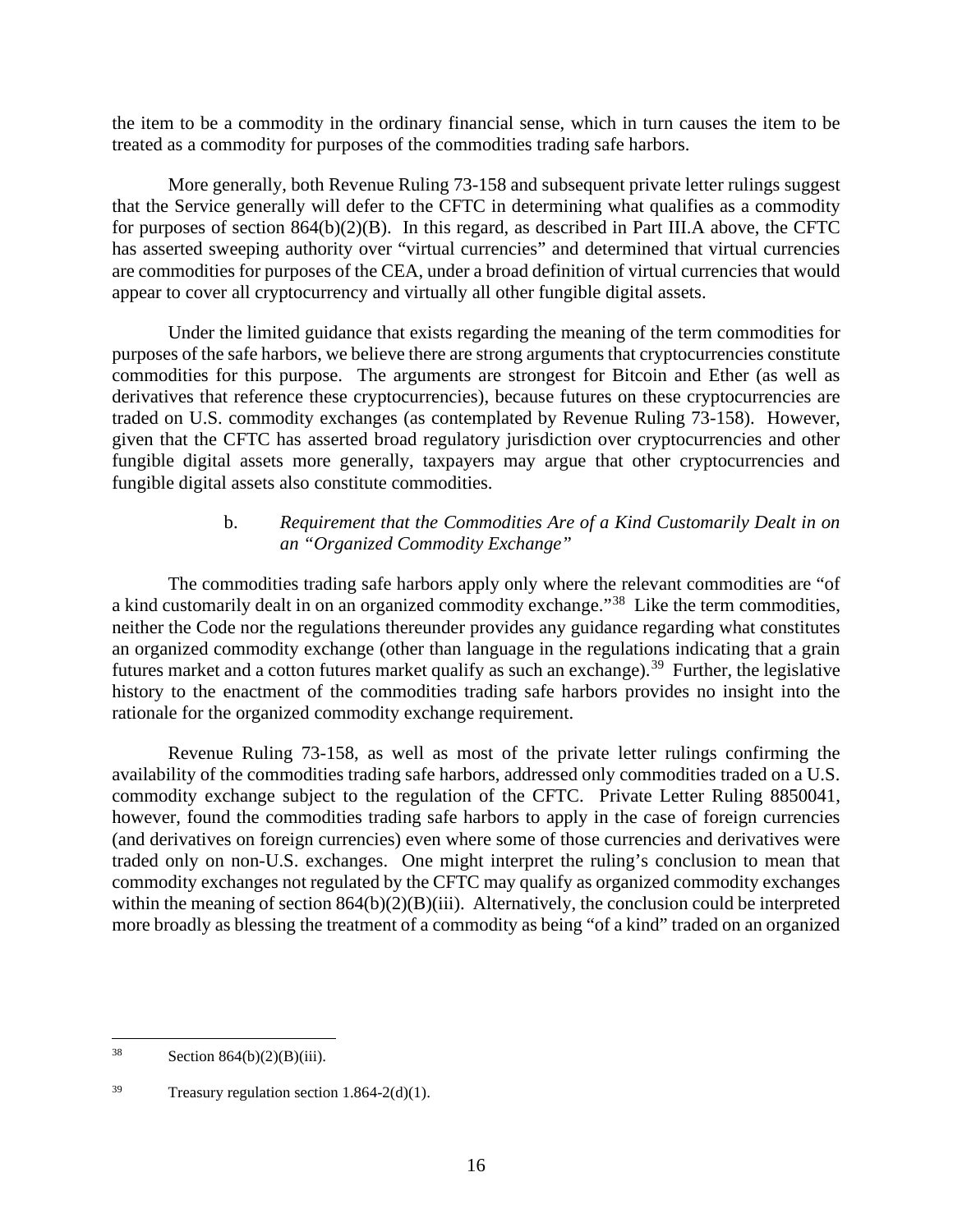commodity exchange when a different commodity of the same generic type (in the case of the ruling, foreign currency) is traded on an organized commodity exchange.  $40$ 

A separate but related question is whether centralized exchanges for the trading of cryptocurrency and other fungible digital assets ("*Centralized Cryptocurrency Exchanges*"), such as Coinbase, Binance, Kraken and Gemini, are excluded from treatment as organized commodity exchanges because they only facilitate spot transactions rather than transactions in futures or other derivatives. Historically, spot transactions are not transactions "of a kind customarily dealt in on an organized commodity exchange," because CFTC-regulated commodity exchanges definitionally facilitate trading in futures contracts and other derivatives that reference commodities, rather than spot transactions in the underlying commodities themselves. In this regard, we believe it is instructive that — as discussed above — the Treasury regulations under section 864 clarify that "the term 'commodities' does not include goods or merchandise in the ordinary channels of commerce." [41](#page-22-1) While technically this language limits the meaning of the term commodity, it can be argued that this exclusion is closely related to the organized commodity exchange requirement in that it ensures that taxpayers cannot avail themselves of the commodities trading safe harbors for spot trading in ordinary physical goods or merchandise. Under this interpretation of the statute and related Treasury regulations, the fact that Centralized Cryptocurrency Exchanges only facilitate spot transaction in cryptocurrency should not prevent them from being treated as organized commodities exchanges so long as cryptocurrencies are not considered "goods or merchandise in the ordinary channels of commerce."

If the term "organized commodity exchange" is limited to CFTC-regulated exchanges, it is likely that only Bitcoin and Ether would be eligible for the commodities trading safe harbors. It is possible, however, for taxpayers to assert that fungible digital assets traded on exchanges not regulated by the CFTC are nevertheless of a kind traded on organized commodity exchanges either because the exchanges constitute organized commodity exchanges or because the digital assets are "of a kind" with Bitcoin and Ether because they are part of a generic class of digital assets.

#### c. *Requirement that Transactions in Commodities Are of a Kind Customarily Consummated at an Organized Commodity Exchange*

Finally, even where the organized commodity exchange requirement is satisfied, the commodities trading safe harbors apply only to "transactions of a kind customarily consummated" at an organized commodity exchange.<sup>[42](#page-22-2)</sup> The legislative history to the original enactment of the commodities trading safe harbors provides no clarity regarding the purpose of the requirement, <sup>[43](#page-22-3)</sup>

<span id="page-22-0"></span><sup>&</sup>lt;sup>40</sup> As far as we are aware, the only type of trading arrangement that the Service has ruled does not constitute an organized commodity exchange is "an informal self-regulating club of crude oil traders and brokers that engage in certain spot and forward transactions in [a particular type] of crude oil." *See* Private Letter Ruling 8813012.

<span id="page-22-1"></span><sup>&</sup>lt;sup>41</sup> Treasury regulation section 1.864-2(d)(3).

<span id="page-22-2"></span> $42$  Section 864(b)(2)(B)(iii).

<span id="page-22-3"></span><sup>&</sup>lt;sup>43</sup> The current formulation of the commodities trading safe harbors was enacted as part of the Foreign Investors Tax Act of 1966, which implemented a comprehensive revision of the U.S. taxation of foreign investment in the United States. The legislative history to the enactment of the 1966 legislation provides no insight into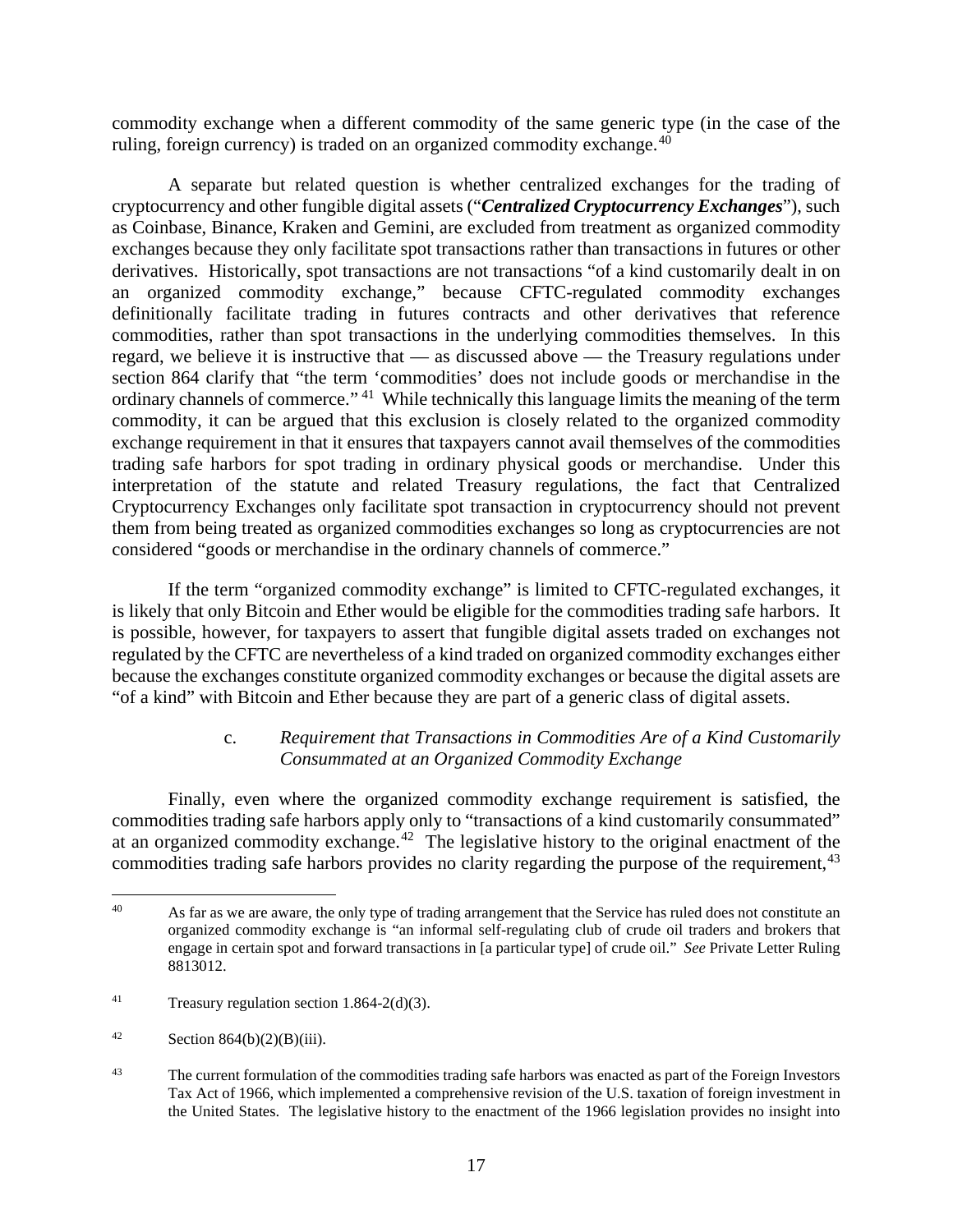and there is no direct authority addressing when a commodities transaction would fail this requirement.

One issue that arises in understanding the contours of the customarily consummated requirement is whether physically settled transactions can satisfy this requirement. In this regard, Revenue Ruling 73-158 concluded that sales of raw sugar qualified for the commodities trading safe harbor in section  $864(b)(2)(B)(i)$ , noting that the raw sugar sold by the taxpayer was the same type of raw sugar as that sold on an organized commodity exchange. Further, the Service has held that spot contracts, forward contracts and options can satisfy the customarily consummated requirement, even though those contracts were not traded on an organized commodity exchange.<sup>[44](#page-23-1)</sup> In any event, if the term organized commodity exchange is interpreted to include Centralized Cryptocurrency Exchanges not regulated by the CFTC, then spot transactions in cryptocurrencies would presumably satisfy the customarily consummated requirement because spot transactions in cryptocurrencies are customarily consummated at such exchanges.

#### 3. Recommendation

<span id="page-23-0"></span>We recommend that the Service issue guidance extending the commodities trading safe harbors in section 864(b)(2)(B) to trading in cryptocurrencies, for the following reasons:

First, without further guidance, and as noted in Part III.A above, it may be the case that Bitcoin and Ether (as well as derivatives that reference them), but no other cryptocurrencies, would be eligible for the commodities trading safe harbors. Although Congress's policy reasons for creating the commodities trading safe harbors are not entirely clear,  $45$  it is difficult to see what tax policy would be advanced by allowing the commodities trading safe harbors to apply to Bitcoin and Ether but not to other similar cryptocurrencies.

Second, as discussed above, interpreting the commodities trading safe harbors as applying to cryptocurrencies is consistent with the CFTC's exercise of its regulatory authority and interpretation of the term "commodities."

Third, extending the commodities trading safe harbors to cryptocurrency trading has a precedent in the issuance of proposed regulations in 1998 extending the trading safe harbors to trading in derivatives (including derivatives that would not ordinarily be considered commodities or securities) by eligible non-dealers.<sup>[46](#page-23-3)</sup> Interestingly, the preamble to the proposed regulations

<span id="page-23-1"></span>44 Private Letter Ruling 8850041.

what purpose the organized commodity exchange requirement and the customarily consummated requirement are intended to serve. A Treasury explanation of the companion securities trading safe harbors in section 864(b)(2)(A) stated that it was intended "to remove the tax deterrents to foreign investment in U.S. corporate securities so as to improve our balance of payments by encouraging an increase in such investment." Treasury, Explanation of H.R. 5916, an Act to Remove Tax Barriers to Foreign Investment in the United States (Mar. 8, 1965).

<span id="page-23-2"></span><sup>45</sup> *See supra* note 43.

<span id="page-23-3"></span><sup>46</sup> Proposed Treasury regulation section 1.864(b)-1.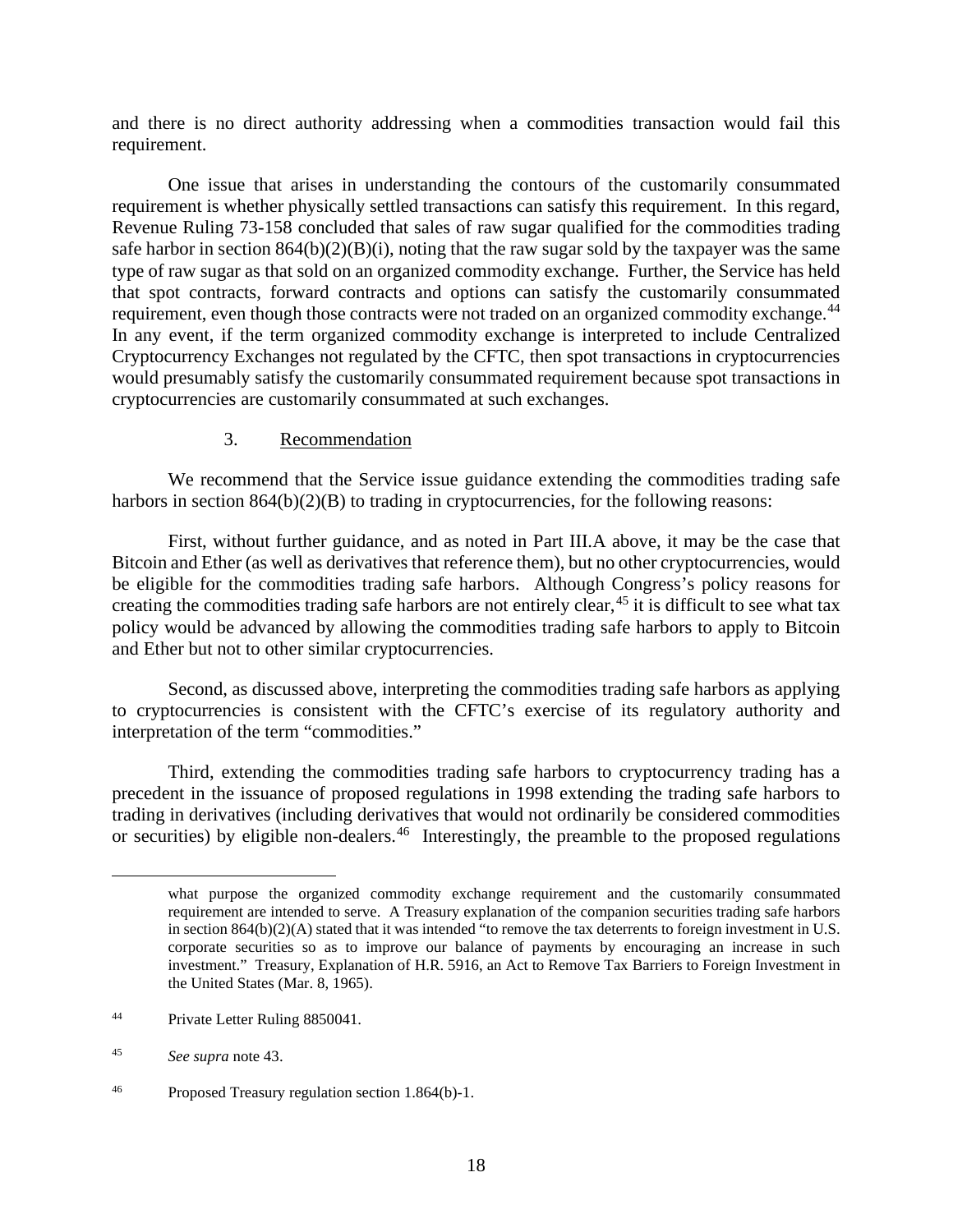specifies that the proposed regulations "do not specify into which statutory safe harbor any particular derivative transaction falls." Instead, the proposed regulations appear to reflect an understanding that the trading safe harbors should evolve to reflect the development of new investment assets that might not fall within a strict interpretation of the statutory safe harbors. In this regard, the preamble states:

Regulations regarding certain aspects of the trading safe harbors were promulgated in 1968. Since the promulgation of these regulations, the use of derivative financial instruments has increased significantly. This is due in large measure to the overall expansion and growing sophistication of global capital markets. Although guidance concerning the tax treatment of derivatives and notional principal contracts has been issued under other provisions of the Code (see, e.g., §§1.446-3, 1.863-7(b)), the section 864(b) regulations have not been modernized to take into account the manner in which taxpayers customarily use derivative transactions.<sup>[47](#page-24-0)</sup>

We believe that it would be reasonable to treat cryptocurrencies as another class of investment assets (similar to derivatives) that had not been anticipated when the trading safe harbors were enacted, but whose use and trading is consistent with the trading of securities and commodities covered by the safe harbors.<sup>48</sup>

Fourth, we observe that if some or all cryptocurrencies are not eligible for the commodities trading safe harbors, it is reasonable to expect that offshore traders would either (i) refrain from trading in those cryptocurrencies or (ii) move their trading of those cryptocurrencies to a non-U.S. office in order to avoid subjecting themselves to U.S. taxation with respect to income from such trading activity. In other words, we would expect that excluding trading of cryptocurrency from the commodities trading safe harbors would not significantly increase revenue, and instead would have the potential for movement of economic activity to foreign jurisdictions. In this regard, it is noteworthy that Congress removed the foreign "principal office" requirement for the securities trading safe harbor in 1997 on the basis that the requirement did not promote any important tax policy objective and tended to result in jobs that otherwise could have been done in the United States being done offshore.<sup>[49](#page-24-2)</sup>

In terms of specific guidance that could be issued to extend the commodities trading safe harbors to cryptocurrency, we recommend that, to the extent that a rule generally treating cryptocurrencies as commodities for all purposes (as described in Section III.A above) is not provided, the Service clarify that cryptocurrencies qualify as commodities for purposes of the commodities trading safe harbors. In addition, we recommend that the Service provide that the

<span id="page-24-0"></span><sup>47</sup> REG-106031098, 63 F.R. 32164 (June 12, 1998).

<span id="page-24-1"></span><sup>48</sup> However, in contrast to the agnostic approach of the 1998 proposed regulations, we recommend that the Service specifically provide that the trading safe harbors are available in respect of cryptocurrencies because cryptocurrencies qualify as commodities for purposes of section 864.

<span id="page-24-2"></span><sup>49</sup> *See* Taxpayer Relief Act of 1997, Pub. L. No. 105-34, § 1162(a), 111 Stat. 788 (1997); *see also* H.R. Rep. No. 220, 105th Cong., 1st Sess. (1997). We acknowledge that it may be more challenging for offshore funds to move cryptocurrency traders to a non-U.S. office than it would be for them to locate back-office positions in such offices in order to satisfy the principal office test before the 1997 amendment.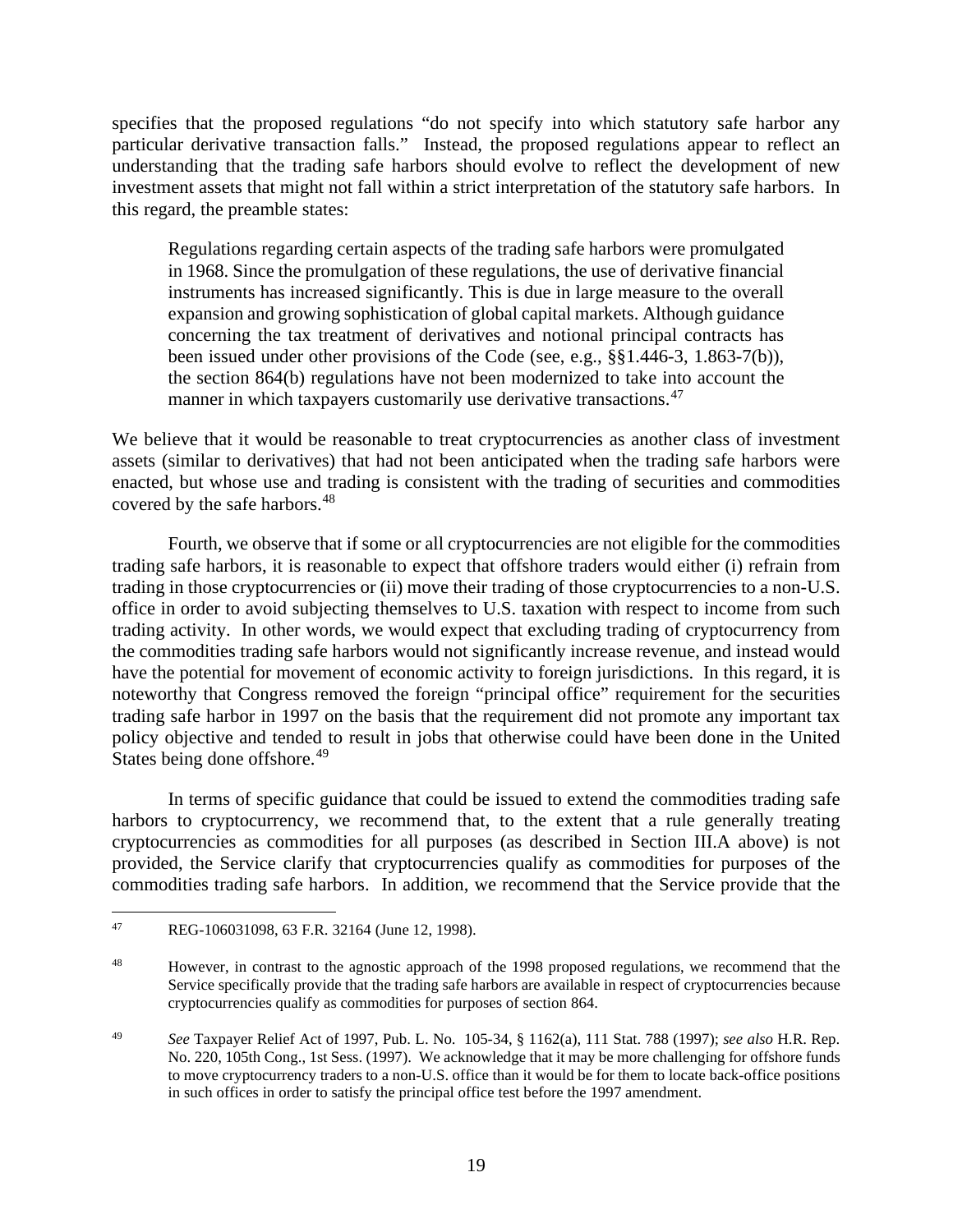term "organized commodity exchange" in section 864(b)(2)(B)(iii) includes Centralized Cryptocurrency Exchanges, regardless of whether the exchanges are regulated by the CFTC. Even though the CFTC asserts broad regulatory jurisdiction over cryptocurrency and other fungible digital assets, Centralized Cryptocurrency Exchanges generally are not currently subject to CFTC regulation because the CFTC's regulatory jurisdiction extends only to markets for the trading of futures and other derivatives in commodities, and not to trading in the commodities themselves. Nevertheless, there does not appear to be a policy-based rationale for limiting the safe harbors to commodities traded on CFTC-regulated exchanges, as opposed to Centralized Cryptocurrency Exchanges that are not subject to CFTC regulation simply because they do not offer derivative products. Lastly, the trading of cryptocurrencies should satisfy the customarily consummated requirement because the trading of cryptocurrencies is customarily consummated at organized commodity exchanges (as clarified in the immediately prior recommendation).<sup>[50](#page-25-2)</sup>

Finally, we recognize that the government may be concerned about an extension of the commodities trading safe harbors to cryptocurrency in light of legitimate concerns regarding transparency and tax compliance in connection with the use of such assets. As a result, the government may wish to consider limiting an extension of the safe harbors to cryptocurrency to transactions executed in such a manner that appropriate information reporting and withholding would be expected to occur (for example, to transactions occurring through centralized exchanges that comply with U.S. tax information reporting and anti-money laundering / know-your-customer obligations).

### <span id="page-25-0"></span>C. Application of the Straddle Rules of Section 1092 to Fungible Digital Assets

# 1. Current Law

<span id="page-25-1"></span>Section  $1092(a)(1)(A)$  generally provides that a taxpayer that incurs a loss with respect to a position in a straddle may take the loss into account in any taxable year only to the extent the loss exceeds the unrecognized gain with respect to one or more offsetting positions in such personal property.[51](#page-25-3) The term straddle is defined as offsetting positions with respect to "personal property of a type which is actively traded."<sup>52</sup> Although fungible digital assets should qualify as personal property for these purposes, it is less clear whether and in what circumstances fungible digital assets are "actively traded."

Section 1092 does not define the phrase "actively traded." However, the Joint Committee on Taxation report accompanying its enactment suggests that Congress intended an expansive

<span id="page-25-2"></span><sup>&</sup>lt;sup>50</sup> As with any other commodities, the qualification of trading in cryptocurrency for the commodities trading safe harbors should not apply (i) in the case of the safe harbor in section  $864(b)(2)(B)(i)$ , to an offshore person that has a U.S. office or fixed place of business through which the cryptocurrency transactions are effected and (ii) in the case of the safe harbor in section  $864(b)(2)(B)(ii)$ , to an offshore person that is a dealer in commodities (including cryptocurrency).

<span id="page-25-3"></span><sup>&</sup>lt;sup>51</sup> In addition to loss deferral, straddle treatment can result in the elimination or suspension of the taxpayer's holding period for either or both positions and the capitalization of interest and carrying charges allocable to the straddle positions. *See* Treasury regulation section 1.1092(b)-2T(a); section 263(g).

<span id="page-25-4"></span><sup>52</sup> Section 1092(c)(1), (d)(1).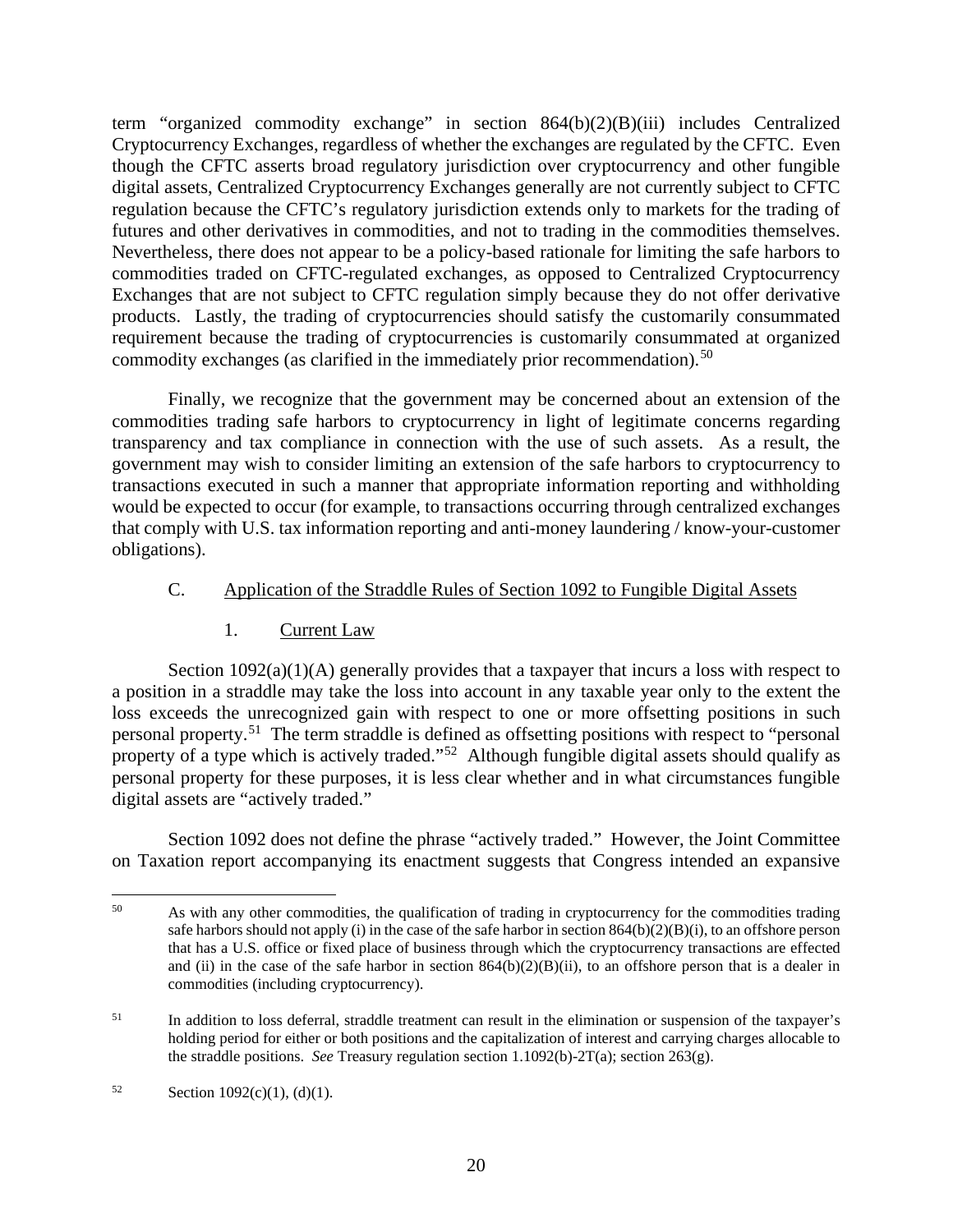definition, providing that to "be treated as actively traded, property need not be traded on an exchange or in a recognized market."<sup>[53](#page-26-0)</sup> Similarly, the Service has noted that it "believes that the term 'actively traded' under section 1092 was intended to cover financial instruments that are liquid or easily offset, even when those instruments are not traded on an exchange or in a recognized secondary market."[54](#page-26-1)

The Treasury regulations under section 1092 clarify that "actively traded" personal property "includes any personal property for which there is an established financial market."<sup>55</sup> For these purposes, the regulations define an "established financial market" to include, in relevant part, (a) "a domestic board of trade designated as a contract market by the Commodities Futures Trading Commission" and (b) an "interdealer market."[56](#page-26-3) In turn, the regulations define an "interdealer market" as "a system of general circulation (including a computer listing disseminated to subscribing brokers, dealers, or traders) that provides a reasonable basis to determine fair market value by disseminating either recent price quotations (including rates, yields, or other pricing information) of one or more identified brokers, dealers, or traders or actual prices (including rates, yields, or other pricing information) of recent transactions."[57](#page-26-4) Because the definition of "actively traded" property in the Treasury regulations is not exhaustive,<sup>[58](#page-26-5)</sup> it appears that property that is traded on an exchange may be considered actively traded for purposes of section 1092 even if the exchange does not technically qualify as an "established financial market" within the meaning of the regulations. However, determining whether a particular digital asset is actively traded for this purpose would introduce uncertainty that would not exist if Centralized Cryptocurrency Exchanges were considered established financial markets for this purpose.

Futures contracts in Bitcoin and Ether are traded on the Chicago Mercantile Exchange, which is regulated as a designated contract market by the CFTC and thus qualifies as an "established financial market" within the meaning of the Treasury regulations under section 1092. Thus, positions in Bitcoin and Ether should be subject to the straddle rules. However, a much broader array of fungible digital assets is traded on Centralized Cryptocurrency Exchanges, which are not regulated by the CFTC. Although these exchanges generally disseminate trading prices of recent transactions with respect to supported digital assets, it is not entirely clear whether they qualify as "interdealer markets" within the meaning of the above-referenced Treasury regulations, both because a Centralized Cryptocurrency Exchange may not be an interdealer market in the sense contemplated by the drafters of the regulations (who may have been contemplating the informal

<span id="page-26-0"></span><sup>53</sup> Joint Committee on Taxation, General Explanation of the Economic Recovery Tax Act of 1981 (Dec. 29, 1981) at 289.

<span id="page-26-1"></span><sup>54</sup> T.D. 8491.

<span id="page-26-2"></span><sup>55</sup> Treasury regulation section 1.1092(d)-1(a).

<span id="page-26-3"></span><sup>56</sup> Treasury regulation section 1.1092(d)-1(b).

<span id="page-26-4"></span> $57$  Treasury regulation section 1.1092(d)-1(b)(2)(i).

<span id="page-26-5"></span><sup>58</sup> The Treasury regulations provide that actively traded property "includes" property traded on an established financial market.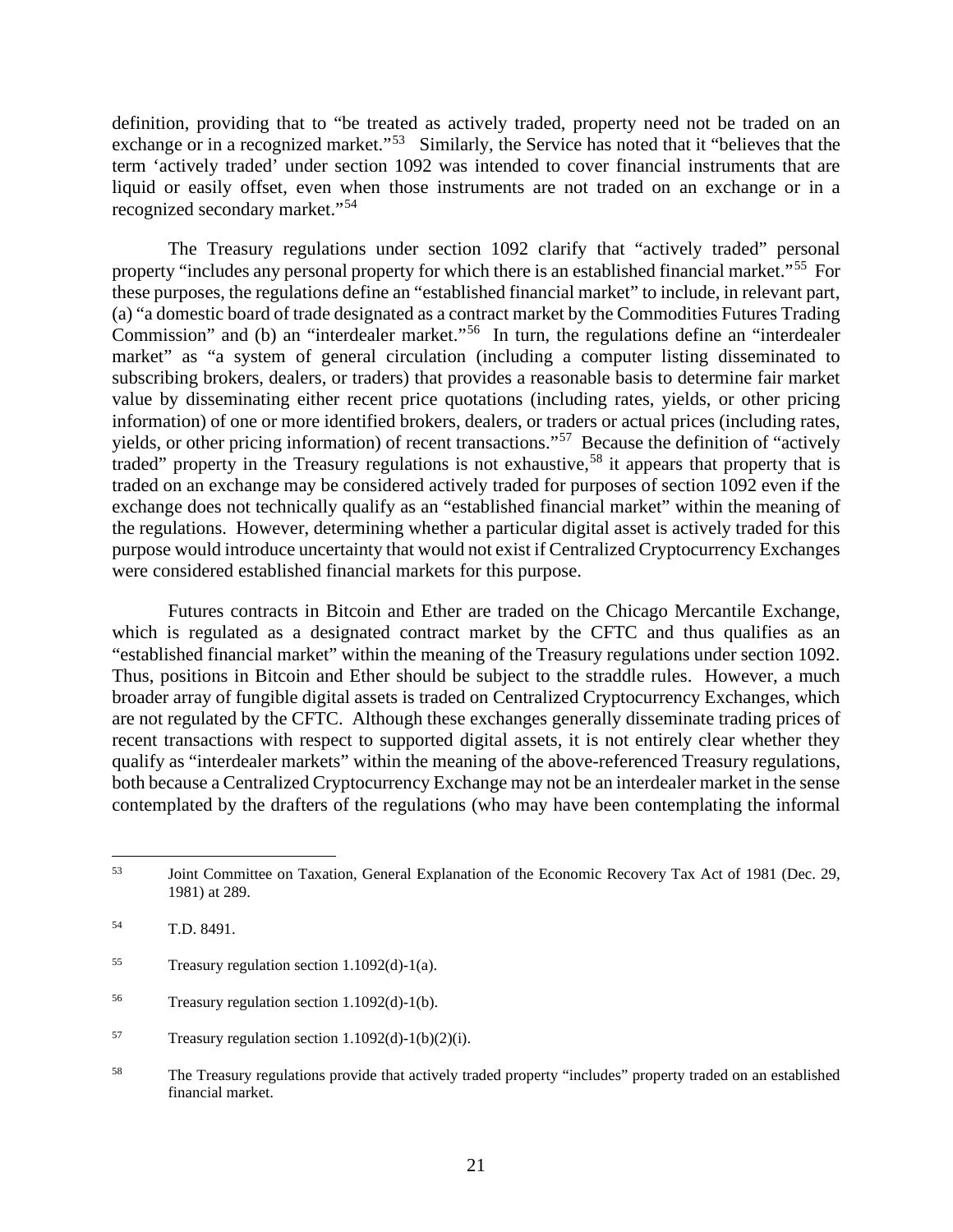over-the-counter trading markets that exist between banks and other major financial institutions),<sup>[59](#page-27-3)</sup> and because of the requirement that an interdealer market must provide a "reasonable basis to determine fair market value." Thus, it is possible that taxpayers could take the view that a fungible digital asset is not actively traded, for example based on media reports that digital asset prices can be manipulated.<sup>[60](#page-27-4)</sup>

# 2. Recommendation

<span id="page-27-0"></span>We recommend that the Service issue guidance clarifying that fungible digital assets traded on Centralized Cryptocurrency Exchanges are considered actively traded property for purposes of section 1092 on the basis that the exchanges constitute "established financial markets" within the meaning of applicable Treasury regulations. We believe that this recommendation is consistent with the legislative history of section 1092, which indicates that Congress intended the phrase "actively traded" to have a broad, functional meaning that does not require trading on a formally recognized or regulated marketplace. The Service could implement this recommendation either by clarifying that interdealer markets include Centralized Cryptocurrency Exchanges or by creating a new category of established financial market that specifically covers Centralized Cryptocurrency Exchanges.

# <span id="page-27-1"></span>D. Application of the Mark-to-Market Provisions of Sections 475(e) and 475(f) for Commodities Dealers and Traders to Cryptocurrency

1. Current Law

<span id="page-27-2"></span>Section 475(e) allows a dealer in commodities to elect to use a mark-to-market method of tax accounting with respect to commodities held by the dealer. Section 475(f) provides a similar election to a trader in commodities with respect to commodities held in a trading business.<sup>[61](#page-27-5)</sup> For purposes of these elections, section  $475(e)(2)(A)$  defines the term "commodity" to include "any commodity which is actively traded (within the meaning of section  $1092(d)(1)$ )."<sup>62</sup>

Under current law, as discussed in Part III.A above, it is not clear whether cryptocurrencies are considered commodities for these purposes. In addition, as noted above in the discussion of the straddle rules, although cryptocurrencies such as Bitcoin and Ether should qualify as "actively

<span id="page-27-3"></span><sup>59</sup> The Treasury regulations defining the term "interdealer market" were finalized in 1993.

<span id="page-27-4"></span><sup>60</sup> *See, e.g.*, Christine Idzelis, *Bitcoin Prices Are Likely Manipulated, Research Affiliates Warns*, Institutional Investor (January 13, 2021), *available at* https://www.institutionalinvestor.com/article/b1q3fpwznhvb0x/ Bitcoin-Prices-Are-Likely-Manipulated-Research-Affiliates-Warns.

<span id="page-27-5"></span><sup>61</sup> *See* section 475(f)(2).

<span id="page-27-6"></span> $62$  For this purpose, the term "commodity" also includes (a) any notional principal contract with respect to any commodity that is actively traded, (b) any evidence of an interest in, or derivative instrument in, any commodity that is actively traded or any notional principal contract with respect to such a commodity (such as an option, forward contract, futures contract, short position or similar instrument) and (c) any position that is a hedge with respect to any interest treated as a commodity under the foregoing definitions and that meets certain identification requirements. *See* section 475(e)(2)(B)-(D).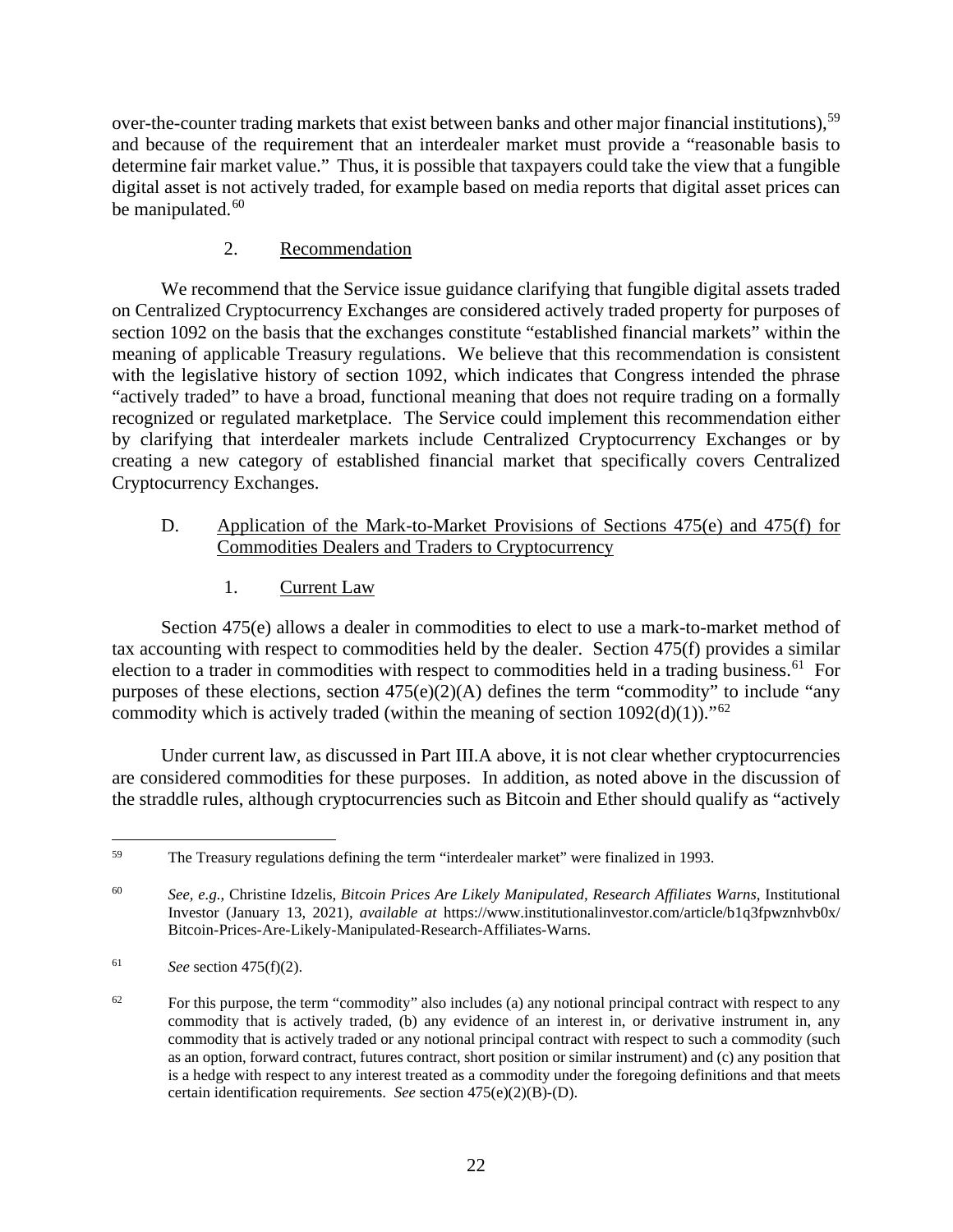traded" within the meaning of section  $1092(d)(1)$  and section 475 because futures in Bitcoin and Ether are traded on CFTC-regulated futures exchanges, it is not entirely clear whether other cryptocurrencies traded on non-CFTC regulated cryptocurrency exchanges qualify as "actively traded" for these purposes.

# 2. Recommendation

<span id="page-28-0"></span>We recommend that the Service issue guidance providing that cryptocurrencies are commodities for purposes of section 475(e) and section 475(f) as long as they qualify as "actively traded" within the meaning of section  $1092(d)(1)$ , <sup>[63](#page-28-1)</sup> either as part of guidance treating cryptocurrencies as commodities for all purposes under the Code (as described in Part III.A, above) or under guidance specific to section 475.

In this regard, we observe that the legislative history of sections 475(e) and 475(f) suggests that in enacting these provisions, Congress was focused principally on expanding the availability of mark-to-market accounting to fungible exchange-traded assets in respect of which mark-tomarket accounting provides for a clear reflection of income:

Mark-to-market accounting generally provides a clear reflection of income with respect to assets that are traded in established markets. For market-valued assets, mark-to-market accounting imposes few burdens and offers few opportunities for manipulation. Securities and exchange-traded commodities have determinable market values, and securities traders and commodities traders and dealers regularly calculate year-end values of their assets in determining their income for financial statement purposes. Many commodities dealers also utilize year-end values in adjusting their inventory using the lower-of-cost-or-market method for Federal income tax purposes.<sup>[64](#page-28-2)</sup>

In view of this legislative history, we believe it is reasonable to take an expansive view of the types of assets that can qualify as commodities for purposes of section 475(e) and section 475(f), and to interpret these sections as applying to any cryptocurrencies that are actively traded for purposes of section 1092. We see no policy reason to prevent dealers and traders from electing into mark-tomarket treatment with respect to cryptocurrencies for which actual trading prices are readily available.[65](#page-28-3)

<span id="page-28-1"></span><sup>&</sup>lt;sup>63</sup> See our recommendation in Part III.C above relating to when fungible digital assets should be considered "actively traded" for this purpose.

<span id="page-28-2"></span><sup>64</sup> H.R. Rep. No. 105-148, 105th Cong., 1st Sess. (June 24, 1997).

<span id="page-28-3"></span><sup>&</sup>lt;sup>65</sup> Given the many complexities and uncertainties surrounding the tax treatment of cryptocurrencies (including in respect of items like staking rewards received in respect of proof-of-stake cryptocurrencies (see the discussion in Part III.H), and the clear reflection of income provided by a mark-to-market system, it may be worthwhile for Congress to consider expanding elective mark-to-market tax accounting treatment to investors in cryptocurrencies, in contrast to the current rules which limit such treatment to dealers and traders in such assets (even if they are determined to be commodities).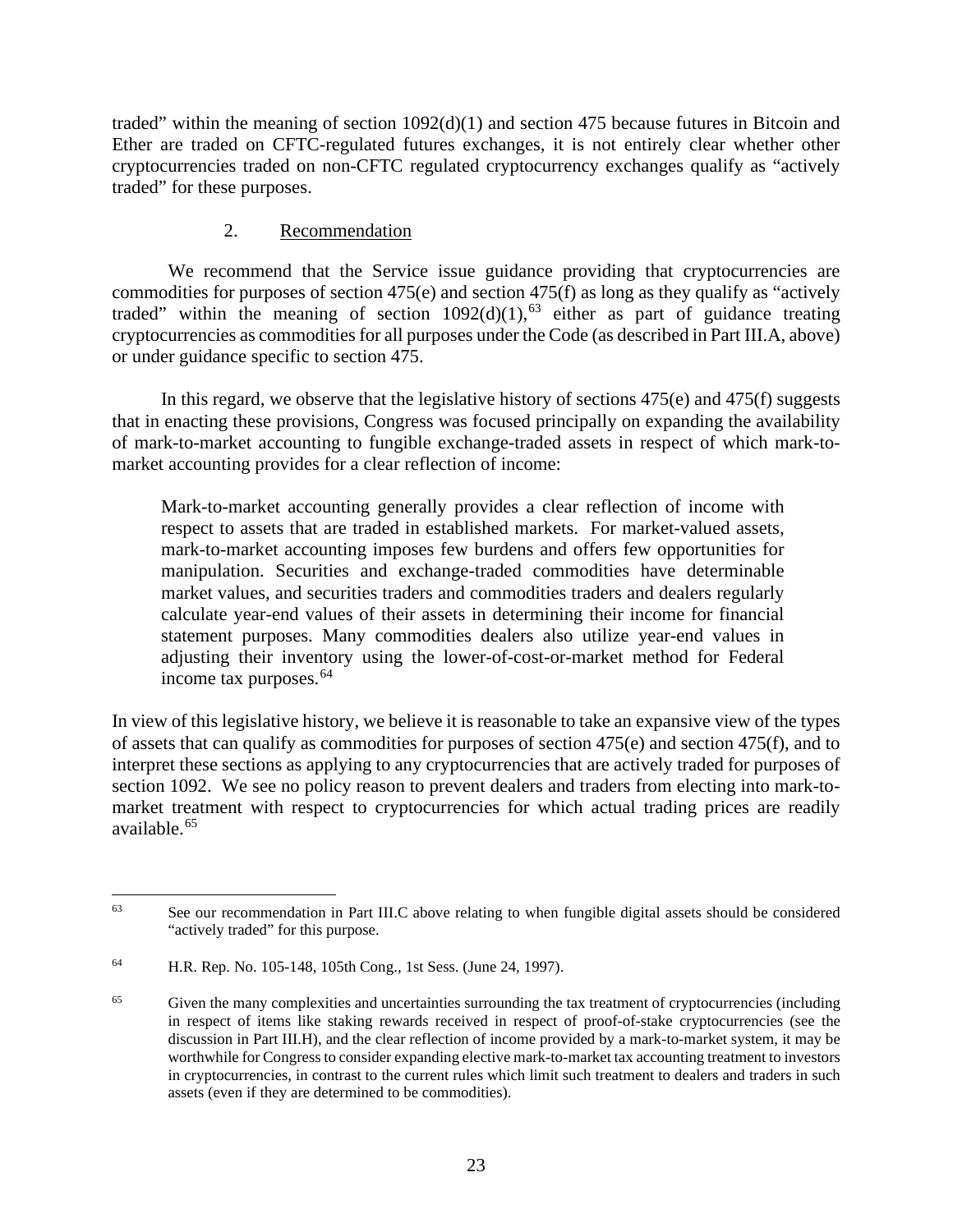As noted in the introduction, the Green Book contains a similar legislative proposal under which digital assets would be added as a third category of assets that may be marked to market at the election of a dealer or trader under rules similar to the rules under section 475 for securities and commodities. Although it would be preferrable to enact this proposal through new legislation, we believe that the Service could reasonably achieve a similar result in the absence of new legislation by clarifying the application of current section 475 to cryptocurrency in the manner described above. [66](#page-29-2)

### <span id="page-29-0"></span>E. Gain/Loss on the Lending of Cryptocurrency

### 1. Overview of Cryptocurrency Loans

<span id="page-29-1"></span>The tax treatment of transactions involving the lending of cryptocurrencies is uncertain. Of particular importance, there is no direct guidance addressing whether a lender of cryptocurrency realizes any gain or loss in connection with making the loan or upon return of the lent cryptocurrency. One industry estimate indicates that the volume of cryptocurrency loans and other digital assets in 2021 was more than \$130 billion, representing a nearly six-fold increase over the lending volume in 2020.<sup>67</sup> Given the substantial built-in gains inherent in many cryptocurrency positions, whether gain or loss is recognized in connection with cryptocurrency lending is a significant issue for many taxpayers.

In contrast to securities loans, which are typically undertaken pursuant to standard-form securities lending agreements<sup>[68](#page-29-4)</sup> drafted in a manner intended to ensure tax-free treatment for the securities lender, there are as yet no industry-standard documents for loans of cryptocurrencies. The bespoke nature of cryptocurrency loan documents leads to wide divergences in key features of the lending arrangements, including the duration of the loan (that is, whether the loan has a fixed term or is payable on demand), the collateralization of the lender's obligation to repay the loan and the manner in which hard forks, airdrops and other similar transfers of additional digital assets that may be made in respect of the loaned cryptocurrency are passed through to the lender.

In addition, many cryptocurrency loans are made in DeFi transactions through smart contracts (as discussed in Part I above), without any need for legal documentation, third-party custodians or off-blockchain payments. DeFi loans of cryptocurrency can occur on a bilateral basis between two discrete network addresses, or they can occur on a pooled basis in which any number of network participants dynamically contribute assets to or remove assets from a lending pool and get a pro-rata portion of the loan fees generated by the pool. Although this Report generally does not address the tax treatment of DeFi transactions, the considerations relevant to

<span id="page-29-2"></span><sup>&</sup>lt;sup>66</sup> We note in this regard that under the Green Book proposal, it appears that a taxpayer could elect mark-tomarket treatment for eligible digital assets but not for commodities, or vice versa, since digital assets are treated as a third and separate category of assets eligible for mark-to-market treatment under section 475.

<span id="page-29-3"></span><sup>67</sup> *See* Genesis Q4 2021 Market Observations *available at* https://genesistrading.com/wpcontent/uploads/2022/01/Genesis21Q4QuarterlyReport-final3.pdf.

<span id="page-29-4"></span><sup>&</sup>lt;sup>68</sup> The standard form agreements for documenting securities loans include (i) the Global Master Securities Lending Agreement produced by the International Securities Lending Association or (ii) the Master Securities Loan Agreement published by the Securities Industry and Financial Markets Association.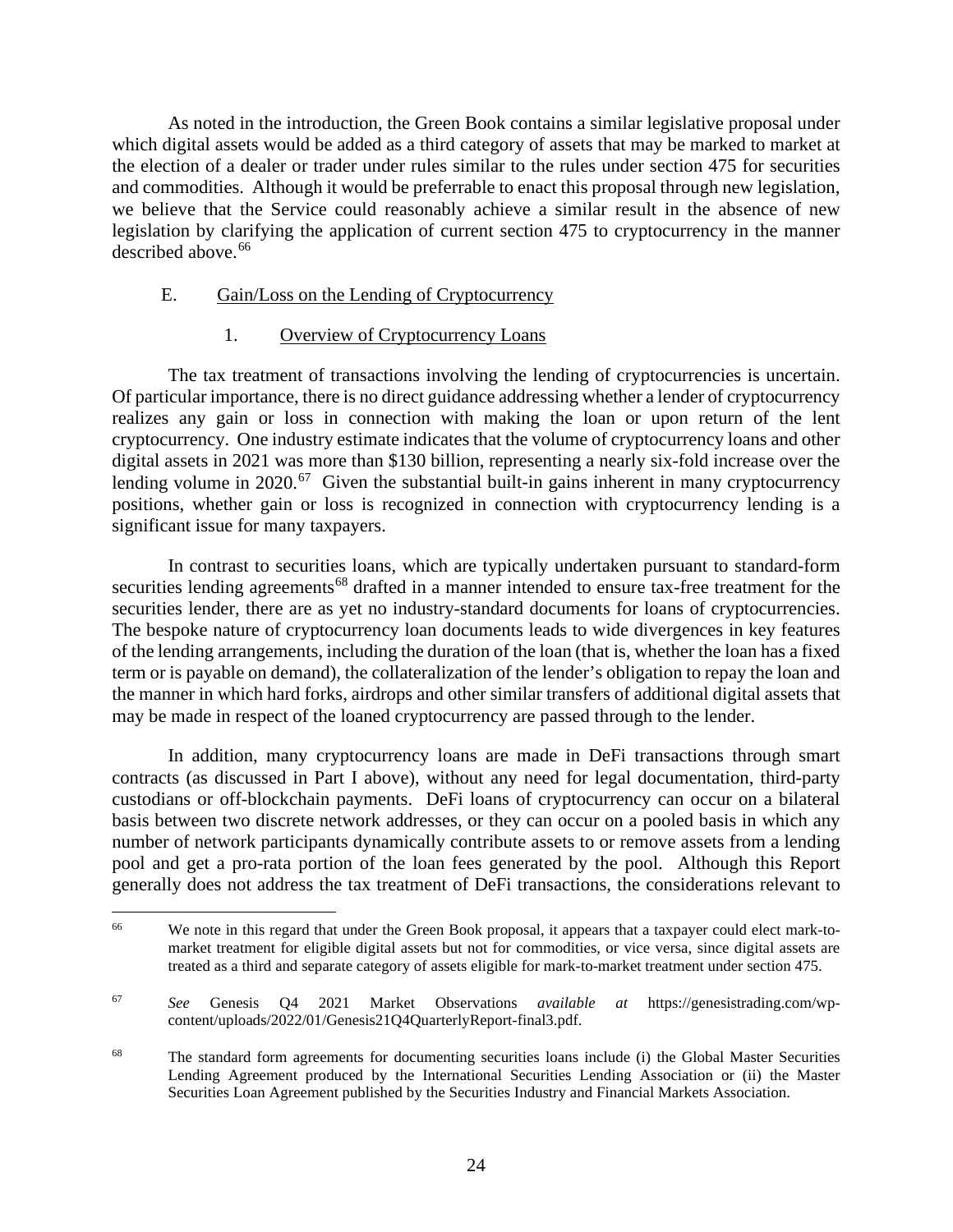<span id="page-30-0"></span>the tax treatment of cryptocurrency loans made using DeFi are generally consistent with those relevant to cryptocurrency loans documented through more traditional legal arrangements.

# 2. Background and Current Law

# a. *Inapplicability of Section 1058 to Cryptocurrency Loans*

Section 1058(a) provides that no gain or loss is recognized on the transfer of securities (as defined in section 1236(c)) pursuant to an agreement satisfying the requirements of section 1058(b). An agreement meets the requirements of section 1058(b) if the agreement: (i) provides for the return to the transferor of identical securities; (ii) requires that payments be made to the transferor of amounts equivalent to all interest, dividends and other distributions which the owner of the securities is entitled to receive during the loan's term; and (iii) does not reduce the risk of loss or opportunity for gain of the transferor of the securities in the securities transferred.

The nonrecognition rule of section 1058(a) applies only to the transfer of a "security," which is defined to include only "any share of stock in any corporation, certificate of stock or interest in any corporation, note, bond, debentures, or evidence of indebtedness, or any evidence of an interest in or right to subscribe to or purchase any of the foregoing."[69](#page-30-1) As a result, cryptocurrency loans are ineligible for nonrecognition treatment under section  $1058$ .<sup>70</sup>

# b. *Pre-Section 1058 Authorities Regarding the Treatment of Securities Loans*

Due to the inapplicability of section 1058 to cryptocurrency loans, the question arises whether a loan of cryptocurrencies may qualify for non-realization treatment without the benefit of section 1058 and, if so, under what circumstances. In addressing this question, it is useful to revisit the state of the law concerning securities loans prior to the enactment of section 1058 in 1978. In the pre-section 1058 landscape, a series of rulings and other government pronouncements consistently concluded that securities loans did not cause the lenders to recognize gain or loss with respect to their transfer of the lent securities.

The earliest of these authorities held that no gain or loss would be recognized in connection with the making of a securities loan, albeit without articulating the specific reasoning for such a finding.<sup>[71](#page-30-3)</sup> In Revenue Ruling 57-451,<sup>[72](#page-30-4)</sup> the Service first provided a conceptual legal justification

<span id="page-30-1"></span> $69$  Section 1236(c).

<span id="page-30-2"></span> $70$  However, a loan involving a digital asset that is properly characterized as debt or corporate stock for federal income tax purposes (which would not be "cryptocurrency" as we have defined that term for purposes of this Report) presumably would qualify under section 1058 for nonrecognition treatment if the loan agreement satisfies the requirements of that provision. This could be the case with respect to loans of stablecoins that are characterized as debt for tax purposes (as discussed in Part III.F below) and security tokens that are treated as ownership of an underlying security for tax purposes.

<span id="page-30-3"></span><sup>71</sup> *See*, *e.g.*, 1948 IRS Letter to New York Stock Exchange, Reprinted in 5 CCH 1948 Stand. Fed. Tax Rep. P6136 (concluding that no gain or loss is recognized by a taxpayer upon the lending of its stock).

<span id="page-30-4"></span> $^{72}$  1957-2 C.B. 295.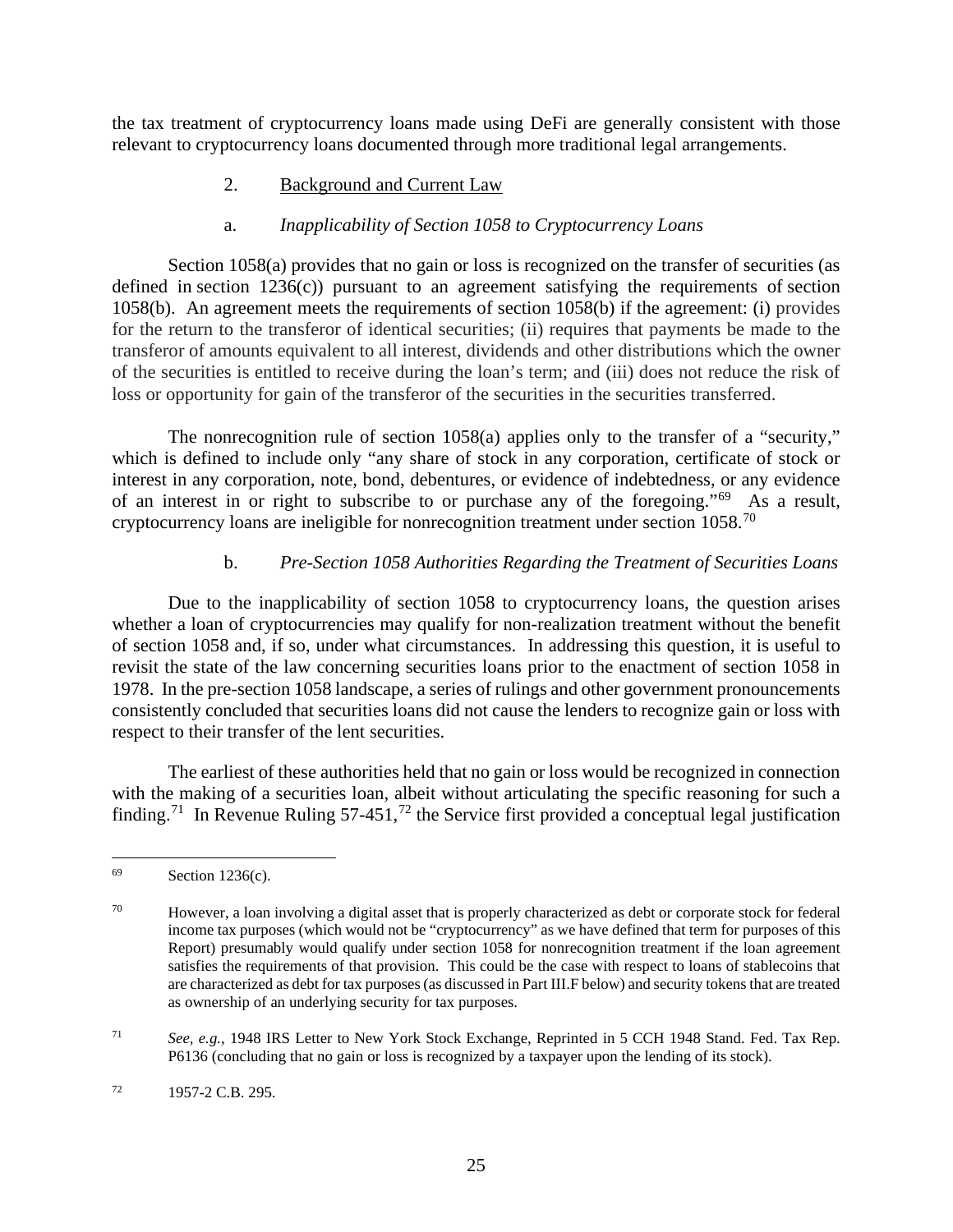for this conclusion, holding that a securities loan was a tax-free exchange under section 1036 (that is, an exchange of common stock for common stock of the same issuer). Of course, section 1036 would not apply to provide for tax-free treatment in the case of a cryptocurrency loan. However, it is important to note that Revenue Ruling 57-451 addressed a situation where the lent stock had been acquired pursuant to the exercise of a qualified stock option. Under section 421 (the predecessor of current section 424), any "disposition" of such shares would be taxable unless the disposition occurred pursuant to a nonrecognition provision, including section 1036. Thus, while the ruling concluded that a loan of shares can qualify for tax-free treatment under section 1036, it did not explicitly address whether a loan of shares generally gives rise to a realization event under section 1001. This is because the peculiar structure of section 421 looked only to whether a "disposition" had occurred, with "disposition" defined in a manner that melded concepts traditionally associated with realization under section 1001 with other concepts that are not (and that ultimately did not depend on whether the disposition involved an exchange of property for property different materially in kind or extent).<sup>[73](#page-31-0)</sup>

The final pre-section 1058 authority that directly addressed the treatment of securities loans is General Counsel Memorandum 36948 (the "*GCM*"), which analyzed a proposed revenue ruling addressing certain aspects of securities loans. The GCM analyzed a securities loan as constituting an exchange of the lent securities for the securities that are later returned.<sup>[74](#page-31-1)</sup> Based on this characterization, the GCM concluded that no gain or loss would be realized in connection with a securities loan because the lender should be treated as having exchanged property for other property not differing materially in either kind or extent under Treasury regulation section 1.1001-  $1(a)$ .<sup>75</sup> In other words, the GCM viewed the lender as exchanging the lent securities for the securities that would ultimately be re-delivered to the lender (that is, a deferred exchange of securities for securities) and concluded that as long as the securities returned to the lender were not materially different than the securities it originally lent, there would be no realization event for the lender under Treasury regulation section 1.1001-1(a). While the GCM referenced Revenue Ruling 57-451, it clarified that tax-free treatment of securities loans generally did not depend on qualification for nonrecognition treatment under section 1036:

In the typical case where the broker-dealer satisfies his contractual obligation by delivering securities not differing materially in either kind or extent, there will be

<span id="page-31-0"></span> $73$  Specifically, section 421(d)(4) began by stating that generally "the term 'disposition' includes a sale, exchange, gift, or transfer of legal title." However, it excluded from the definition of disposition (1) transfers from a decedent to an estate or by bequest or inheritance; (2) exchanges to which sections 354, 355, 356, or 1036 (or so much of section 1031 as relates to section 1036) applies; (3) pledges or hypothecations; and (4) acquisitions of stock by joint tenancy or transfers into joint ownership (but not terminations of joint tenancy).

<span id="page-31-1"></span><sup>&</sup>lt;sup>74</sup> Specifically, the GCM states: "The essence of the event is that a party transfers stock to another and receives stock in return. Accordingly, the status of this transaction as an exchange, rather than a sale and a subsequent purchase, is not diminished by the fact that there is an interim period of some duration after the trustee makes the transfer in which the trust holds only the borrower's promise to transfer like securities in satisfaction of its obligation."

<span id="page-31-2"></span><sup>75</sup> Treasury regulation section 1.1001-1(a) provides that "the gain or loss realized from the . . . exchange of property for other property differing materially either in kind or in extent is treated as income or as loss sustained."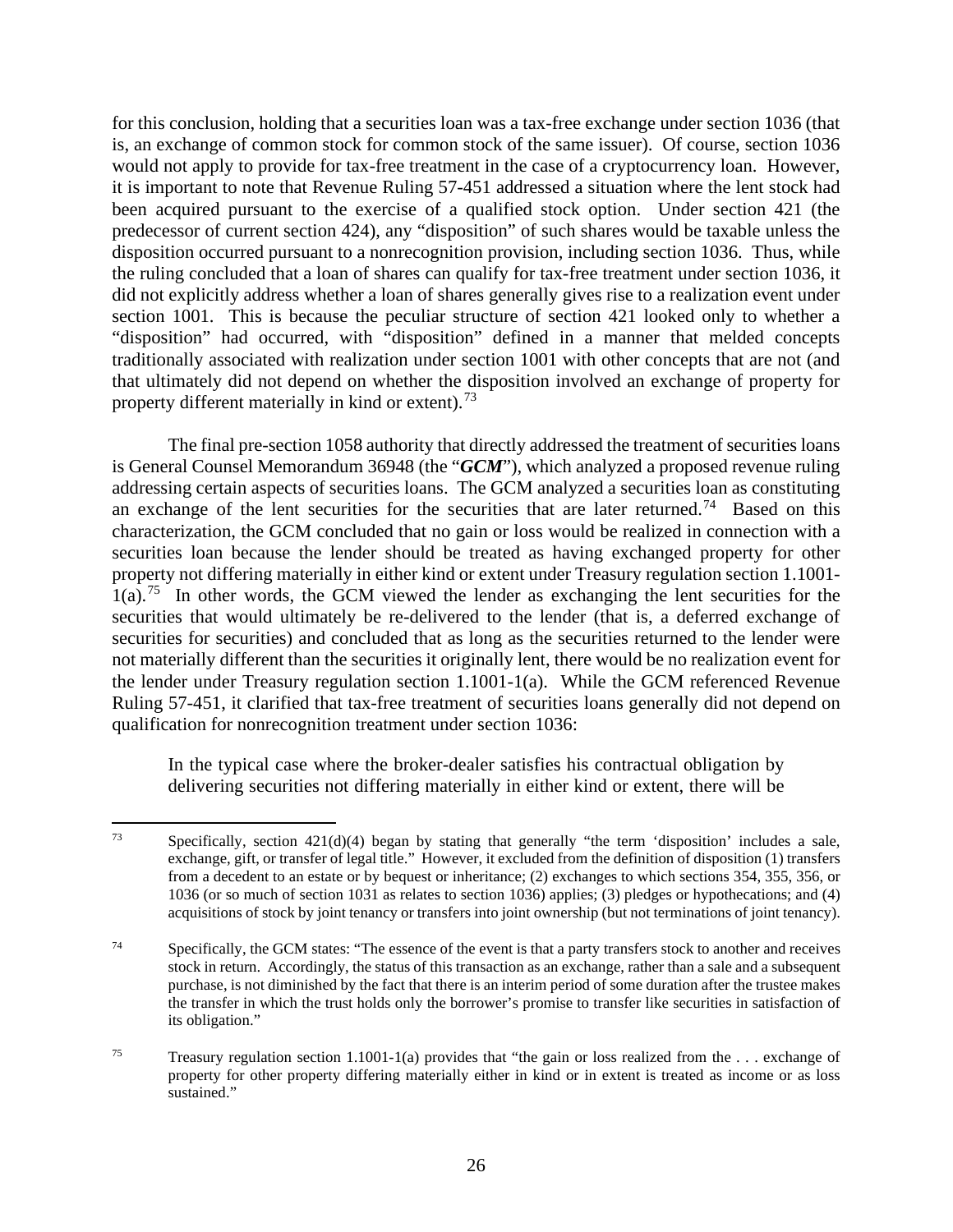no realization of gain or loss under Code § 1001 because of Treas. Reg. § 1.1001- 1(a). As such, the question of recognition of gain or loss is not reached under Code § 1002. Accordingly, the exchange will be nontaxable since there is no gain which could be taxed in any event, thus obviating the need to apply a specific statutory provision such as Code § 1036 so as to afford nonrecognition treatment for gain or loss realized.

In short, the GCM found that a securities loan does not result in a realization event for the lender under Treasury regulation section  $1.1001 - 1(a)$  to the extent that securities that are not materially different than the lent securities are returned to the lender.

#### c. *Enactment of Section 1058*

Section 1058 was added to the Code in 1978 in order to bring clarity to the tax treatment of securities loans.<sup>76</sup> The legislative history to its enactment indicates that the "materially different" standard in Treasury regulation section 1.1001-1(a) should be the appropriate yardstick for determining whether a securities loan is taxable, stating that "[i]n order to assure that the contractual obligation does not differ materially either in kind or in extent from the securities exchanged, the committee amendment makes the provision applicable only if the contractual obligation satisfies certain specified conditions."[77](#page-32-2) This approach aligns with the analysis in the GCM that relied on Treasury regulation section 1.1001-1(a) for non-realization treatment. However, in contrast to the analysis in the GCM, and as discussed in more detail below, the legislative history of section 1058 looks to whether the contractual right to a return of the lent securities is materially different from the lent securities, rather than viewing the securities loan as a deferred exchange and looking only to whether the securities returned upon termination of the loan are identical to the securities lent at inception of the loan.

# 3. Recommendation

<span id="page-32-0"></span>We recommend that the government issue regulations under section 1001 providing that a cryptocurrency loan that meets certain requirements (as discussed below) will not be treated as an exchange of property for other property materially differing in kind or in extent, and thus will not result in the realization of gain or loss by the lender.<sup>[78](#page-32-3)</sup> Such an approach would be consistent with

<span id="page-32-1"></span><sup>76</sup> P.L. 95-345. The Senate Report noted that "uncertainty has developed as to the correct income tax treatment of certain securities lending transactions. As a result, some owners of securities are reluctant to enter into such transactions." S. Rep. No. 762, 95th Cong., 2d Sess. 7 (1978); 1978-2 C.B. 357, 359.

<span id="page-32-2"></span><sup>77</sup> S. Rep. No. 762, 95th Cong., 2d Sess. 7 (1978).

<span id="page-32-3"></span><sup>&</sup>lt;sup>78</sup> Some practitioners have observed that the fact that section 1058 is drafted as a nonrecognition provision could give rise to an inference that it was intended as the exclusive path to achieving nonrecognition for asset loans. However, we believe that the better understanding of section 1058 is as a safe harbor for qualifying securities loans, and that where section 1058 is not available, general section 1001 principles apply to determine whether a particular asset loan results in realization of gain or loss on the loaned asset. *See, e.g.*, New York State Bar Association Tax Section, *Report on the Taxation of Securities Loans and the Operation of Section 1058* (June 9, 2011) ("In our view, section 1058 should operate as a safe harbor."); American Bar Association Tax Section, *Securities Loans Task Force Report on Securities Lending Transactions Governed by Section 1058* (Apr. 22, 1991) ("The final regulations should make clear that Section 1058 is a safe harbor from tax recognition and that whether a disposition of loaned securities occurs, resulting in the realization of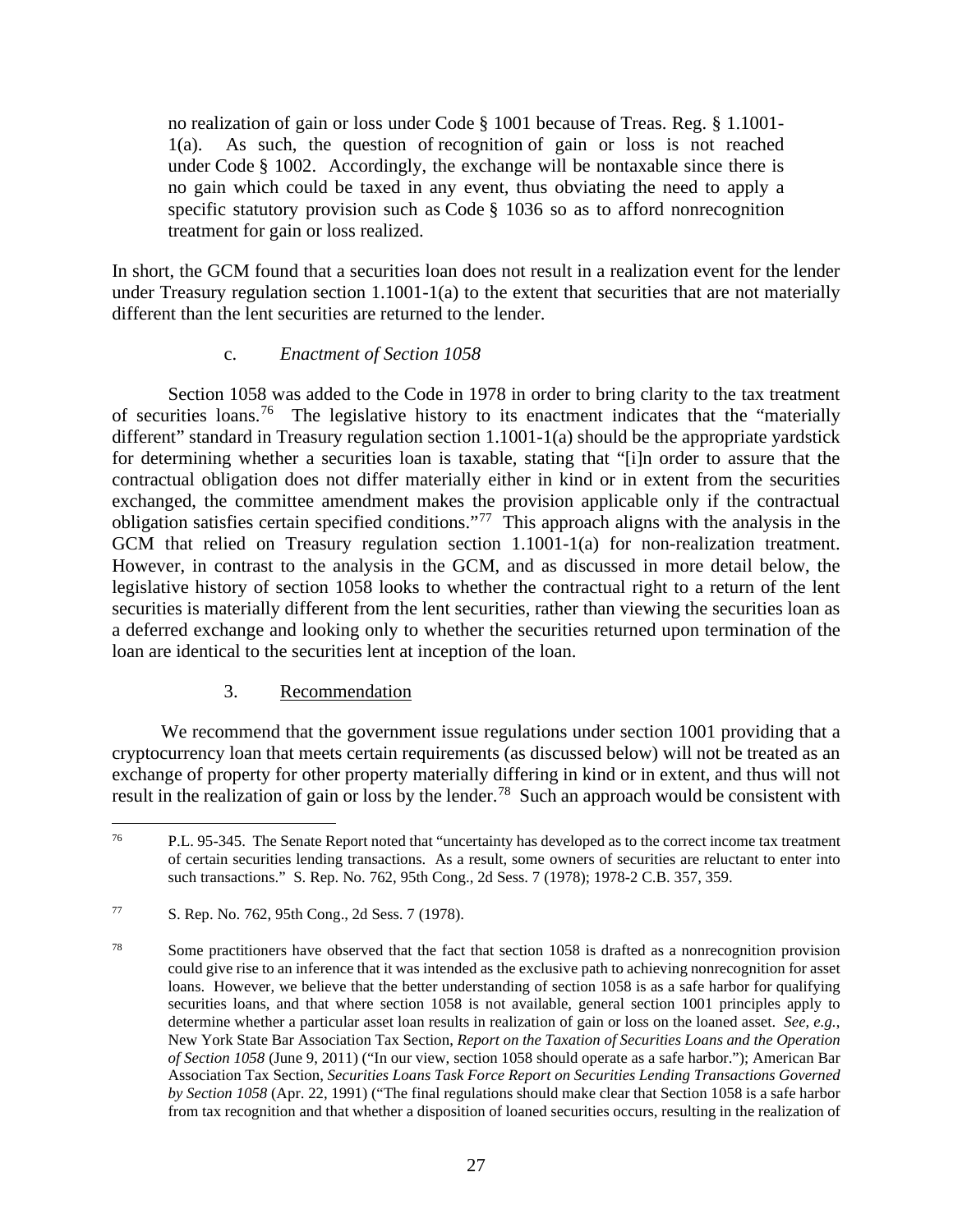the pre-section 1058 approach to securities loans discussed above.<sup>79</sup> In addition, without the issuance of guidance preventing realization treatment for cryptocurrency loans, and in the absence of an extension of the wash sale rules in section 1091 to digital assets, taxpayers would presumably be able to enter into loans of cryptocurrency with a built-in loss in order to accelerate such a loss without meaningfully changing their economic positions.

In making this recommendation, we have considered that one of the reasons for the enactment of section 1058 was to eliminate any uncertainty regarding the tax treatment of securities loans, based on the view that securities loans play an important role in the proper functioning of securities markets. The trading and lending of cryptocurrencies is a relatively recent development, and although we have no view on whether the government has a similar interest in ensuring the proper functioning of cryptocurrency trading and lending markets, there is little question that cryptocurrency trading and lending markets represent a significant and rapidly growing feature of the financial economy. We expect that providing guidance in this area would help bring future cryptocurrency loans into conformity with whatever standards the government views as appropriate for non-realization treatment. In addition, we observe that although certain pre-section 1058 authorities alluded to the need to provide certainty to the securities market, the authorities (and in particular the GCM) ultimately based their analysis on strong technical footing that did not need to rely on tax policy objectives.

We note that both Revenue Ruling 57-451 and the GCM analyzed a securities loan as an exchange of the lent securities for the securities that are returned (that is, a deferred exchange), <sup>[80](#page-33-1)</sup> and not as an exchange of the lent securities for the contractual right to a return of those securities. In contrast, the legislative history to the enactment of section 1058 appears to look to whether the contractual right to a return of the lent securities is materially different from the lent securities. Even if regulations were to use a deferred exchange approach similar to that used in Revenue Ruling 57-451 and the GCM, we believe it would be sensible for the regulations to require that the economic position of the cryptocurrency lender with respect to the cryptocurrency not be materially altered as a result of the loan. Accordingly, in determining when a lender of cryptocurrency should realize gain or loss as a result of the loan, we recommend that the regulations focus on whether the lender's economic rights with respect to the cryptocurrency under the loan agreement are materially different from the rights it held in the lent cryptocurrency.

income or loss, should be determined by reference to Section 1001 realization principles rather than by regulations promulgated under Section 1058.").

<span id="page-33-0"></span><sup>&</sup>lt;sup>79</sup> We recognize that, subject to certain exceptions, a taxpayer generally recognizes gain or loss under section 988 upon its loan of foreign currency. Section  $988(c)(1)(B)$  and (C). However, the rules relating to the lending of foreign currency are simply different than those relating to loans of other types of property. Further, the 2014 Notice made clear that virtual currency "is not treated as currency that could generate foreign currency gain or loss" for federal income tax purposes and that "[g]eneral tax principles applicable to property transactions apply to transactions using virtual currency." Notice 2014-21, Q&A 1 and 2.

<span id="page-33-1"></span><sup>80</sup> *See*, *e.g.*, *Starker v. United States*, 602 F.2d 1341 (9th Cir. 1979) (holding that the transfer of real property and receipt of replacement property qualified as a like-kind exchange under section 1031, notwithstanding the delay between the original transfer and the receipt of replacement property).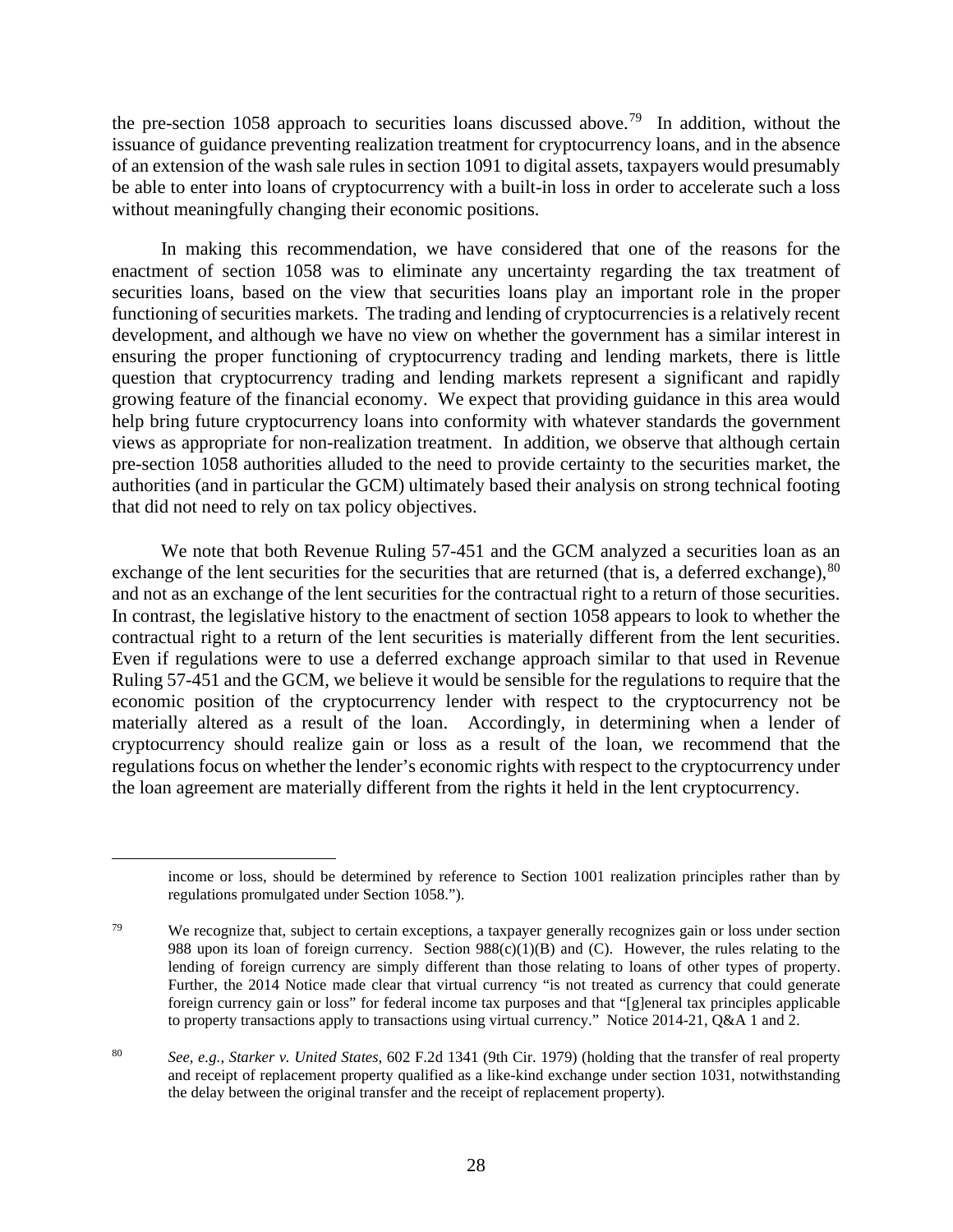In determining whether a cryptocurrency loan results in materially different economic rights, we believe that the section 1058(b) requirements provide a useful starting point. This approach seems sensible because, as discussed above, the legislative history to the enactment of section 1058 indicates that the requirements of section 1058(b) were intended to ensure that the right to the return of the lent securities is not materially different from the lent securities themselves. The section 1058(b) requirements, however, would likely require modifications in order to take into account differences between securities and cryptocurrencies. We discuss below how the section 1058(b) requirements could be modified to apply to loans of cryptocurrencies in a manner that appropriately takes into account the differences between securities and cryptocurrencies, while allowing the right to a return of the lent assets to not be materially different from the lent assets.

#### a. *Right to a return of identical cryptocurrencies*

We recommend that the regulations require that the cryptocurrency loan agreement provide for the return to the transferor of cryptocurrency identical to the lent cryptocurrency, similar to the requirement in section 1058(b)(1) for securities loans. In this regard, we note that while each unit of cryptocurrency has a unique ownership history traceable on the blockchain, that history should not cause a unit of cryptocurrency not to be considered identical to another unit of the same type of cryptocurrency.<sup>[81](#page-34-0)</sup> In particular, the fact that units of a cryptocurrency trade fungibly should demonstrate that the market views the units to as identical regardless of their separate ownership history.

### b. *Right to receive material property that the lender would have received in the absence of the loan*

Under section 1058(b)(2), a qualifying securities loan must entitle the lender to payments equivalent to all interest, dividends and other distributions which the owner of the securities is entitled to receive during the loan's term. This requirement is reasonably straightforward to apply in the case of securities, as most interest and dividends are of a known amount, are paid in cash and are easily transferred. In contrast, for many cryptocurrencies, particularly those whose holders are entitled to hard forks $82$  and airdrops,  $83$  a requirement for the cryptocurrency lender to receive

<span id="page-34-0"></span><sup>&</sup>lt;sup>81</sup> This is similar to the treatment of certificated shares of stock as identical even though each share certificate is unique.

<span id="page-34-1"></span><sup>&</sup>lt;sup>82</sup> A hard fork occurs when the participants in a blockchain-based cryptocurrency protocol disagree as to the rules that should apply to the protocol and cause the blockchain to "fork" into two separate blockchains (one for the original digital asset and one for a new digital asset complying with the new rules). Because the blockchain history of ownership and transactions is identical on each blockchain up until the hard fork, each holder of the original digital asset at the time of the hard fork receives a corresponding amount of the new digital asset while continuing to own its original digital asset.

<span id="page-34-2"></span><sup>83</sup> An airdrop occurs when a new type of digital asset is created and is distributed (free of charge), generally to encourage awareness and use of the new asset. Airdrops may be structured as distributions in respect of (and in proportion to) existing digital assets, but they may also be structured as random distributions to blockchain network addresses. Because airdrops randomly distributed to blockchain network addresses do not relate to ownership of a particular underlying digital asset, references in this section to airdrops are limited to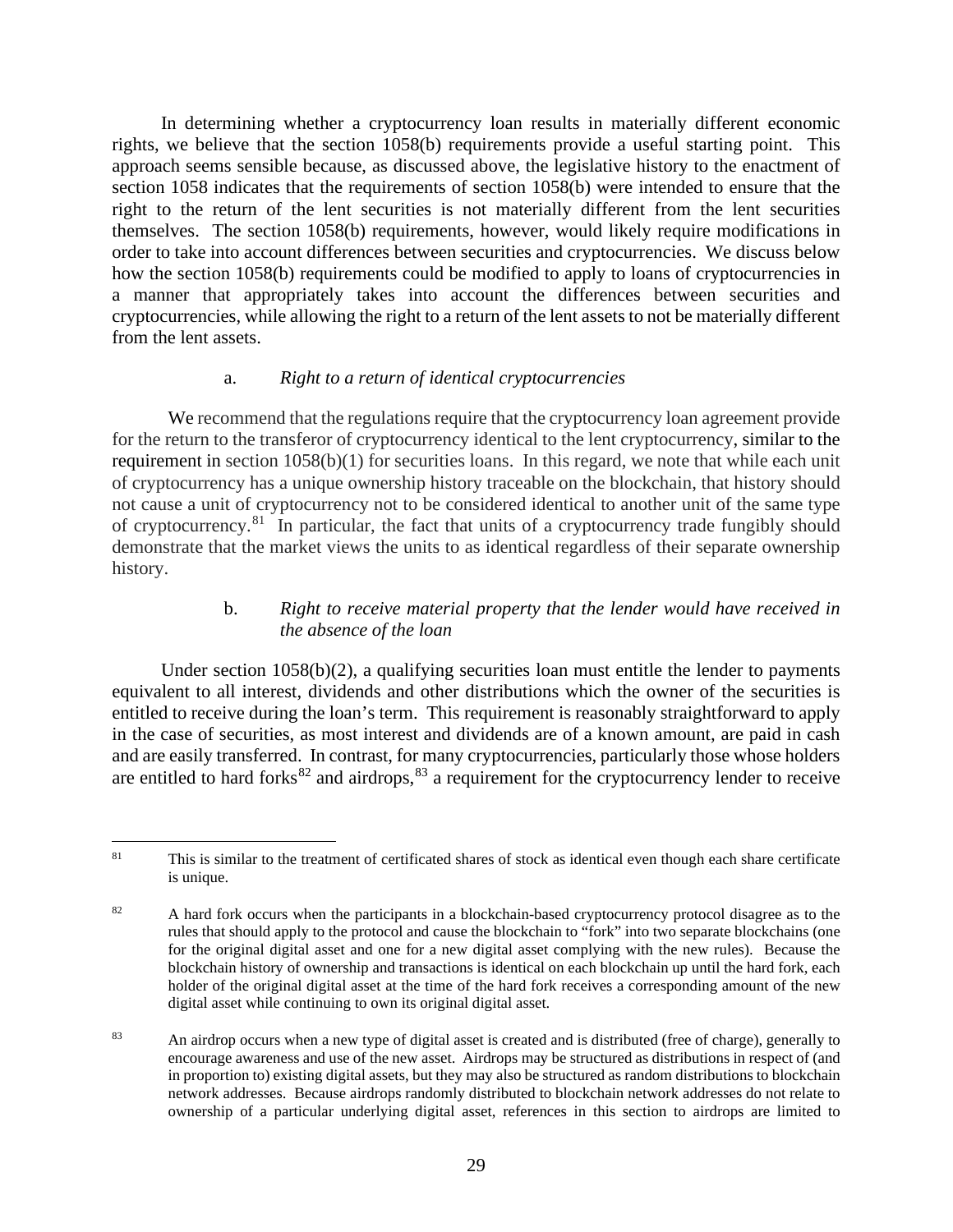payments equivalent to all of these amounts can be more challenging. This is because digital assets issued pursuant to hard forks and airdrops can have immaterial value and may not be supported by digital asset exchanges and custodians, which means that it may not be feasible to access or transfer the digital assets.

We first observe that because hard forks and airdrops may not be supported by major digital asset custodians and providers of digital asset wallets, it is not clear that the failure of a cryptocurrency borrower to pass through hard forks and airdrops to the lender should be viewed as meaningful in any case in which an actual holder of the lent cryptocurrency that holds its cryptocurrency through a digital asset custodian would not have received the benefit of the hard fork or airdrop because the new asset is not supported.

In any event, because the materially different standard in section 1001 permits nonrealization treatment where immaterial differences exist, a sensible approach to equivalent payments in the context of cryptocurrency loans would be to require the making of equivalent payments only in the context of hard forks and airdrops that are material. To this end, certain market participants have entered into cryptocurrency lending agreements that require a passthrough of hard forks and airdrops based on the presence of one of various objective indicia that the newly distributed tokens resulting from a hard fork or airdrop have material value within a specified period of time (for example, 30 days) of their transfer. These indicia can include the following:

- the average market capitalization of the new digital assets distributed in the airdrop or hard fork is at least a threshold percentage of the average market capitalization of the lent digital assets,
- the average trading volume of the new digital assets distributed in the airdrop or hard fork is at least a threshold percentage of the average trading volume of the lent digital assets, and
- the new digital assets distributed in the airdrop or hard fork are supported by specified cryptocurrency exchanges, custodians or wallet providers.

The conceptual basis for using such factors for determining whether a new digital asset is required to be passed through to the lender is that a new digital asset that fails to satisfy any of these factors should be considered immaterial for purposes of section 1001. While a provision incorporating these types of factors should be helpful in providing for the pass-through to the digital asset lender of material items that the lender otherwise would have received had it not made the loan, it is conceivable that material items of property would not be passed through under this approach, or that distributed digital assets that are not material at the time of their distribution later become material during the term of the loan. As a result, we think it would be reasonable to combine an approach that looks to certain objective indicia of materiality (along the lines described above) with a catch-all provision that would require the cryptocurrency borrower to transfer to the lender any new digital asset that the lender would have received had it not lent the cryptocurrency within

distributions that are paid to the owners of a particular digital asset in proportion to the number of units of the digital asset they own immediately before the distribution.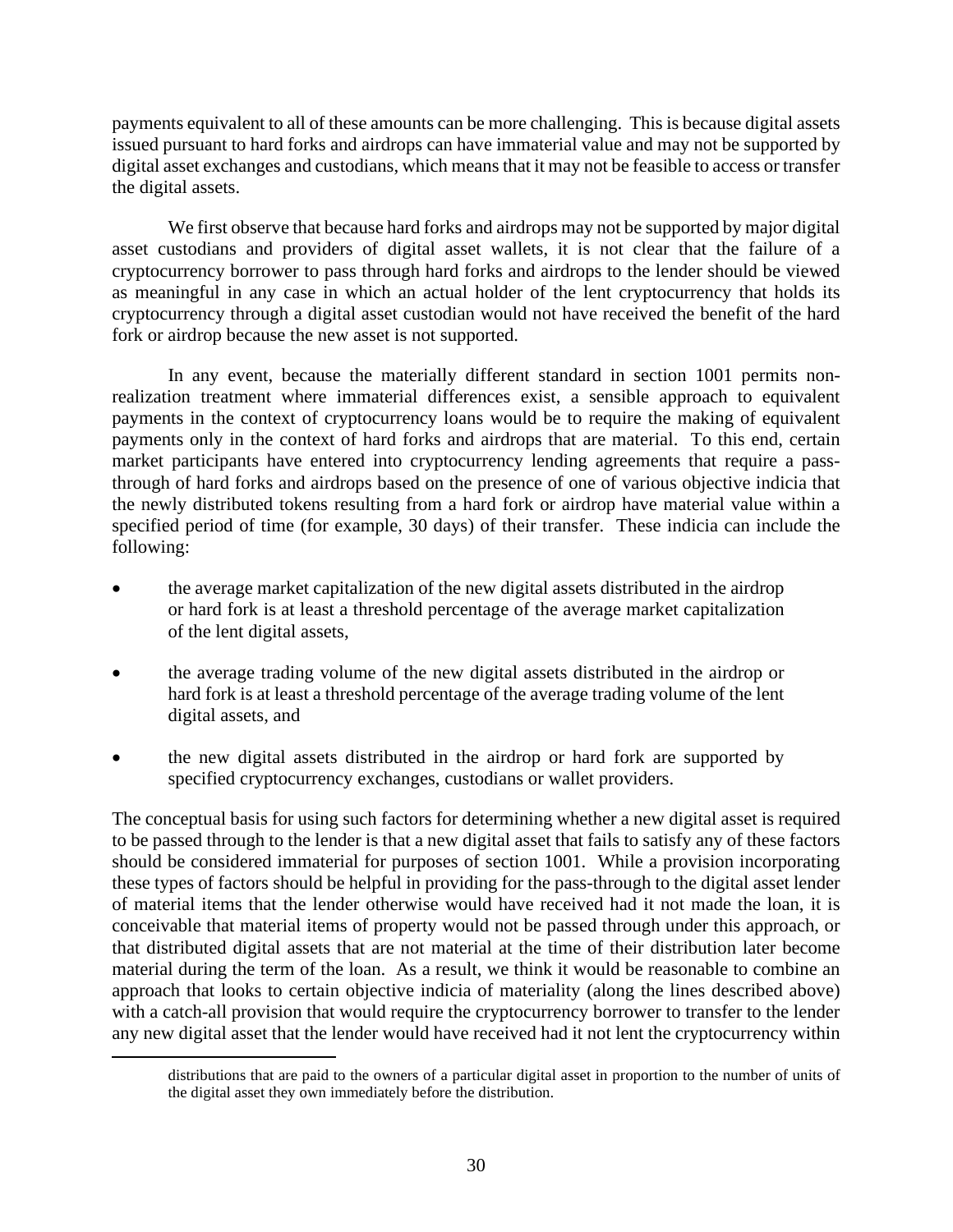a short period of time (for example, five days' notice) upon the lender's request made during the term of the loan. This approach would result in the automatic pass-through of many or most material new digital assets under the objective indicia, but would allow the lender to receive any other new digital assets upon demand during the term of the loan. This approach ought to satisfy the materially different standard because a digital asset lender's failure to request that a new digital asset be passed through should strongly indicate that the new digital asset is immaterial.

Lastly, we note that at least one cryptocurrency protocol — the Algorand protocol periodically mints new units of its cryptocurrency and issues the new units to all existing holders of its cryptocurrency in proportion to the units they held immediately prior to the issuance (generally referred to as "participation rewards"). In contrast to mining rewards or staking rewards, which are discussed in greater detail in Part III.H below, participation rewards are issued without regard to whether the recipient stakes its cryptocurrency with the protocol or performs mining or validation activity, apparently as a means of stimulating interest in the cryptocurrency. Given that participation rewards are received in the units of the same cryptocurrency (and thus should be easy to access and transfer), we would expect that regulations would require that any participation rewards either be passed through to the lender or increase the amount of cryptocurrency that must be returned to the lender at maturity.

#### c. *No reduction of the lender's risk of loss or opportunity for gain with respect to the lent cryptocurrencies*

Similar to section  $1058(b)(3)$ , we recommend that the regulations require that the cryptocurrency loan agreement not reduce the lender's risk of loss or opportunity for gain in the lent cryptocurrencies. For example, any term of the cryptocurrency loan that affects the lender's economic profile with respect to the lent cryptocurrencies (for example, a provision that would change the number of units of the cryptocurrency to be returned to the lender depending on the performance of the digital asset) should disqualify the loan from non-realization treatment under section 1001.

Consideration should be given to whether a cryptocurrency loan must be terminable by the lender on short notice in order to satisfy this requirement. The proposed regulations under section 1058 provide that in order to satisfy the requirement not to reduce the lender's risk of loss or opportunity for gain, the securities lending agreement must provide that the lender may terminate the loan upon not more than five business days' notice. $84^{\circ}$  These regulations have never been finalized. Further, many taxpayers have taken the position that a term securities loan does not violate the requirement in section 1058(b)(3) both because the taxpayer's economic relationship to the lent asset is unchanged by the loan and because a lender that wished to reduce or eliminate its exposure to the asset could do so without terminating the loan by entering into a hedging transaction. However, the Tax Court and the Ninth Circuit rejected these arguments in the case of Samueli v. Commissioner, <sup>[85](#page-36-1)</sup> suggesting that in the context of securities loans, the ability of the

<span id="page-36-0"></span><sup>84</sup> Proposed Treasury regulation section 1.1058-1(b)(3).

<span id="page-36-1"></span><sup>85 132</sup> T.C. 37 (2009), *aff'd* 661 F.3d 399, 402 (9th Cir. 2011).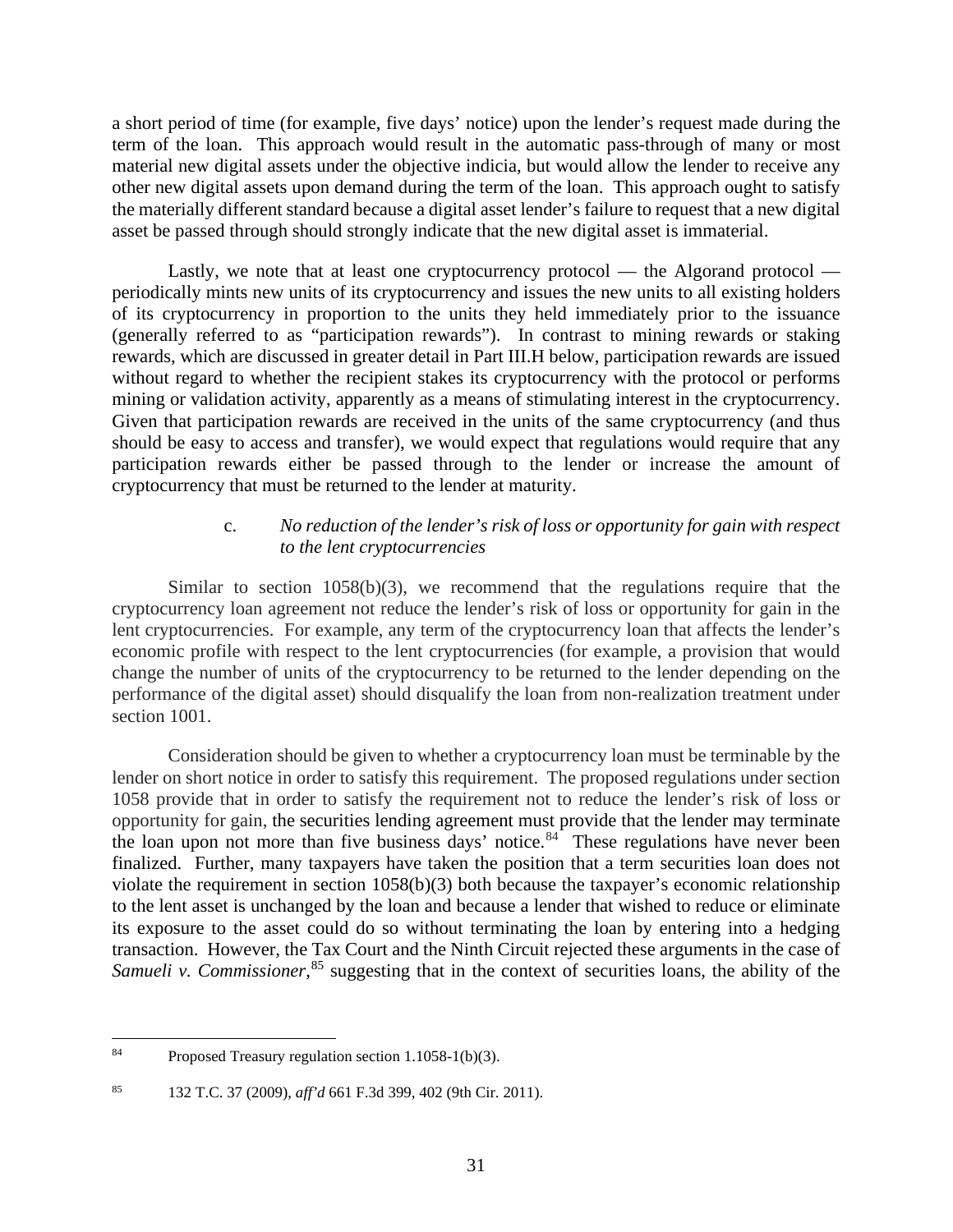lender to terminate the loan on short notice is necessary in order to satisfy the requirement that the loan not change the lender's risk or loss or opportunity for gain.

If a requirement to terminate a loan on short notice is included in cryptocurrency lending regulations, we believe a reasonable approach would be to use the five-business-day recall period from the proposed regulations under section 1058. This approach would bring securities loans and digital asset cryptocurrency loans into rough conformity while appropriately addressing the concerns raised by the courts in *Samueli*.

The Service could also conceivably determine that a different recall period is appropriate in the context of cryptocurrency loans. The five-business-day recall period in the proposed section 1058 regulations was based on the standard settlement cycle for sales of securities at the time the regulations were proposed. In theory, cryptocurrency transfers may be effected at any time, as blockchain-based settlement can occur 24 hours a day, seven days a week. In addition, the settlement of blockchain-based transactions generally can be completed on a same-day basis, although settlement may be delayed for certain cryptocurrencies during periods of high trading volume such that a same-day transfer may not always be achievable.<sup>[86](#page-37-0)</sup> However, even if the ability to recall a lent cryptocurrency on short notice is viewed as necessary to avoid affecting the lender's risk of loss and opportunity for gain, it is not clear why the recall period must necessarily correspond to the shortest period in which delivery could be effected. In this regard, the courts in *Samueli* avoided setting a standard for how quickly a securities loan must be terminable in order not to violate section 1058(b)(3). Further, permitting the borrower to have a reasonable period of time to return any recalled cryptocurrencies would be consistent with the materially different standard in section 1001.

# d. *Need for cryptocurrency loans to provide for the posting of collateral*

A final point worth addressing in regulations governing cryptocurrency loans is whether the borrower should be required to post collateral in order for the loan to qualify for non-realization treatment under section 1001. Applying the materially different standard of section 1001 might suggest that collateralization of the borrower's obligations should be required, particularly where the borrower is not a high credit quality obligor.

It is interesting to note, however, that while standard-form securities lending transactions generally require the posting of collateral by the borrower to the lender, section 1058 does not require collateralization of the borrower's obligations in order to benefit from nonrecognition treatment. The failure to include collateralization among the requirements in section 1058(b) was not an oversight. As part of the same legislation that included section 1058, Congress enacted

<span id="page-37-0"></span><sup>&</sup>lt;sup>86</sup> When a market participant effects a transaction in cryptocurrency on the blockchain, the transaction generally is placed into the applicable cryptocurrency protocol's pending transactions pool. The transaction is settled when a network participant (for example, in the case of the Bitcoin protocol, a "miner") selects a "block" of pending transactions from the pool, runs a software algorithm to validate the transactions, and then adds the block to the blockchain. Because of the possibility of malicious attacks on the blockchain, merchants and other market participants that accept blockchain-based digital asset payments typically wait for several additional blocks to be added to the blockchain before accepting a particular transaction as final. The details of validation and blockchain-based settlement are described in more detail in the discussion of staking rewards in Part III.H, below.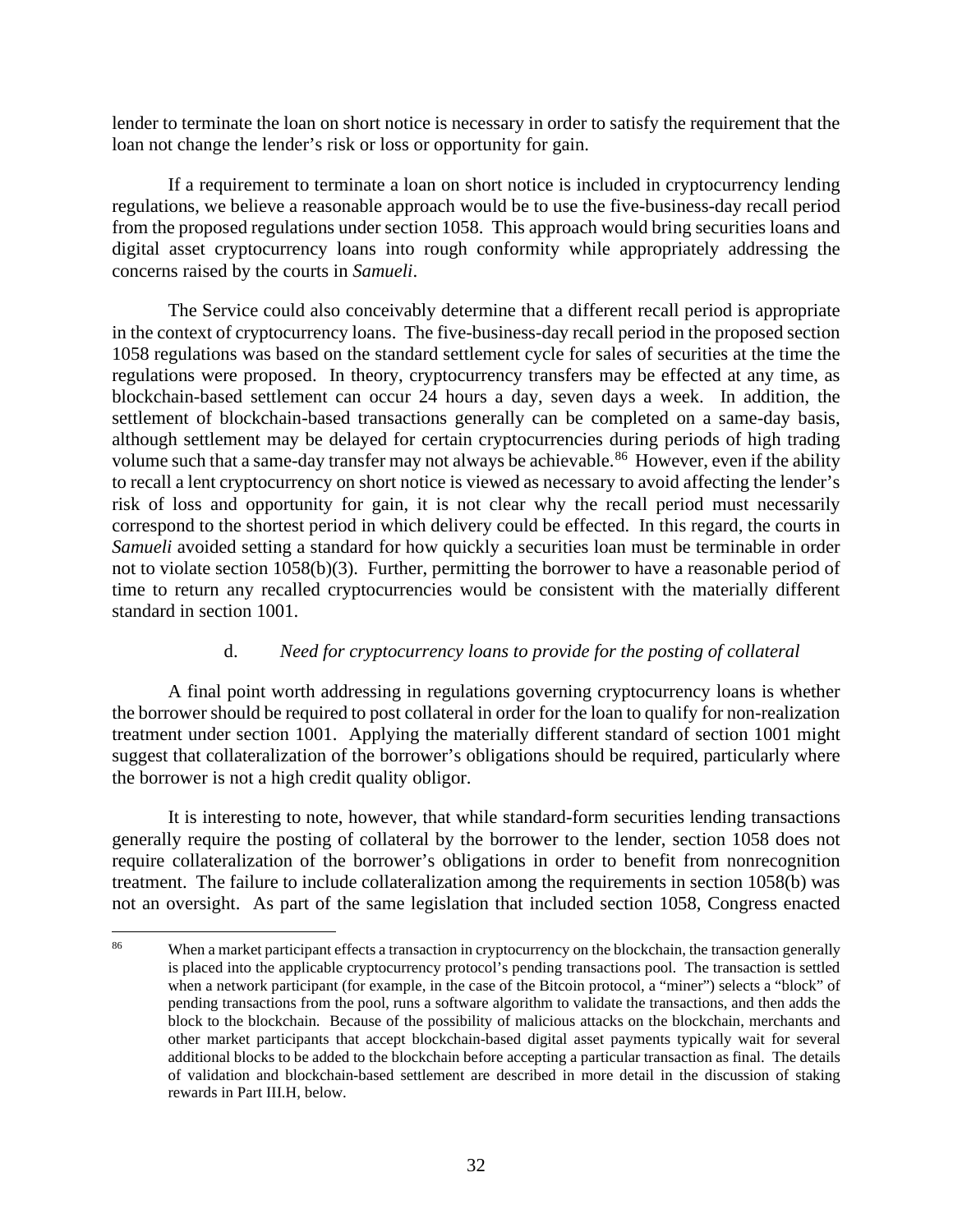additional rules providing beneficial treatment to tax-exempt organizations and regulated investment companies receiving lending fees and substitute payments, but only if the lending agreement provides for:

reasonable procedures to implement the obligation of the transferee to furnish to the transferor, for each business day during such period, collateral with a fair market value not less than the fair market value of the security at the close of business on the preceding business day  $\ldots$ .<sup>87</sup>

The relevant legislative history states that "[i]n most cases, the loan of securities is fully collateralized (with adjustments made on a daily basis) by cash or marketable securities . . . . However, no collateral is provided if securities are borrowed from margin accounts."<sup>88</sup> It thus appears that Congress understood that most securities loans were fully collateralized, yet it generally did not make tax-free treatment dependent on the presence of collateral. This is particularly relevant because the legislative history indicates that the section 1058(b) requirements were intended to ensure that the right to a return of the securities would not be materially different from the securities themselves.

Of course, regulations could require collateralization of a cryptocurrency loan in order for the loan to satisfy the materially different standard. It is unclear, however, what tax policy would support requiring collateralization for cryptocurrency loans as a pre-condition for tax-free treatment, while not requiring collateralization in the case of comparable securities loans.

Lastly, we note that as described in the introduction, the Green Book contains a legislative proposal that would amend the securities loan nonrecognition rules under section 1058 to provide that they apply to loans of actively traded digital assets, provided that the loan has terms similar to those currently required for loans of securities. Although we generally endorse this proposal (and would prefer a legislative approach to address loans of cryptocurrency), we recommend that if Congress enacts the proposal, the requirement to pass through all property received in a hard fork, air drop or similar event in respect of the lent cryptocurrency be loosened in the manner discussed above in light of the potential difficulty in passing through certain immaterial property received in respect of the lent cryptocurrency. Further, we believe that the Service could achieve a similar result in the absence of new legislation by issuing regulations in the manner described above.

# <span id="page-38-0"></span>F. Treatment of Stablecoins

# 1. Overview

<span id="page-38-1"></span>In general, the term "stablecoin" is used broadly to refer to a digital asset whose value is tied to the value of another asset. The assets referenced by stablecoins are most often fiat currency (for example, U.S. dollars or euros), but they can also consist of commodities or other digital assets. In general, stablecoins are used to transact and transfer value on the blockchain without exposing the holder to the price volatility of cryptocurrencies like Bitcoin and Ether. Stablecoins

<span id="page-38-2"></span><sup>87</sup> Sections  $512(a)(5)(B)(i)$  and  $851(b)(2)(A)$ .

<span id="page-38-3"></span><sup>88</sup> S. Rep. No. 95-762, 95th Cong., 2d Sess. (1978).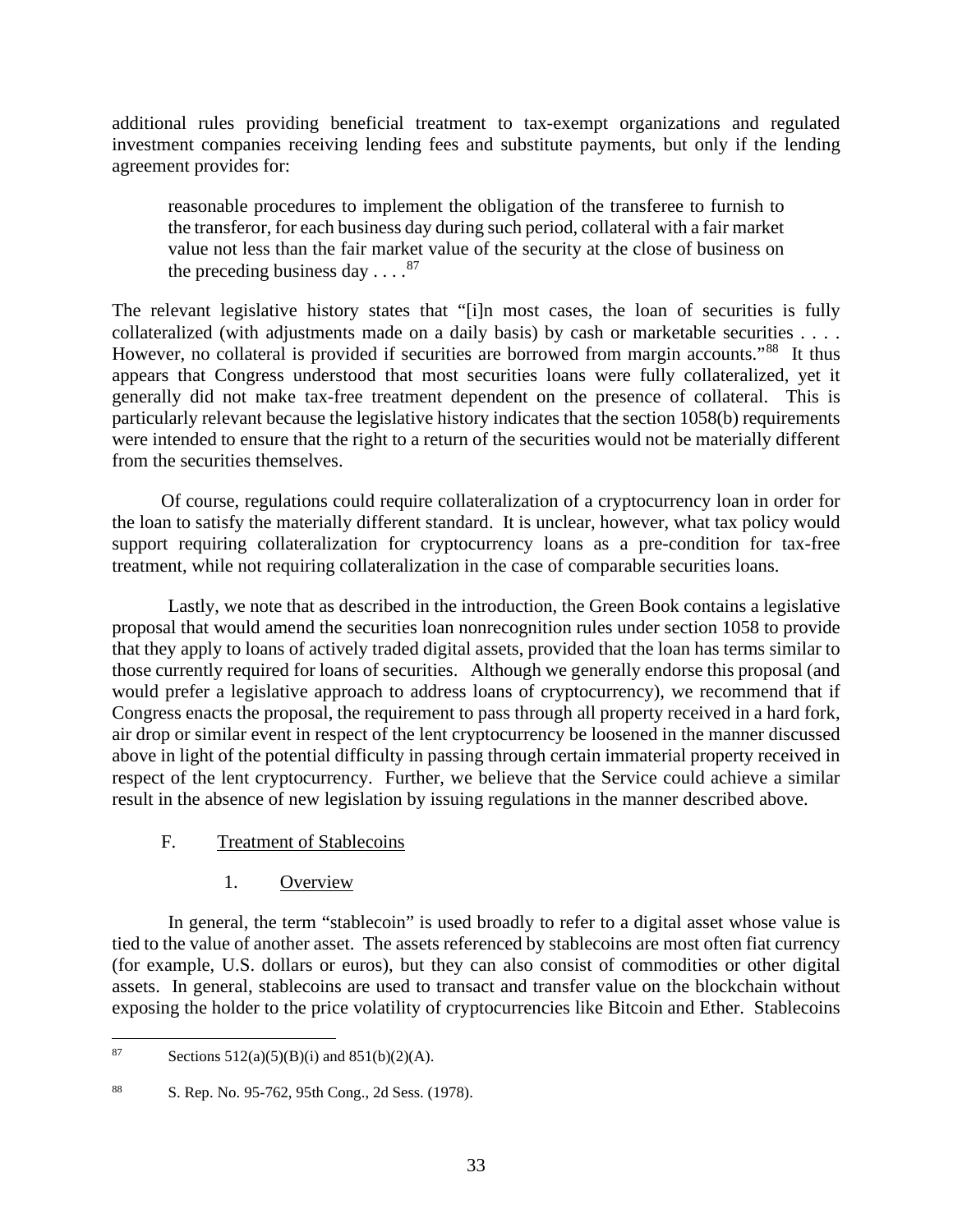are a competitor to traditional payment processors. Stablecoins can also be used to engage in DeFi transactions including loans that could not be executed with fiat currency due to their onblockchain nature.

Most stablecoins are pegged to the value of the U.S. dollar. U.S.-dollar pegged stablecoins saw substantial growth in 2021, with a combined circulating supply of nearly \$130 billion as of September 2021 (reflecting a year-over-year increase of more than 500 percent).<sup>89</sup> U.S.-dollar pegged stablecoins typically are tied to the value of the U.S. dollar through an off-blockchain arrangement in which a sponsoring legal entity permits holders to convert each stablecoin into one U.S. dollar on demand through an account maintained by the sponsor (hereinafter, "*Sponsored USD Stablecoins*"). No interest is paid to holders by the issuer of Sponsored USD Stablecoins. This Report only addresses the treatment of Sponsored USD Stablecoins.<sup>[90](#page-39-1)</sup>

The sponsor of a Sponsored USD Stablecoin may hold reserves to ensure repayment of the stablecoin. The nature and extent of such reserves, and the information provided by the sponsor about the reserves, can vary significantly. In certain cases, sponsors have retained independent accounting firms to publish periodic audits substantiating that each dollar of stablecoin outstanding is backed by liquid reserves including bank deposits, money market funds and other high-quality debt instruments. However, in the case of at least one prominent sponsor, there is considerable uncertainty regarding the nature and extent of its reserves, and the CFTC and other governmental authorities have challenged its representations with respect to its reserves.  $91$ 

The legal rights of a holder of a Sponsored USD Stablecoin against the sponsor or any reserve assets also vary widely by stablecoin. In certain cases, it is not clear that a holder has an enforceable legal claim against the sponsor, as the sponsor's user agreement appears to permit the sponsor to suspend redemptions at any time and for any reason. In other cases, holders appear to have enforceable legal rights against the sponsor, although it is not necessarily clear whether the obligation is a full-recourse claim against the sponsor or a non-recourse claim to the reserve assets,

<span id="page-39-0"></span><sup>89</sup> Gordon Liao & John Caramichael, *Stablecoins: Growth Potential and Impact on Banking, Board of Governors of the Federal Reserve System*, International Finance Discussion Papers, Number 1334 at 1 (Jan. 2022), *available at* https://doi.org/10.17016/IFDP.2022.1334.

<span id="page-39-1"></span><sup>&</sup>lt;sup>90</sup> The Report does not address other digital assets commonly referred to as "stablecoins," including stablecoins that reference fiat currency other than the U.S. dollar, cryptocurrency-backed stablecoins or so-called "algorithmic" stablecoins, which have no off-blockchain sponsor but instead algorithmically "burn" (delete) or create units of currency as necessary to maintain price stability relative to the dollar. Such instruments currently account for only a small fraction of the aggregate value and transaction volume of all stablecoins. *See id.* at 3.

<span id="page-39-2"></span><sup>91</sup> *See* CFT Release Number 8450-21, CFTC Orders Tether and Bitfinex to Pay fines Totaling \$42.5 Million (Oct. 15, 2021), *available at* https://www.cftc.gov/PressRoom/PressReleases/8450-21; Press Release, Office of New York Attorney General Letitia James, Attorney General James Ends Virtual Currency Trading Platform Bitfinex's Illegal Activities in New York (Feb. 23, 2021), *available at* https://ag.ny.gov/pressrelease/2021/attorney-general-james-ends-virtual-currency-trading-platform-bitfinexs-illegal.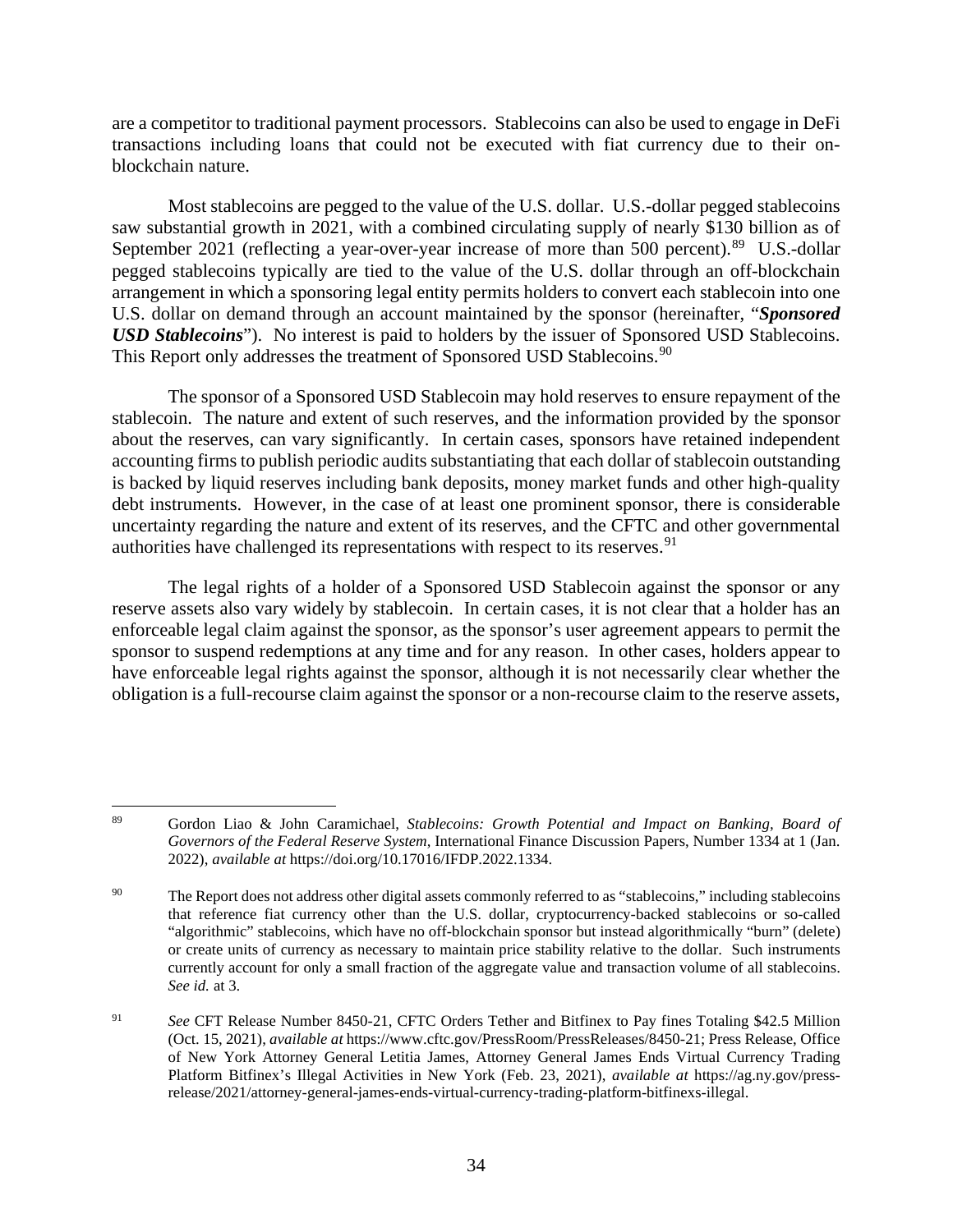or whether holders have a security interest in the reserve assets or otherwise have priority in bankruptcy to the reserve assets.<sup>[92](#page-40-1)</sup>

#### 2. Tax Characterization of Sponsored USD Stablecoin

<span id="page-40-0"></span>Under current law, the tax characterization of Sponsored USD Stablecoin is unclear. Possible characterizations include (1) indebtedness of the sponsor, (2) ownership of a pro rata portion of the reserve assets held by the sponsor, (3) ownership of the referenced U.S. dollars or (4) a financial contract taxable as property.

### a. *Characterization as Indebtedness*

The principal hallmarks of indebtedness for federal income tax purposes are that the holder has a legally enforceable right to the repayment of a sum certain on demand or on a maturity date in the reasonably foreseeable future.<sup>93</sup> Although instruments treated as indebtedness for federal income tax purposes typically have a positive yield in the form of stated interest or original issue discount, a non-yield bearing instrument such as a bank deposit or negative yield-bond can be debt for federal income tax purposes.<sup>[94](#page-40-3)</sup>

Accordingly, in cases where a holder of a Sponsored USD Stablecoin has a legally enforceable claim to demand that the sponsor redeem its stablecoin for U.S. dollars, and has a reasonable expectation that the sponsor will have sufficient liquid assets to meet a redemption demand, we believe that it would be reasonable to characterize the stablecoin as indebtedness of the sponsor for federal income tax purposes. However, in cases where the holder does not have a legally enforceable claim against the sponsor, or where it is uncertain whether the sponsor maintains sufficient liquid reserve assets to meet its redemption obligations, the classification of the stablecoin as indebtedness of the sponsor is less clear.

As a practical matter, even if the holder does not have an enforceable legal claim against the sponsor, it may have a reasonable expectation that the sponsor will not suspend or delay redemptions for commercial or reputational reasons. However, we believe it would be difficult to take the view that Sponsored USD Stablecoins that do not give the holder an enforceable legal claim against the sponsor are indebtedness under current law, particularly in cases where the

<span id="page-40-1"></span> $92$  For a general discussion of stablecoins and the variation in holders' legal rights and sponsors' reserves, see President's Working Group on Financial Markets, The Federal Deposit Insurance Corporation, and the Office of the Comptroller of the Currency, *Report on Stablecoins* (Nov. 2021), *available at* https://home.treasury.gov/news/press-releases/jy0454 (hereinafter, "*President's Working Group Report*").

<span id="page-40-2"></span><sup>93</sup> *See* Notice 94-47, 1994-1 C.B. 357; *see also* Field Service Advice 199940007 ("The presence of a sum certain payable at maturity is a sine qua non of debt treatment under the Code.").

<span id="page-40-3"></span><sup>94</sup> *See* David Garlock, *Federal Income Taxation of Debt Instruments* (2022) at ¶ 101.02[F] (discussing negative interest on government bonds and bank deposits); *see also* William T. Plumb Jr., *The Federal Income Tax Significance of Corporate Debt: A Critical Analysis and a Proposal*, 26 Tax L. Rev. 369, 434 (1971) ("[C]ourts intent on sustaining a purported indebtedness have no difficulty in brushing aside the absence or inadequacy of interest as perhaps an adverse, but certainly not a conclusive, factor").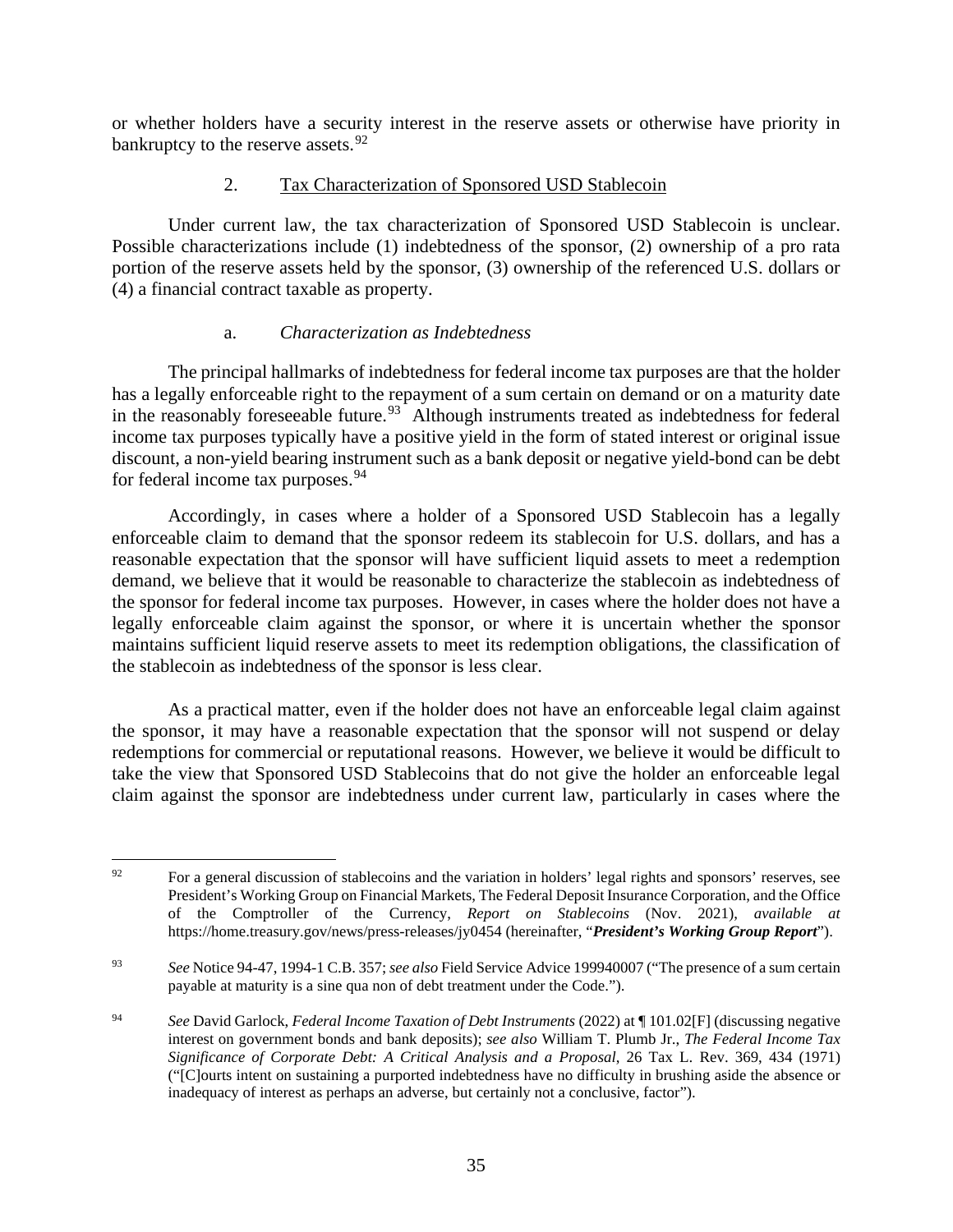sponsor's reserves are uncertain. This may lead to different tax treatment for instruments that are perceived as substantially equivalent by the market.

#### b. *Other Possible Characterizations*

#### i. Ownership of Reserve Assets

Under general principles of tax ownership, a contractual interest that gives the holder a legal claim on an underlying asset may be treated for tax purposes as ownership of the underlying asset if the holder possesses benefits and burdens substantially equivalent to those a legal owner of the asset would have. Thus, for example (and as described in Part III.G below), an American Depositary Receipt ("*ADR*") — which gives the holder a claim on an underlying share of stock of a non-U.S. issuer held by a depositary, including the right to vote the stock and exercise other shareholder rights, and is readily exchangeable for the stock — is generally treated for federal income tax purposes as ownership of the underlying stock.<sup>[95](#page-41-0)</sup>

As discussed above, sponsors of Sponsored USD Stablecoins may hold reserves to back their redemption obligations, typically in the form of bank deposits or other high-quality debt instruments. Accordingly, another possible characterization of a Sponsored USD Stablecoin is as direct ownership of a pro rata portion of the debt instruments or other reserve assets held by the sponsor. In general, we believe this characterization is inappropriate, as the holder of a Sponsored USD Stablecoin typically has no direct claim on, or rights with respect to, any assets held by the sponsor as reserves (including any right to income generated by those assets) and no control over what assets are held in reserve.<sup>96</sup> In addition, as noted above, the nature and extent of a sponsor's reserves may be subject to considerable uncertainty.

#### ii. Ownership of Dollars

Another possible characterization of Sponsored USD Stablecoin is as ownership of dollars pursuant to a bailment or similar arrangement. In general, however, loans of money including bank deposits and similar instruments are treated as indebtedness rather than as bailments, both for federal income tax purposes<sup>[97](#page-41-2)</sup> and for applicable legal and regulatory purposes.<sup>98</sup> In contrast, bailments may arise with respect to a loan of non-cash property.<sup>99</sup> In addition, because the reserve assets of a sponsor generally consist of dollar-denominated debt instruments, and not dollars

<span id="page-41-0"></span><sup>95</sup> *See* Revenue Ruling 65-218, 1965-2 C.B. 566; Revenue Ruling 72-271, 1972-1 C.B. 369; *see also* Private Letter Ruling 199931005; Private Letter Ruling 200322005.

<span id="page-41-1"></span><sup>96</sup> *See* President's Working Group Report at 4.

<span id="page-41-2"></span><sup>97</sup> *See, e.g.*, Revenue Ruling 61-222, 1961-2 C.B. 58 (concluding that "interest paid on indebtedness represented by deposits in banks engaged in the general banking business" are not subject to section 265).

<span id="page-41-3"></span><sup>98</sup> *See* Timothy C. Harker, Bail*ment Ailment: An Analysis of the Legal Status of Ordinary Demand Deposits in the Shadow of the Financial Crisis of 2008*, 19 Fordham J. of Corp. & Fin. L. 543 (2014).

<span id="page-41-4"></span><sup>&</sup>lt;sup>99</sup> *Cf.* General Counsel Memorandum 35183 (concluding that a loan of fungible property may give rise to a bailment even where the borrower commingles the lent assets with other assets).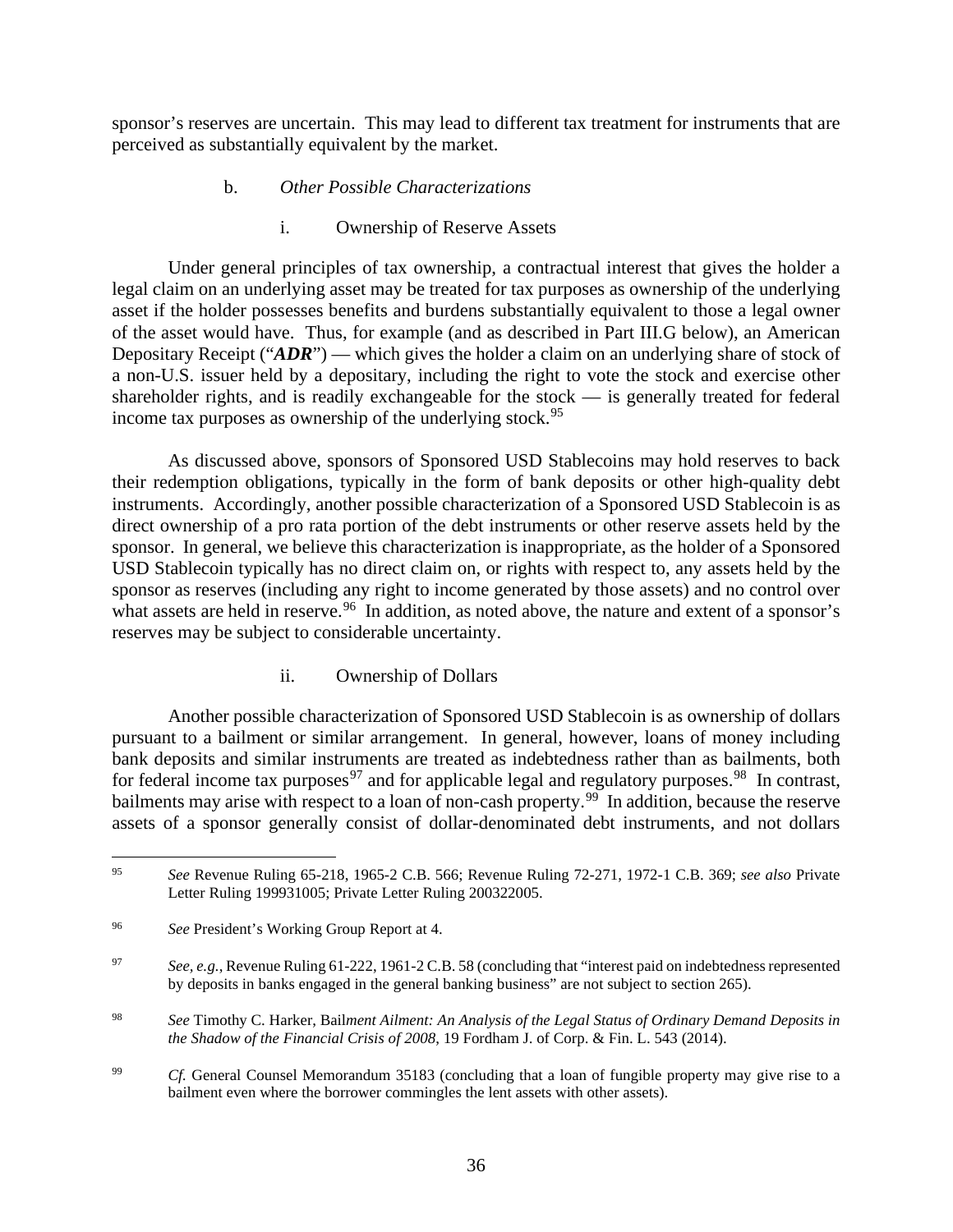themselves, it is difficult to see how Sponsored USD Stablecoin could be treated as ownership of dollars for federal income tax purposes.

iii. Other Property

To the extent that a Sponsored USD Stablecoin is not classified as indebtedness of the sponsor, as ownership of the underlying reserve assets or as dollars, it should be classified as nondebt property for federal income tax purposes like other cryptocurrencies.

#### 3. Recommendation

<span id="page-42-0"></span>Because the characterization of an instrument as indebtedness for federal income tax purposes can have a variety of important consequences even where no interest is paid, we recommend that the Service issue guidance providing that Sponsored USD Stablecoins having certain features (including legal enforceability and collateralization with high-quality debt instruments) will be characterized as indebtedness for federal income tax purposes.<sup>100</sup> We also recommend that guidance be issued clarifying that Sponsored USD Stablecoins that are not treated as indebtedness for federal income tax purposes should be treated as property other than debt, and not as ownership of reserve assets or dollars.

# <span id="page-42-1"></span>G. Treatment of Wrapping

1. Background

<span id="page-42-2"></span>Certain cryptocurrencies may be "wrapped" in order to convert those cryptocurrencies into a form that is compatible with, and thus usable on, a different blockchain. Wrapping thus provides a "bridge" between different blockchains, allowing the holder of the wrapped digital asset to continue to have the economics of the asset being wrapped, but with functionality that otherwise is unavailable for the asset. Similarly, wrapping may be used to convert a cryptocurrency into a different token traded on the same blockchain that can be used in smart contracts that do not permit the original cryptocurrency to be used directly.<sup>[101](#page-42-4)</sup>

While there can be significant variations in how a cryptocurrency is converted into a wrapped version of the cryptocurrency, it is useful to consider for illustrative purposes how Bitcoin may be converted into "wrapped Bitcoin" or "wBTC." wBTC is an ERC-20 token (that is, a token

<span id="page-42-3"></span><sup>&</sup>lt;sup>100</sup> Given the current uncertainty regarding the appropriate tax characterization of USD Sponsored Stablecoins, we think the Service should consider whether to allow taxpayers to apply any guidance regarding such characterization on a prospective basis only. In particular, we recognize that the characterization of Sponsored USD Stablecoins as debt for federal income tax purposes could implicate information reporting requirements for periods prior to the implementation of the new digital asset information reporting regime enacted as part of the Infrastructure Bill. We believe that at least in cases where such characterization was not clear as a matter of existing law, it would be unreasonable for taxpayers to be held liable for penalties due to the failure to provide information reporting statements with respect to transactions in USD Sponsored Stablecoins in light of confusion regarding their tax characterization and, more broadly, the uncertain application of information reporting rules to digital assets prior to the enactment of the Infrastructure Bill.

<span id="page-42-4"></span><sup>&</sup>lt;sup>101</sup> For example, a taxpayer may convert Ether into wETH for broader use on the Ethereum blockchain.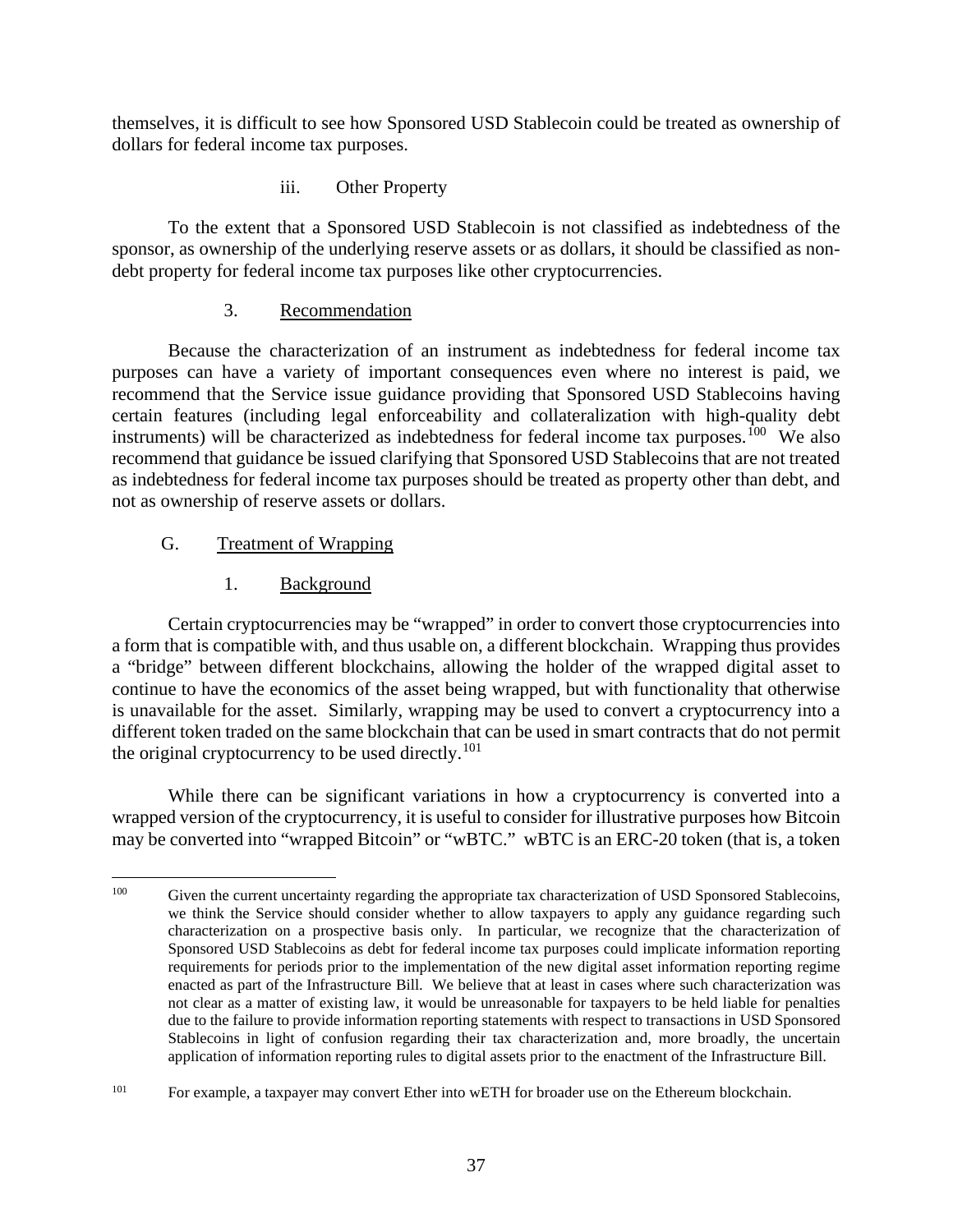that is compatible with the Ethereum blockchain) that exists because holders of Bitcoin may not use their Bitcoin on the Ethereum blockchain due to a lack of compatibility. If Bitcoin is wrapped (thus becoming wBTC), however, the wBTC becomes usable on the Ethereum blockchain, without losing or otherwise altering the holder's original economic exposure to Bitcoin. We understand that wBTC is backed on a one-for-one basis by Bitcoin held in a segregated wallet by a custodian, which can be publicly verified at all times by merchants and other market participants.

A holder of Bitcoin may request through a "merchant" to convert its Bitcoin into wBTC at any time. The merchant then makes a request to a custodian to "mint" a number of wBTC units equal to the number of Bitcoins being converted. The custodian will receive the user's Bitcoin, which it will hold in custody, and will issue the wBTC to the merchant to be transferred to the holder. If a holder of wBTC would rather hold the underlying Bitcoin (that is, it would like to unwrap the wBTC), it may request through a merchant that the custodian release an equivalent amount of Bitcoin from custody in exchange for the wBTC, in which case the wBTC will be "burned" or eliminated. The process of minting new wBTC or burning wBTC generally occurs within 48 hours of instructions being received.

While understanding the relationship between Bitcoin and wBTC is useful, we note that the manner in which the minting and burning of wrapped cryptocurrency occurs can vary significantly. For example, it is possible that the minting and burning of wrapped cryptocurrency may occur through the use of smart contracts, where in lieu of a custodian receiving and redelivering the underlying cryptocurrency, computer code is used to accomplish such transfers. As another example, it is conceivable that a custodian that receives cryptocurrency and issues corresponding wrapped cryptocurrency may have discretion to transfer the underlying cryptocurrency.

# 2. Tax Treatment of Wrapping, Unwrapping and Exchanging Wrapped **Cryptocurrency**

<span id="page-43-0"></span>An important issue related to wrapping is whether gain or loss is recognized when (i) a holder of cryptocurrency exchanges it for a wrapped version of the same cryptocurrency (that is, "wrapping" or "minting"), (ii) a holder of a wrapped cryptocurrency exchanges the wrapped cryptocurrency for the underlying cryptocurrency (that is, "unwrapping" or "burning") or (iii) a holder of a wrapped cryptocurrency engages in an exchange of the wrapped cryptocurrency for the underlying cryptocurrency in a market transaction (as opposed to unwrapping or burning). For federal income tax purposes, a taxpayer should recognize gain or loss in connection with such a wrapping, unwrapping or exchange transaction only if both (i) the transaction results in a transfer of ownership of the asset treated as held by the taxpayer to another person as determined for federal income tax purposes and (ii) the transfer of ownership occurs pursuant to an exchange of property for other property differing materially in kind or in extent.<sup>[102](#page-43-1)</sup>

 Courts and the Service have generally applied a "benefits and burdens" test to determine whether tax ownership of an item of property has been shifted to another party. Under this test, the party that possesses the benefits and burdens of ownership of an item of property is considered

<span id="page-43-1"></span><sup>102</sup> *See* Treasury regulation section 1.1001-1(a).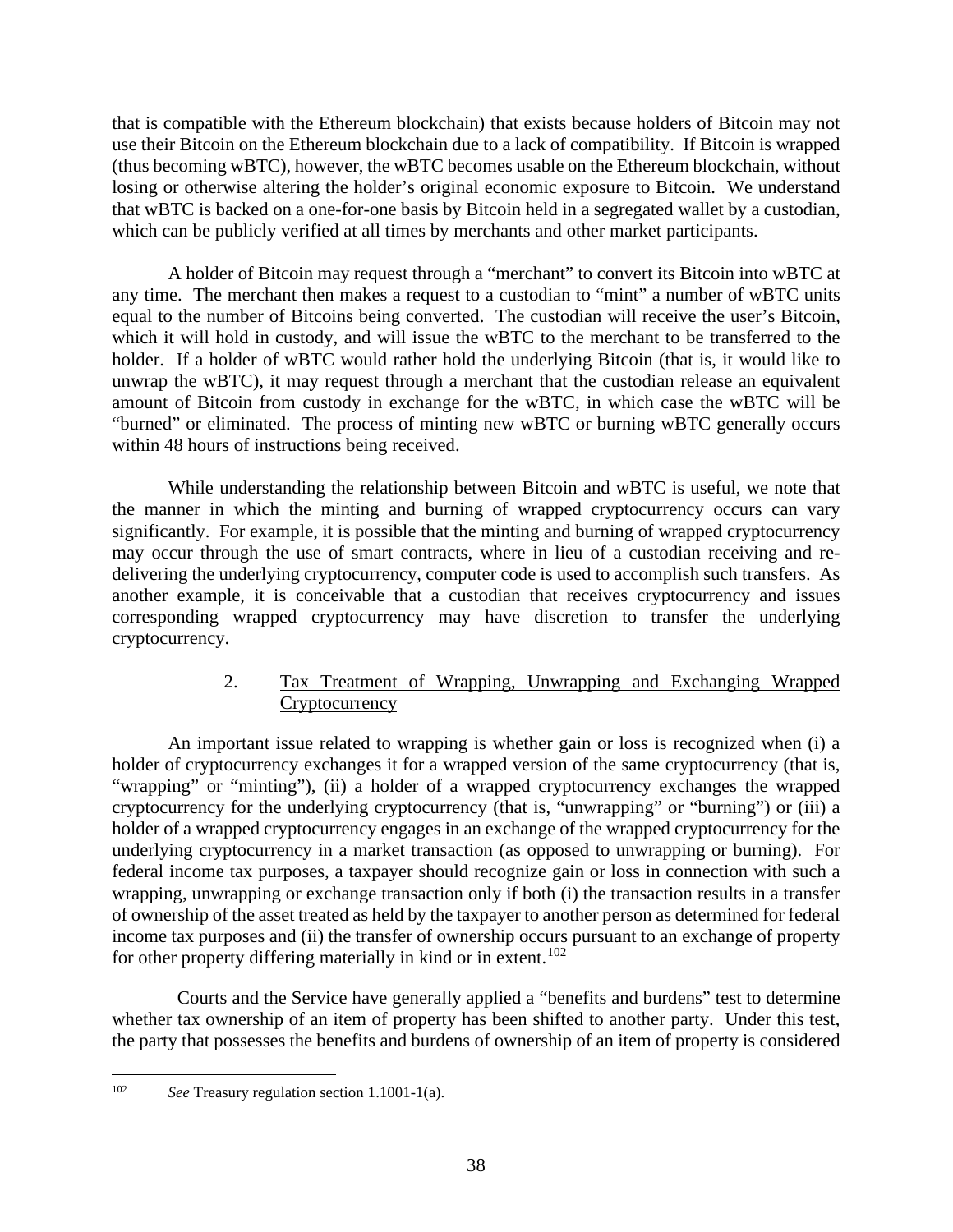to be the tax owner of that property.<sup>103</sup> In the context of financial assets, the benefits and burdens typically considered in determining tax ownership include (i) the ability to benefit from appreciation in the asset, (ii) the detriment of suffering depreciation in the asset, (iii) the right to receive distributions or other payments with respect to the asset, (iv) the right to exercise any voting or similar rights with respect to the asset and (v) the ability to control the disposition of the asset. $104$ 

In a variety of contexts, a taxpayer is treated as maintaining tax ownership of property when (i) the taxpayer transfers the property to another person, (ii) the transferee has no ability to rehypothecate or otherwise dispose of the property and (iii) the taxpayer has the right to demand a return of the property. For example, an ADR serves a function similar to that of wrapped cryptocurrency by allowing the ADR holder to receive the economic profile of owning the share of stock underlying the ADR while providing the holder with the ability to transfer the ADR on an exchange where the underlying share is not traded. The Service has consistently held that for federal income tax purposes the holder of an ADR is treated as directly owning one share of the underlying stock. $105$ 

Similarly, where a taxpayer's transfer of property is coupled with the recipient's obligation to return identical property to the transferor, a bailment, as opposed to a sale or exchange, of the property is generally found to exist.<sup>[106](#page-44-3)</sup> Further, where a bailee retains a portion of the fungible good as payment for the services rendered, this does not prevent the finding of a bailment.<sup>107</sup>

In each of the cases noted above, the ADR or bailment arrangement does not alter the benefits and burdens of ownership possessed by the beneficial owner. Cryptocurrency wrapping arrangements are meant to serve a similar purpose and, subject to the discussion below, allow the holder of the wrapped cryptocurrency to maintain the benefits and burdens of ownership of the underlying cryptocurrency.

As an initial matter, we observe that the wrapping of cryptocurrency should only result in a transfer of tax ownership (which could potentially be a realization event) if another person becomes the owner of the cryptocurrency for federal income tax purposes. Accordingly, in cases

<span id="page-44-0"></span><sup>103</sup> *See*, *e.g.*, Revenue Ruling 82-144, 1982-2 C.B. 34; *Frank Lyon Co. v. United States*, 435 U.S. 561, 582-84 (1978); *Grodt & McKay Realty, Inc. v. Commissioner*, 77 T.C. 1221, 1237-38 (1981).

<span id="page-44-1"></span><sup>104</sup> *Miami National Bank v. Commissioner*, 67 T.C. 793 (1977); Revenue Ruling 82-144, 1982-2 C.B. 34.

<span id="page-44-2"></span><sup>105</sup> *See* sources cited *supra* note 95.

<span id="page-44-3"></span><sup>106</sup> *See*, *e.g.*, General Counsel Memorandum 35183 (Jan. 2, 1973) ("…where a product is delivered to a refinery or mill and the processed product of the identical article delivered is to be returned to the original owner in a new form, it is a bailment, and title never vests in the manufacturer.").

<span id="page-44-4"></span><sup>107</sup> *See*, *e.g.*, *San Carlos Milling Co., Ltd. v. Commissioner*, 24 B.T.A. 1132, 1140-41 (1931), *aff'd*, 63 F.2d 153 (9th Cir. 1933) (where sugar factory received sugar cane and processed it but retained a percentage of the cane as compensation for its services, the Board of Tax Appeals concluded it was irrelevant that the sugar cane was commingled); General Counsel Memorandum 35183 ("… the fact that a manufacturer is paid in a share of the manufactured article, or a share of net profits, or on a stated sum, does not change a bailment into a sale.") (citing 8 C.J.S. Bailment, sec 3(7)).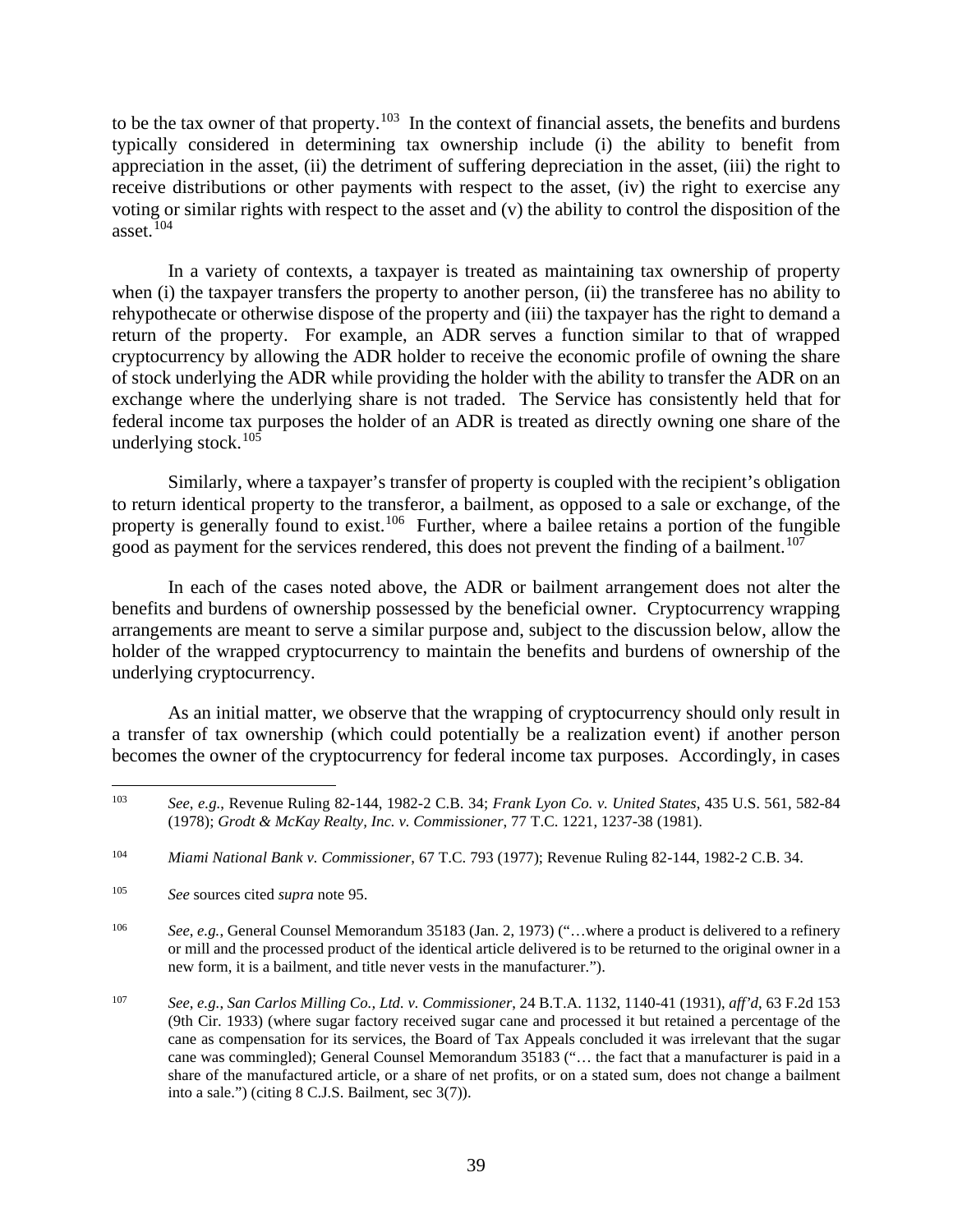where a custodian receives the cryptocurrency being wrapped and has no right to transfer the cryptocurrency to another person, the relevant question is whether the custodian or the original holder of the cryptocurrency possesses the benefits and burdens of its ownership. Notably, this can be contrasted with the lending of cryptocurrency described in Part III.E above, where the borrower has the unfettered ability to transfer the cryptocurrency to a third party, which would clearly be the tax owner thereof by virtue of possessing the benefits and burdens of the cryptocurrency. It is this ability of the transferee (that is, the borrower) of borrowed cryptocurrency to vest ownership in third parties through transfer that necessitates analysis of the lending using the materially different standard in section 1001, rather than a comparison of the benefits and burdens held by the cryptocurrency lender and borrower.

In cases where the custodian has no right to transfer the underlying cryptocurrency, the original holder (or its successor) (i) experiences all economic appreciation or depreciation in the value of the cryptocurrency and (ii) has the ability to control the disposition of the cryptocurrency by unwrapping the wrapped cryptocurrency at any time. The only potentially meaningful right relating to the cryptocurrency that may not be possessed *in full* by the holder of the wrapped cryptocurrency is the ability to benefit from hard forks or airdrops that are received by the holder of the cryptocurrency. For example, while wBTC custodians indicate that they generally intend to provide the holders of wBTC with hard forks and airdrops received with respect to the underlying Bitcoin, in some circumstances they may not pass these items through to the wBTC holder either (i) due to safety or security concerns or (ii) because the cost of supporting the new asset outweighs its value to wBTC holders. Nevertheless, even where the holder of wrapped cryptocurrency does not benefit from all hard forks and airdrops distributed in respect of the underlying cryptocurrency, the benefits and burdens of the cryptocurrency held by the holder (including all appreciation and depreciation in value in, and the right to dispose of, the cryptocurrency) should substantially outweigh the benefits and burdens held by the custodian (in this case, whatever right the custodian may have to any hard forks or airdrops that it does not pass through to holders).  $108$ 

Where the wrapped cryptocurrency is issued by a smart contract (rather than a custodian), it would appear even less likely that tax ownership would be viewed as transferred because a smart contract should not be treated as a person that can possess tax ownership.

Finally, even if tax ownership is transferred in connection with the minting or burning of wrapped cryptocurrency (for example, where the custodian has the right to transfer the underlying cryptocurrency to third parties), it would appear that the exchange of the cryptocurrency for the wrapped cryptocurrency (or *vice versa*) should be analyzed using the materially different standard under Treasury regulation section 1.1001-1(a) to determine whether the transferor realizes gain or loss.

# 3. Recommendation

<span id="page-45-0"></span>For the reasons discussed above, we recommend that the Service issue guidance clarifying that the holder of wrapped cryptocurrency is treated as the owner of the underlying cryptocurrency

<span id="page-45-1"></span><sup>&</sup>lt;sup>108</sup> It would appear that any hard forks or airdrops retained by the custodian in such a case would be appropriately characterized as additional fees received by the custodian.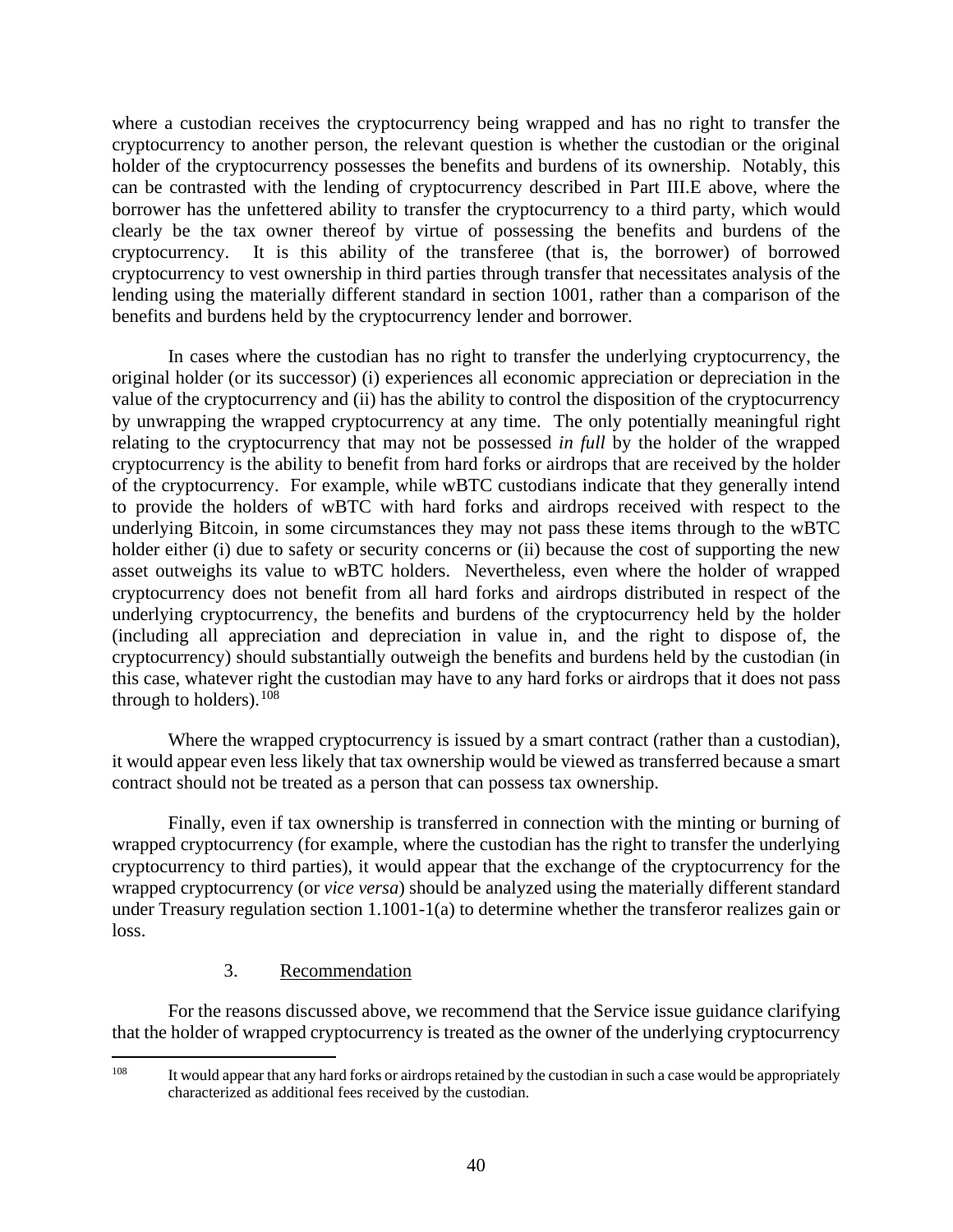for federal income tax purposes so long as (i) the custodian or other holder of the underlying cryptocurrency has no right to transfer the cryptocurrency to any other party and (ii) the holder has the ability to exchange the wrapped cryptocurrency for the underlying cryptocurrency at any time.<sup>[109](#page-46-2)</sup> In any circumstance where a wrapping arrangement does not satisfy either of the requirements in our recommendation, and the failure to satisfy such requirement causes the holder of the wrapped cryptocurrency not to be treated as the owner of the underlying cryptocurrency, we believe that the exchange of the cryptocurrency for the wrapped cryptocurrency should be analyzed using the materially different standard in Treasury regulation section 1.1001-1(a) in a manner substantially similar to that used in determining whether a loan of cryptocurrency results in a realization event under section 1001.

### H. Treatment of Staking Rewards

<span id="page-46-0"></span>As discussed in the introduction to this Report, the use of proof-of-stake cryptocurrencies has risen significantly in recent years. The increased use of proof-of-stake cryptocurrencies has given greater urgency to questions about the tax treatment of the staking rewards received by holders who deposit ("stake") their cryptocurrency with the underlying software protocol, validate transactions and add those transactions to the protocol's blockchain as part of its proof-of-stake consensus mechanism. In particular, guidance is needed on whether staking rewards should be included in gross income when received, and if so, how they should be sourced.

In order to provide a sound foundation for determining the appropriate tax treatment of staking rewards, it is helpful to understand how proof-of-stake cryptocurrency protocols operate, including the role that staking rewards play in a proof-of-stake protocol's consensus mechanism and how they compare to the mining rewards distributed by proof-of-work protocols like Bitcoin and Ethereum. Accordingly, we begin by providing an overview of cryptocurrency consensus mechanisms based on our understanding of how those consensus mechanisms operate, then turn to consider how existing principles relevant to the determination of whether a particular item constitutes gross income — and the source of that income — should apply to staking rewards.

1. Overview

# a. *Cryptocurrency Consensus Mechanisms*

<span id="page-46-1"></span>As discussed in the introduction, the two essential features of a cryptocurrency protocol that enable the decentralized network of participants to agree on the transfer and ownership of the cryptocurrency without the involvement of a trusted third-party intermediary are the distributed ledger and the consensus mechanism.

Generally, a distributed ledger can be thought of as a spreadsheet that is broadcast to network participants and describes every transaction that has occurred on the blockchain (and, as a corollary, the public network address of the current owner of each digital asset on the blockchain). A distributed ledger is not itself sufficient for reaching trustless consensus on the

<span id="page-46-2"></span><sup>&</sup>lt;sup>109</sup> Note that for the reasons described above, we believe that the holder of wrapped cryptocurrency should be treated as the owner of the underlying cryptocurrency regardless of the extent to which hard forks and air drops are passed through to the holder.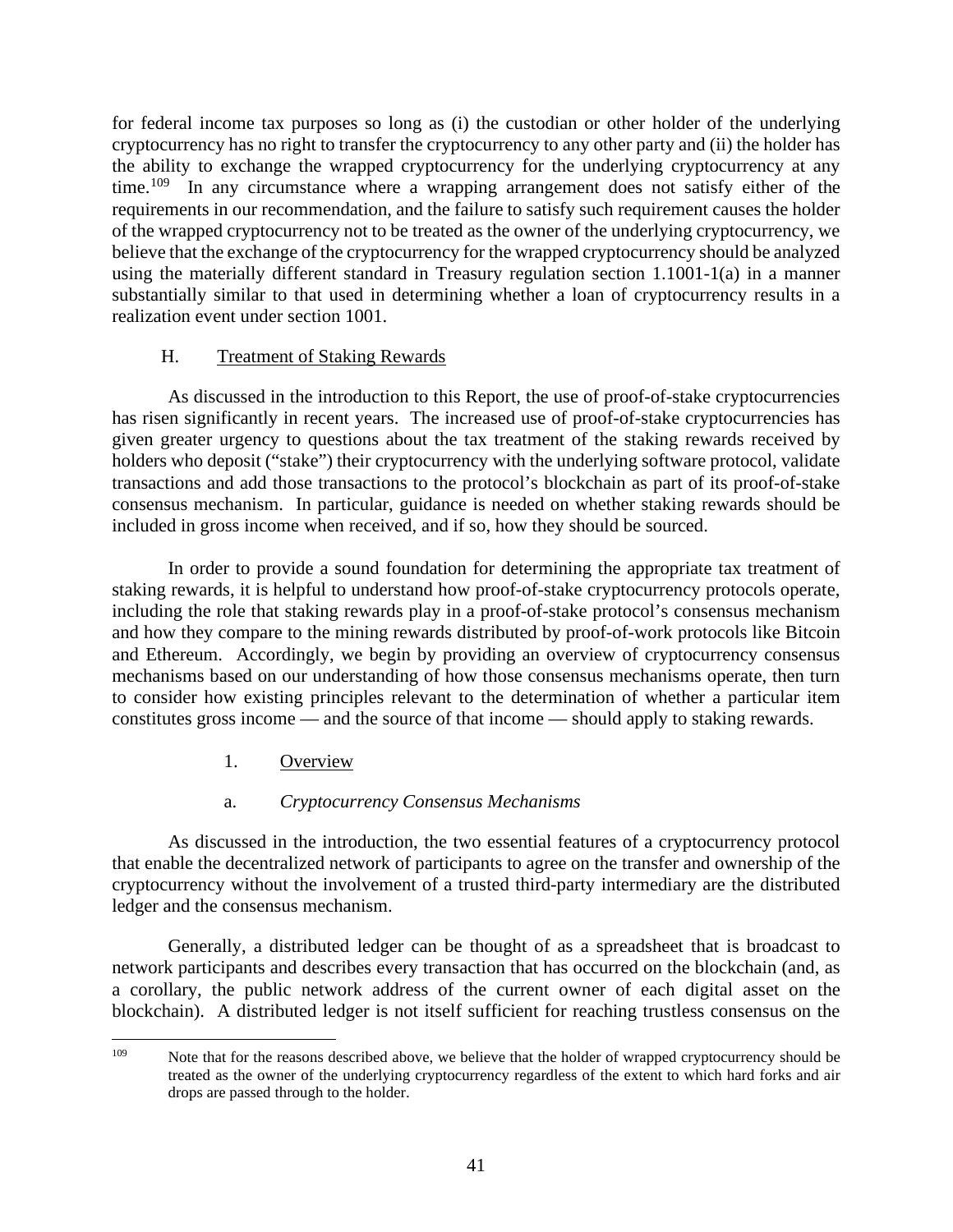validity of the transactions reflected on the ledger — it is simply a mechanism for distributing and preserving the transaction history on which the network has agreed. For example, if each network participant could freely modify the ledger, nothing would prevent an unscrupulous participant from transferring cryptocurrency for physical goods or services, erasing the transaction from the distributed ledger once the goods or services are received and then spending the same cryptocurrency on other goods or services a second time (the so-called "double spending" problem).

To solve this problem, blockchain protocols require a consensus mechanism — a decentralized, tamper-resistant process of agreement through which a majority of network participants can assent to one "true" global dataset of ownership and transaction history.

#### i. Proof of Work

Bitcoin and Ethereum — the two most popular cryptocurrency protocols as measured by market capitalization — currently use a proof-of-work consensus mechanism. Very generally, in a proof-of-work cryptocurrency protocol, the right to validate new transactions and add them to the blockchain is allocated to so-called "miners" in exchange for finding an acceptable solution to an arbitrary cryptographic puzzle (the "work" or "mining"). The level of difficulty of this puzzle may be algorithmically adjusted by the protocol as necessary to ensure that the network's transaction settlement speed remains constant. $110$ 

The mining process typically begins when a miner selects a batch of transactions (a "block") from the protocol's pending transaction pool and runs an automated cryptographic process that compares the proposed transactions to the existing blockchain and identifies any double spending or other invalid transactions (a process referred to as "validation"). Importantly, validation is a computational process separate from (and far less energy intensive than) solving the cryptographic puzzle. Once the miner has validated the transactions included on its proposed block and computed an acceptable solution to the mining puzzle, the proposed block is broadcast to other network participants, which verify the validation process.

If the network accepts the proposed block, it is added to the blockchain, and the miner is rewarded with additional units of the relevant cryptocurrency (generally referred to as "block rewards" or "mining rewards"). Mining rewards generally consist of both transaction fees paid by the users whose transactions are validated as well as new units of cryptocurrency generated ("minted") by the protocol. If the proposed block is instead rejected by the network because it contains one or more fraudulent or otherwise invalid transactions, the miner receives no rewards, but has still incurred the sunk costs required to mine the rejected block. This incentive structure punishes miners that propose invalid transactions and rewards miners who perform accurate validation.

<span id="page-47-0"></span><sup>110</sup> The puzzle is solved by computers through an iterative process of guess and check. As an example, in the case of the Bitcoin protocol's mining puzzle, it would take a retail PC many decades or even centuries to mine a single Bitcoin at the puzzle's current level of difficulty.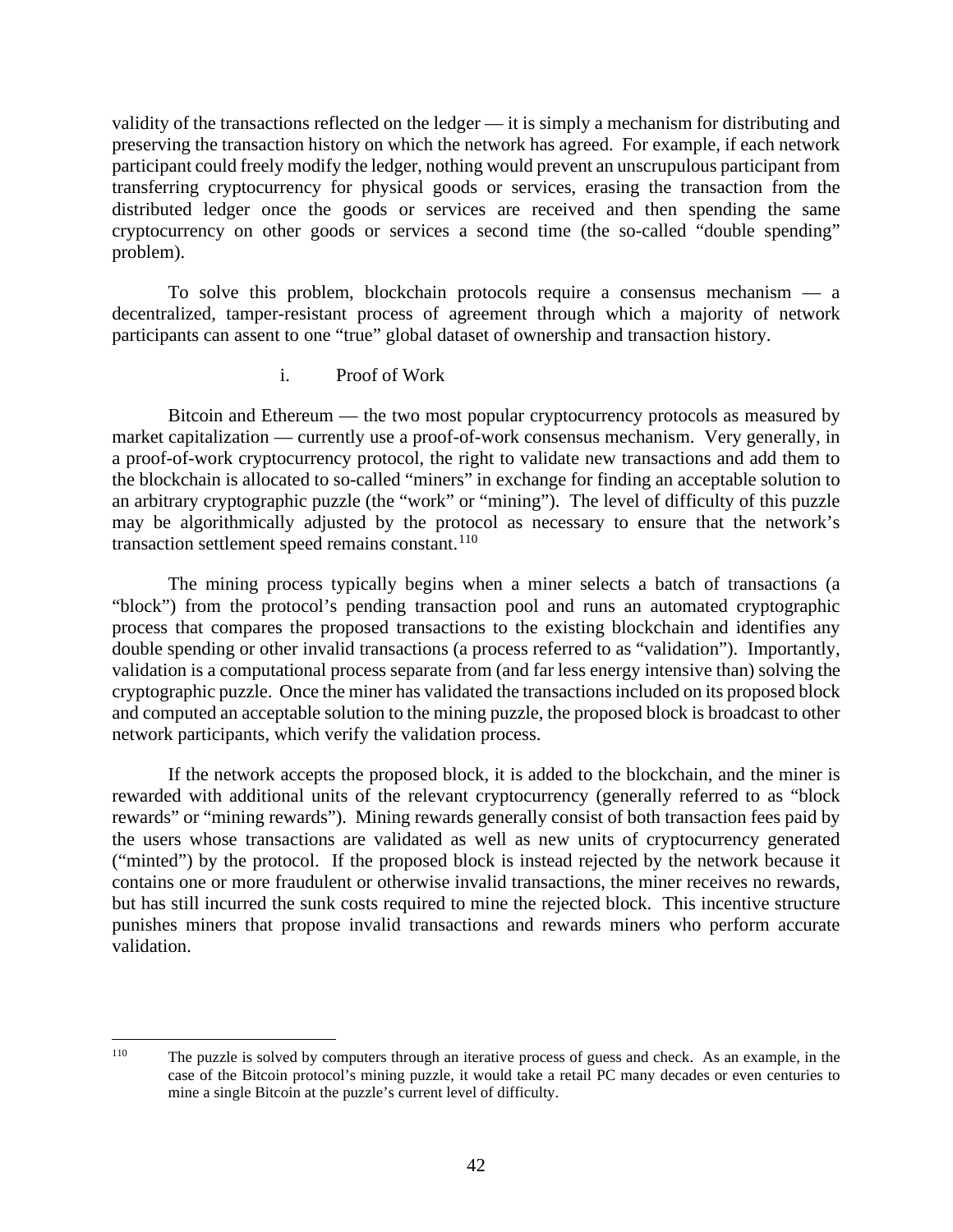Although proof of work appears to be effective as a blockchain consensus mechanism, it consumes an enormous amount of energy.<sup>111</sup> Accordingly, a number of more recently developed cryptocurrencies like Cardano, Solana, Polkadot and Tezos utilize a so-called "proof-of-stake" consensus mechanism, which solves the energy inefficiency of proof-of-work mechanisms while purporting to offer comparable security.

#### ii. Proof of Stake

In a proof-of-stake protocol, the right to validate a block of new transactions and add it to the blockchain is generally allocated to network participants in proportion to the number of units of cryptocurrency they stake with the network. Although proof-of-stake protocols vary, certain protocols "lock up" the staked cryptocurrency for some period of time, meaning that it cannot be transferred or otherwise used (for example, the staker forgoes the opportunity to lend the cryptocurrency to a third party during the lock-up period to generate loan fees).

Upon being allocated a validation right in respect of its staked cryptocurrency, a network participant selects and validates a block of pending transactions from the protocol's pending transaction pool. The validation process is substantially similar to validation in proof-of-work protocols: that is, the participant runs a cryptographic computational process that compares the proposed transactions to the current state of the blockchain and identifies any double spending or other invalid transactions. The validator then broadcasts the proposed block to other network participants, which verify the validation process.

If the proposed block is accepted by the network, the validator typically receives staking rewards. As in the case of mining rewards, staking rewards generally consist of both transaction fees paid by the users whose transaction fees are validated as well as new units of cryptocurrency minted by the protocol. If the proposed block is rejected by the network, the validator does not receive staking rewards and its staked cryptocurrency may be reduced ("slashed") as a penalty. The validator's staked tokens can thus be thought of as a security deposit intended to ensure accurate validation.

In summary, whereas proof-of-work protocols allocate the right to validate transactions to miners based on the ability to solve arbitrary, energy-intensive computations, proof-of-stake protocols typically allocate validation rights to holders of the protocol's cryptocurrency based on how much of that cryptocurrency they stake with the network. In the former case, validators are incentivized to record transactions accurately both because of the uncompensated energy and hardware costs they incur if they propose an invalid block (the stick) and because the protocol distributes mining rewards for accurate validation (the carrot). In the latter case, validators are incentivized to accurately record transactions both because of the risk that their staked cryptocurrency will be slashed for inaccurate validation (the stick) and because the protocol distributes staking rewards for accurate validation (the carrot).

<span id="page-48-0"></span><sup>111</sup> Jon Huang et al., *Bitcoin Uses More Electricity Than Many Countries. How Is That Possible?*, N.Y. Times (Sept. 3, 2021).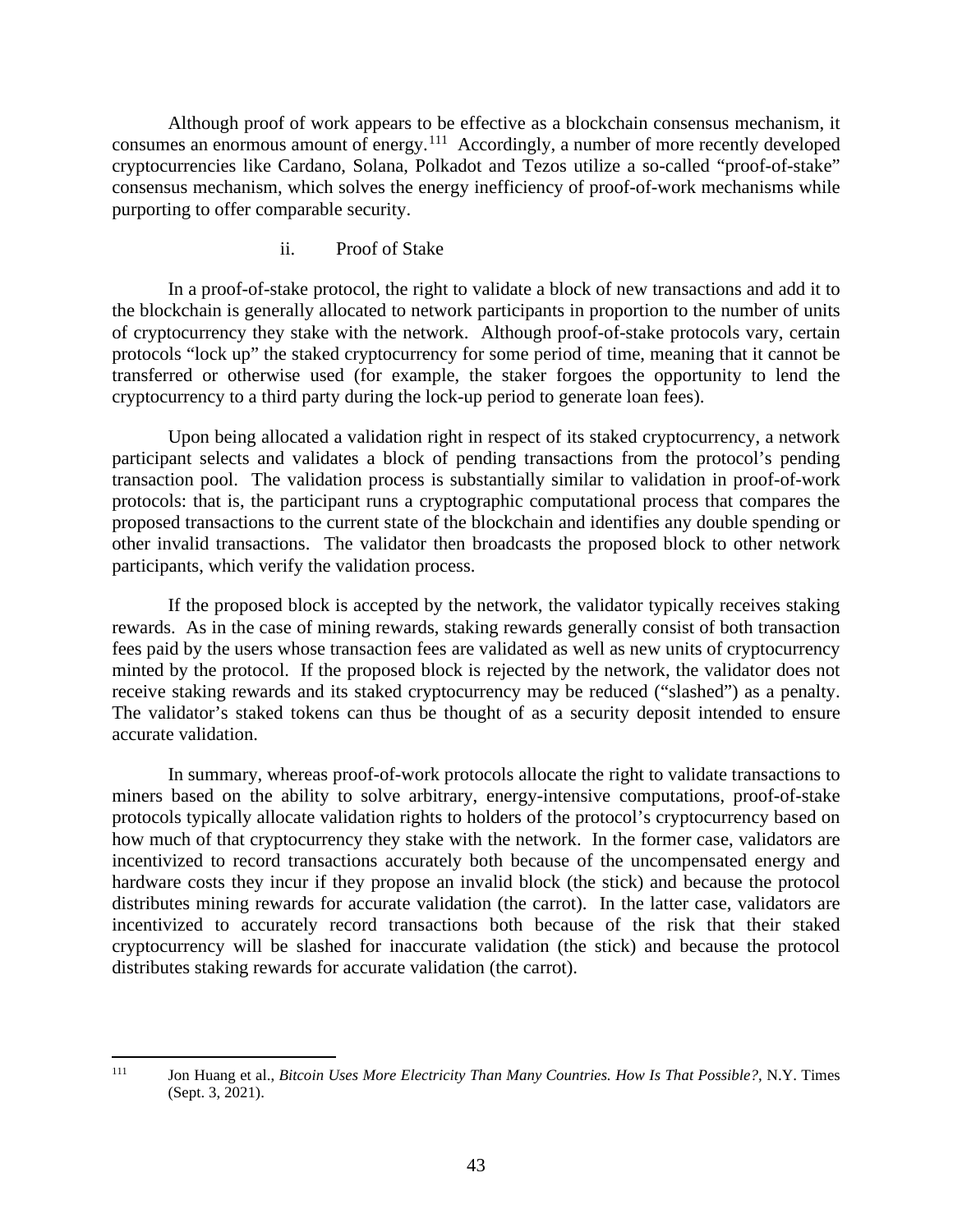#### b. *Composition of Mining and Staking Rewards*

As discussed above, both mining and staking rewards generally consist of two components: (x) new units of cryptocurrency minted by the protocol and (y) fees paid by the network participants whose transactions are included on the block of transactions that is validated by the miner or staker, denominated in existing units of the cryptocurrency.

The proportion of staking rewards that consists of transaction fees as opposed to newly minted cryptocurrency varies significantly by protocol and over time. For example, when a cryptocurrency protocol experiences a period of high transaction volume, transaction fees typically spike and may account for a larger proportion of the value of the mining or staking rewards issued during such periods. In addition, certain cryptocurrency protocols, including Bitcoin and Cardano, have a fixed limit on the supply of cryptocurrency that can be issued. As the protocol approaches this limit over time, it formulaically reduces the units of newly minted cryptocurrency issued to a miner or staker for validating a new block. Once the protocol has issued substantially all of the newly generated units it is programmed to issue, mining or staking rewards will consist almost entirely of transaction fees.

We understand that currently, transaction fees typically comprise a relatively small proportion of mining or staking rewards. For example, in the case of the Bitcoin protocol, transaction fees typically account for between 10 and 15 percent of the value of mining rewards. However, during periods of peak network usage, transaction fees have accounted for up to 78 percent of the value of Bitcoin mining rewards. $^{112}$  $^{112}$  $^{112}$ 

# c. *Proof-of-Stake Delegation*

Because many holders of proof-of-stake cryptocurrencies are retail or institutional investors that lack the technology, know-how or desire to directly validate transactions or interface with the relevant blockchain protocol, they are generally permitted to "delegate" their validation rights to a third-party validator. The third-party validator then uses the delegated validation rights to earn staking rewards, typically in exchange for an agreed percentage of the staking rewards (typically between 5 and 10 percent but sometimes up to 25 percent).

Although the mechanics of delegation depend on the particular cryptocurrency protocol and third-party validator, the validator does not necessarily gain access to the private keys necessary to transfer or otherwise dispose of the underlying staked cryptocurrency. In certain cases, the beneficial owner can use its private keys to create separate managerial keys, which can then be delegated to the validator solely for the purpose of performing the validation. However, a third-party validator's actions may cause delegated cryptocurrency to be "slashed," in which case the beneficial owner's staked cryptocurrency may be reduced by the protocol.

Notably, there are variations between proof-of-stake protocols in how staking rewards are distributed in the case of delegated validation. In certain cases, staking rewards for delegated units of cryptocurrency are credited directly to the account of the third-party validator, which in turn transfers a portion of the rewards to the beneficial owner. In other cases, the staking rewards are

<span id="page-49-0"></span><sup>112</sup> *See* https://stats.buybitcoinworldwide.com/fees-percent-of-reward/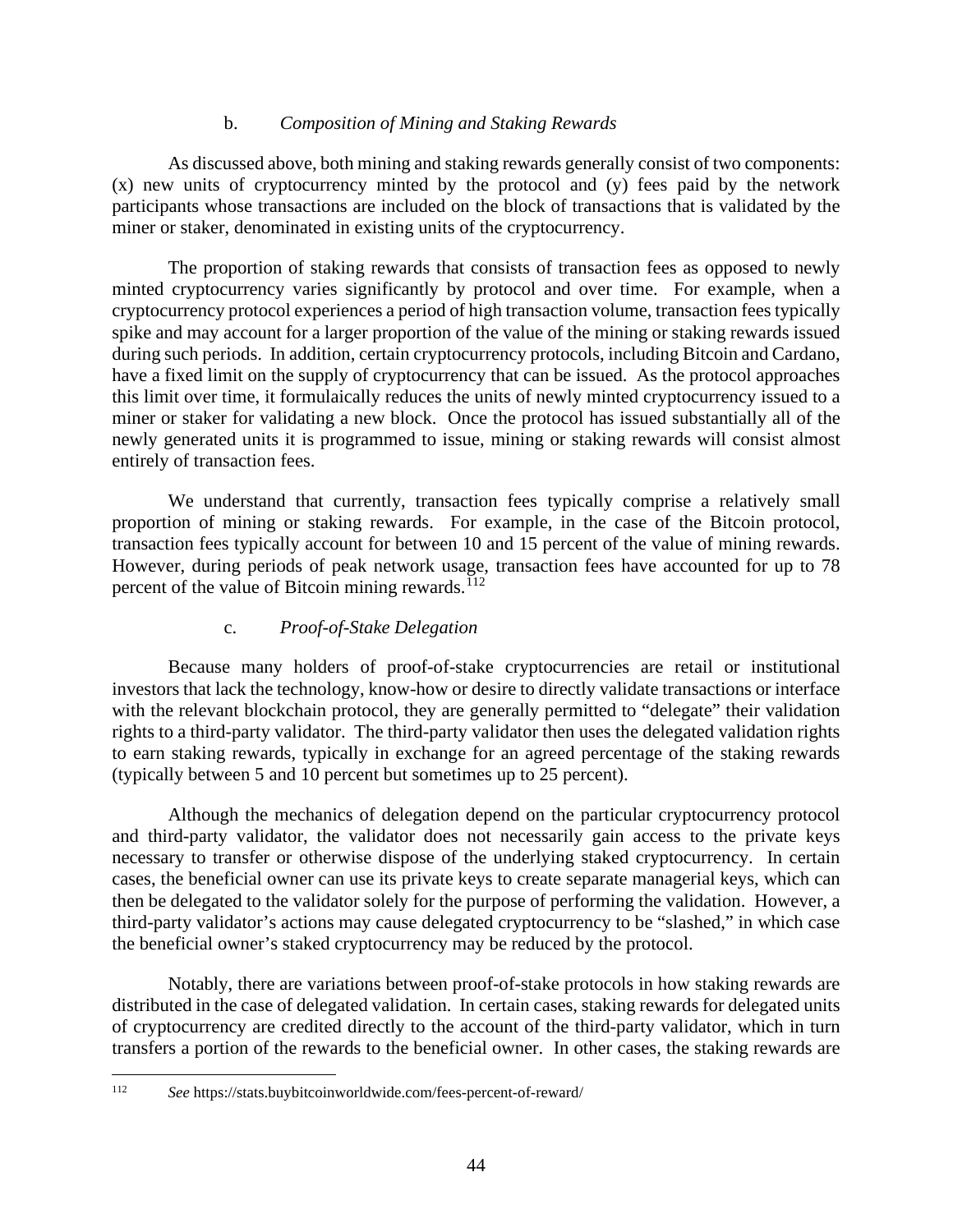credited to the beneficial owner of the cryptocurrency, which then pays a portion of the rewards to the validator. In either case, the payments between the validator and the beneficial owner may occur automatically on the applicable blockchain (for example, through a smart contract), although the parties may also enter into a traditional legal agreement setting out the terms of the delegation arrangement.

Delegation may also occur on a "pooled" basis, in which case multiple beneficial owners of a proof-of-stake cryptocurrency delegate their cryptocurrency to a pool (which may be maintained by a third-party validator or jointly by some or all of the contributing beneficial owners) and receive a pro rata share of the total staking rewards earned by the pool over a period of time, generally after allocating a portion of the staking rewards earned by the pool to the person or persons that maintain the pool.

# 2. Treatment as Gross Income

# a. *Current Law*

<span id="page-50-0"></span>In the 2014 Notice, the Service stated, without analysis, that mining rewards received by miners from a proof-of-work protocol are includable in gross income when received at their fair market value on the date of receipt.<sup>113</sup> Although the Service has not issued any specific guidance on the tax treatment of staking rewards, it is difficult to identify a strong basis for treating staking rewards differently than mining rewards for purposes of measuring gross income (other than arguably in relation to the dilutive aspect of staking rewards, as discussed below). Economically, both types of rewards are generated by the protocol or transferred by other network participants in exchange for validating transactions and participating in the protocol's consensus mechanism, thereby ensuring the security of the protocol's blockchain.

Certain practitioners and taxpayers have asserted that staking rewards earned directly by a beneficial owner of proof-of-stake cryptocurrency that stakes its cryptocurrency and performs validation should not be includable in gross income, advancing two separate rationales in support of that position. First, they argue that in this context, staking rewards are akin to manufactured property or another type of self-created property and should therefore be excluded from income until disposed of by the taxpayer.<sup>114</sup> Second, they assert that staking rewards should not be includible in income to the extent the rewards are "inflationary" or "dilutive" — that is, to the extent the receipt of the rewards dilutes the value of the recipient's total holdings of the applicable proof-of-stake cryptocurrency (an argument predicated on the assumption that the aggregate value

<span id="page-50-1"></span><sup>113</sup> *See* 2014 Notice, Q&A 8 ("when a taxpayer successfully 'mines' virtual currency, the fair market value of the virtual currency as of the date of receipt is includible in gross income").

<span id="page-50-2"></span><sup>114</sup> A taxpayer has made this argument in a case currently pending in the U.S. district court for the Middle District of Tennessee. *See Joshua Jarrett et al. v. United States*, No. 3:21-cv-00419. The government recently moved to dismiss the case as moot after granting the taxpayer's requested refund of approximately \$4000. The taxpayer opposed the motion, which remains pending before the district court. The government's decision to grant a refund has led at least one cryptocurrency industry group to declare that "the IRS may no longer attempt to tax tokens created through staking." Nathan J. Richman & Mary Katherine Browne, *Tax Pros Burst Overeager Cryptocurrency Community Bubble*, Tax Notes (Feb. 21, 2022).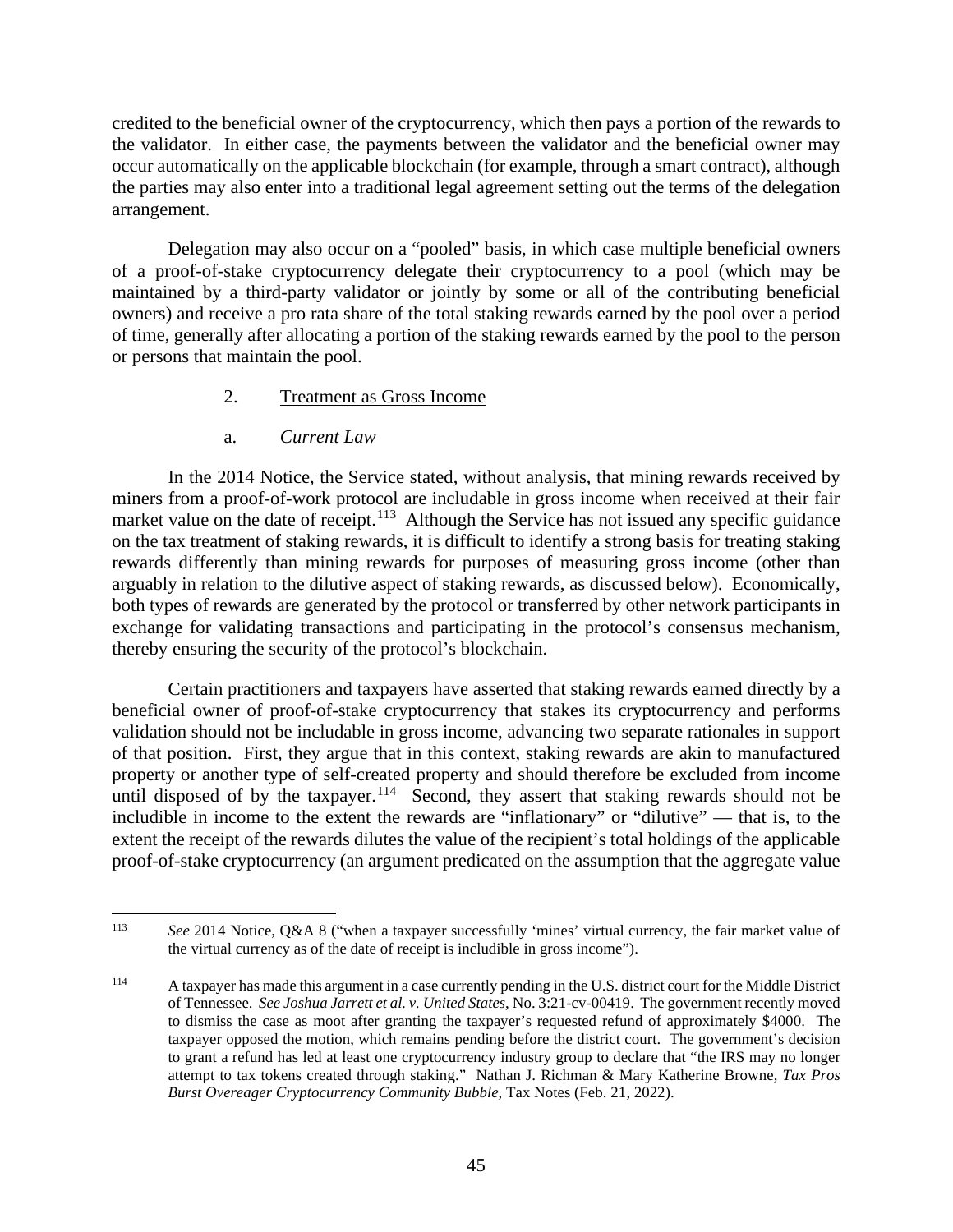of all units of a particular cryptocurrency is static at any given point in time, such that issuing more units dilutes the value of the existing units). We discuss each of these arguments in turn below.<sup>[115](#page-51-0)</sup>

As a threshold matter, it should be clear that to the extent staking rewards are attributable to transaction fees transferred by other network participants, as described in Part III.H.1.b above, those amounts should constitute gross income. Specifically, the argument that staking rewards should be viewed as manufactured property is not applicable to property that previously existed in the hands of another participant. Similarly, staking rewards funded by transaction fees paid by other network participants are not dilutive, because the increase of the recipient's share of the total cryptocurrency outstanding is equal and offsetting to the decrease in the payor's proportionate interest in the cryptocurrency. Consequently, the arguments described below to exclude the receipt of staking rewards from gross income should reasonably be applied only to the portion of the rewards consisting of new units of cryptocurrency minted by the protocol (and not to the portion of the rewards consisting of transaction fees).

Turning to the arguments for excluding newly minted staking rewards from gross income, proponents of the manufactured-property argument assert that the party engaged in the staking activity should be treated as creating the newly minted cryptocurrency, which should accordingly not be taxed until a disposition. In support of this view, proponents observe that the software protocol that generates the new units of cryptocurrency is not a "person" in the tax sense, and thus, for example, no individual or entity would have the potential to receive a deduction for the issuance of the newly minted cryptocurrency. For the same reason, they observe, the new cryptocurrency cannot be treated as received in a barter exchange, because a barter necessarily involves an exchange between two persons, where the item received in the barter exchange serves as a substitute for cash or other remuneration. Rather, staking activity involves the interaction of the holder of the cryptocurrency with the cryptocurrency protocol with the intention and reasonable expectation of creating additional cryptocurrency, which is created out of whole cloth as a result of the actions of the recipient and should therefore be viewed as a form of manufactured property.[116](#page-51-1)

We believe that even accepting that it is technically unclear whether the receipt of newly minted cryptocurrency can be a barter exchange, it is more appropriate to analogize the receipt of staking rewards to a barter exchange than to manufacturing, because the protocol is a decentralized computer network that reflects the collective will of its participants, and the rewards are received for participating in its consensus mechanism and thereby securing the integrity of its blockchain. In addition, we believe that staking rewards should constitute gross income irrespective of whether they are received in a barter exchange. That is, the treatment of staking rewards as gross income

<span id="page-51-0"></span><sup>&</sup>lt;sup>115</sup> We note that the argument for excluding staking rewards from gross income as manufactured property should apply with equal force to block rewards received by miners. Therefore, given the lack of analysis in the 2014 Notice concerning the treatment of mining rewards, it would be helpful for any guidance addressing the treatment of the receipt of staking rewards to address mining rewards as well.

<span id="page-51-1"></span><sup>&</sup>lt;sup>116</sup> In accordance with the normal tax accounting rules for manufactured property, income would be realized under this view only upon the sale, exchange or disposition of the cryptocurrency. *See* Treasury regulation sections 1.61-3 (deriving gross income from "total sales" in the context of a manufacturing business); 1.61-6 ("Gain realized on the sale or exchange of property is included in gross income.").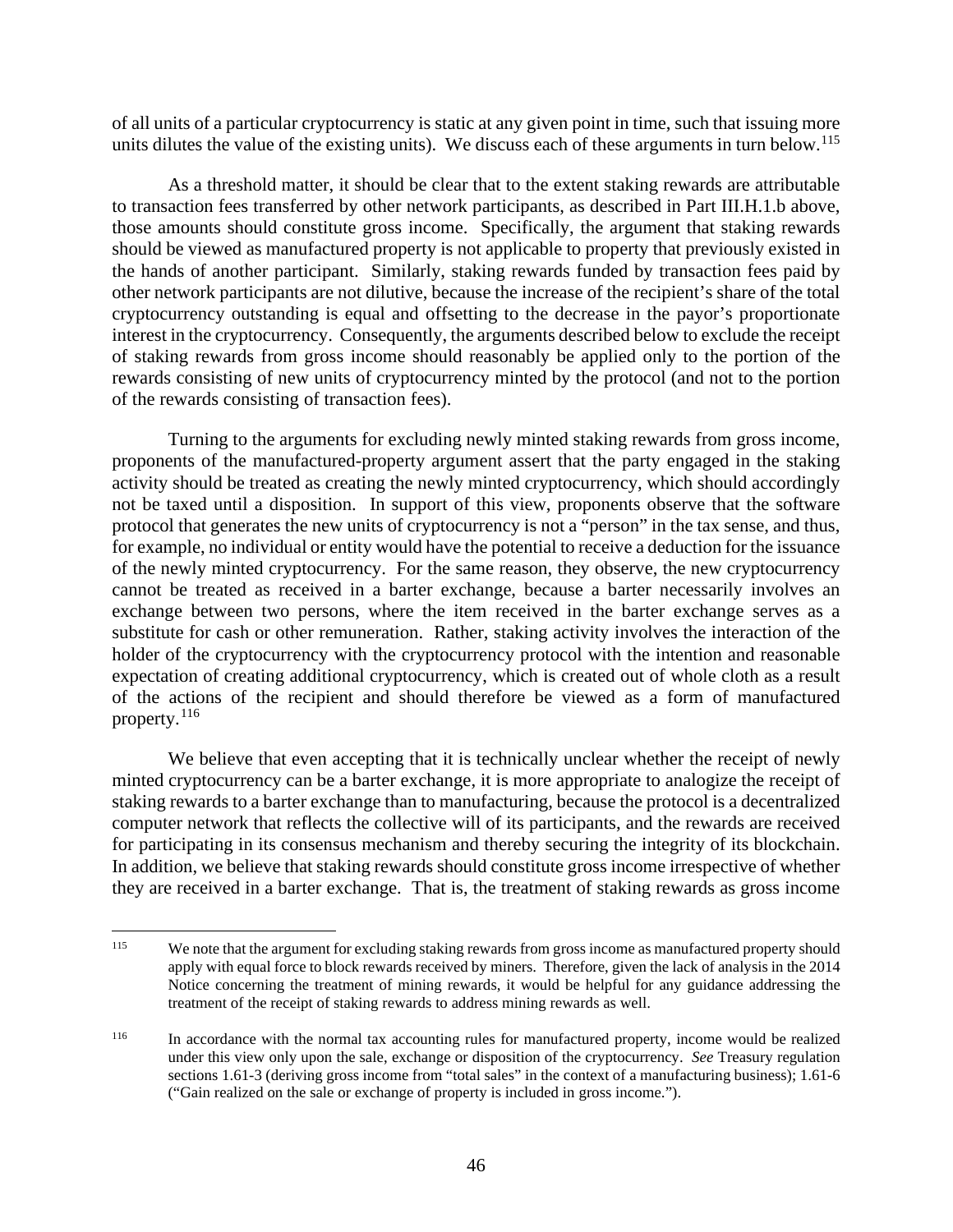upon receipt should be appropriate as long as (i) the receipt of the rewards is treated as income under general principles (including the standard set forth by the Supreme Court in *Commissioner v.* Glenshaw Glass  $Co$ .<sup>[117](#page-52-0)</sup>) and (ii) the rewards are not affirmatively treated as manufactured property or self-other created property subject to specific tax rules that defer recognition of income until the property is sold.<sup>[118](#page-52-1)</sup>

In *Glenshaw Glass*, the Supreme Court concluded that property generally was includible in gross income when there is an "undeniable accession[] to wealth, clearly realized, and over which the taxpayers have complete dominion."<sup>119</sup> Where staking rewards are received, the recipient has an accession to wealth (subject to the discussion below regarding whether the rewards are dilutive), the amount is clearly realized, and the staker has dominion and control over the staking rewards. Thus, in the absence of an exception, staking rewards would appear to be gross income when received. $120$ 

We recognize that for certain classes of created property — such as manufactured goods, extracted natural resources, farmed crops and self-created intellectual property — specific tax rules provide or suggest that recognition of income is deferred until the property is sold.<sup>[121](#page-52-4)</sup> However, these rules relate to property that is manufactured, produced or created directly through the actions of the taxpayer, like widgets in the case of a manufacturer or crops in the case of a farmer. In contrast, staking rewards are generated by a software protocol and then delivered to the taxpayer in exchange for taking certain actions relating to the software protocol's consensus mechanism. In other words, while the taxpayer's actions led to its receipt of the staking rewards, the staking rewards were not created by the taxpayer's actions (which simply involve validating transactions involving other units of the same cryptocurrency). By way of analogy, suppose a machine existed that could create valuable assets (for example, diamonds) but required periodic maintenance, and that the machine automatically issued the assets to any person who successfully performed the maintenance. We believe that the maintenance reward would be currently includable in income, and that the analogy — however far-fetched it may currently be as a technological matter — is simply an illustration of how blockchain protocols operate.

Commentators have also suggested that the receipt of staking rewards should not give rise to gross income because they are at least partially dilutive and thus are akin to pro rata stock

<span id="page-52-0"></span> $117$  348 U.S. 426 (1955).

<span id="page-52-1"></span><sup>118</sup> *See* Treasury regulation section 1.61-3 (manufactured goods, natural resources); Treasury regulation section 1.61-4 (crops); *cf.* section 197 (providing that only acquired intangibles are eligible for amortization).

<span id="page-52-2"></span><sup>119 348</sup> U.S. at 431.

<span id="page-52-3"></span><sup>120</sup> As another application of the *Glenshaw Glass* principle, we observe that "treasure trove" — that is, found property — is includable in gross income when found "to the extent of its value in United States currency," irrespective of the fact that there is no identifiable counterparty and no barter exchange. *See* Treasury regulation section 1.61-14(a); *cf.* Lawrence A. Zelenak and Martin J. McMahon, Jr., *Professors Look at Taxing Baseballs and Other Found Property*, Tax Notes (Aug. 30, 1999) at 1299 (observing the "unanimity of expert opinion" among tax practitioners that catching a record-breaking baseball is treasure trove).

<span id="page-52-4"></span><sup>121</sup> *See* sources cited *supra* note 118.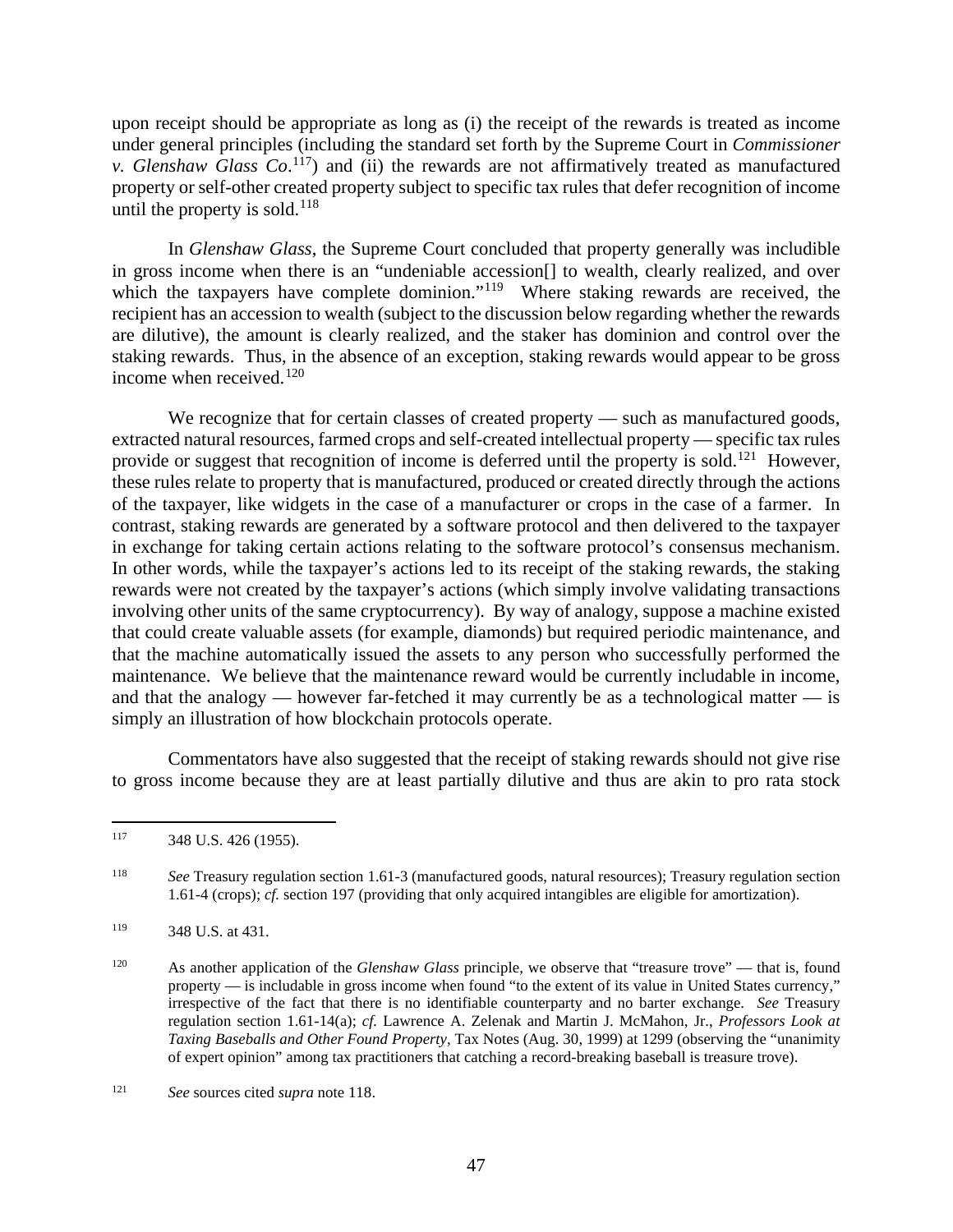dividends.<sup>[122](#page-53-0)</sup> Under this view, staking rewards and mining rewards are somewhat different in that the former are transferred by the applicable cryptocurrency protocol roughly in proportion to existing holdings of the relevant cryptocurrency — at least to the extent that a holder of the cryptocurrency participates in staking — whereas the latter are transferred to miners based on computing power regardless of whether they hold existing units of the underlying cryptocurrency.

The proponents of the second argument for excluding staking rewards from gross income assert, in effect, that there has been no accession to wealth to the extent the value of the staking rewards is offset by a decrease in value of the aggregate cryptocurrency held by the recipient and point by analogy to the treatment of pro rata stock dividends. We acknowledged the potential merit of this argument in the Prior Report, at least in the case of proof-of-stake networks in which participation in staking is high. In general, however, staking rewards are not paid pro rata to all holders of the relevant cryptocurrency, since not all holders participate in staking,<sup>[123](#page-53-1)</sup> different holders may stake their currency in different proportions and participation in staking can change over time.<sup>[124](#page-53-2)</sup> In addition, holders who participate in staking will not receive staking rewards if they fail to validate transactions or perform improper validation, and may also have their staked currency reduced as a consequence.

For these reasons, we believe it would be difficult to craft rules that appropriately isolate the dilutive component of staking rewards and treat it differently than the component that reflects an accretion to wealth, and that any such rules would likely be very burdensome for the Service and taxpayers to apply. In addition, we find the analogy to pro rata stock distributions unconvincing. From an economic perspective, neither pro rata cash dividends nor pro rata stock dividends result in an accretion to wealth, yet cash dividends are taxable when received.<sup>[125](#page-53-3)</sup> Thus, in the context of corporate distributions, the technical rules are less concerned with whether the taxpayer is richer than with whether a particular event is an appropriate time for a shareholder level tax on corporate earnings to be imposed. In this regard, the legislative history of section 305(a) states that "as long as a shareholder's interest remains in corporate solution, there is no appropriate occasion for the imposition of a tax." $126$  In other words, in the context of the rules for pro rata

<span id="page-53-0"></span><sup>122</sup> *See, e.g.*, Abraham Sutherland, *Cryptocurrency Economics and the Taxation of Block Rewards*, Tax Notes (Nov. 19, 2019).

<span id="page-53-1"></span><sup>&</sup>lt;sup>123</sup> Holders may choose not to participate in staking for a variety of reasons, including the risk of slashing, the fact that they hold their cryptocurrency through a custodian that does not support staking with respect to that cryptocurrency or minimum staking requirements set by the applicable protocol.

<span id="page-53-2"></span><sup>124</sup> *See, e.g.*, Galaxy Digital Research, *Ready Layer One: Ethereum & Other Smart Contract Platforms* (Nov. 4, 2021), *available at* https://www.galaxydigital.io/our-research/ (indicating that as of November 2021, participation in staking for major proof-of-stake protocols like Polkadot, Cardano and Solana ranges between 56.9 percent in the case of Polkadot to 78 percent in the case of Solana).

<span id="page-53-3"></span><sup>&</sup>lt;sup>125</sup> In the case of pro rata cash dividends, this result obtains because the shareholder's direct interest in the distributed cash or property is offset by a decrease in the value of its shares. In the case of pro rata stock dividends, this result obtains because each shareholder's percentage interest in corporate assets and earnings remains unchanged.

<span id="page-53-4"></span><sup>126</sup> *See* S. Rep. No. 1622, 83d Cong., 2d Sess. 44 (1954) ("As long as a shareholder's interest remains in corporate solution, there is no appropriate occasion for the imposition of a tax. Accordingly, the general rule is that no tax is imposed upon the distribution of stock rights and stock dividends whether or not a particular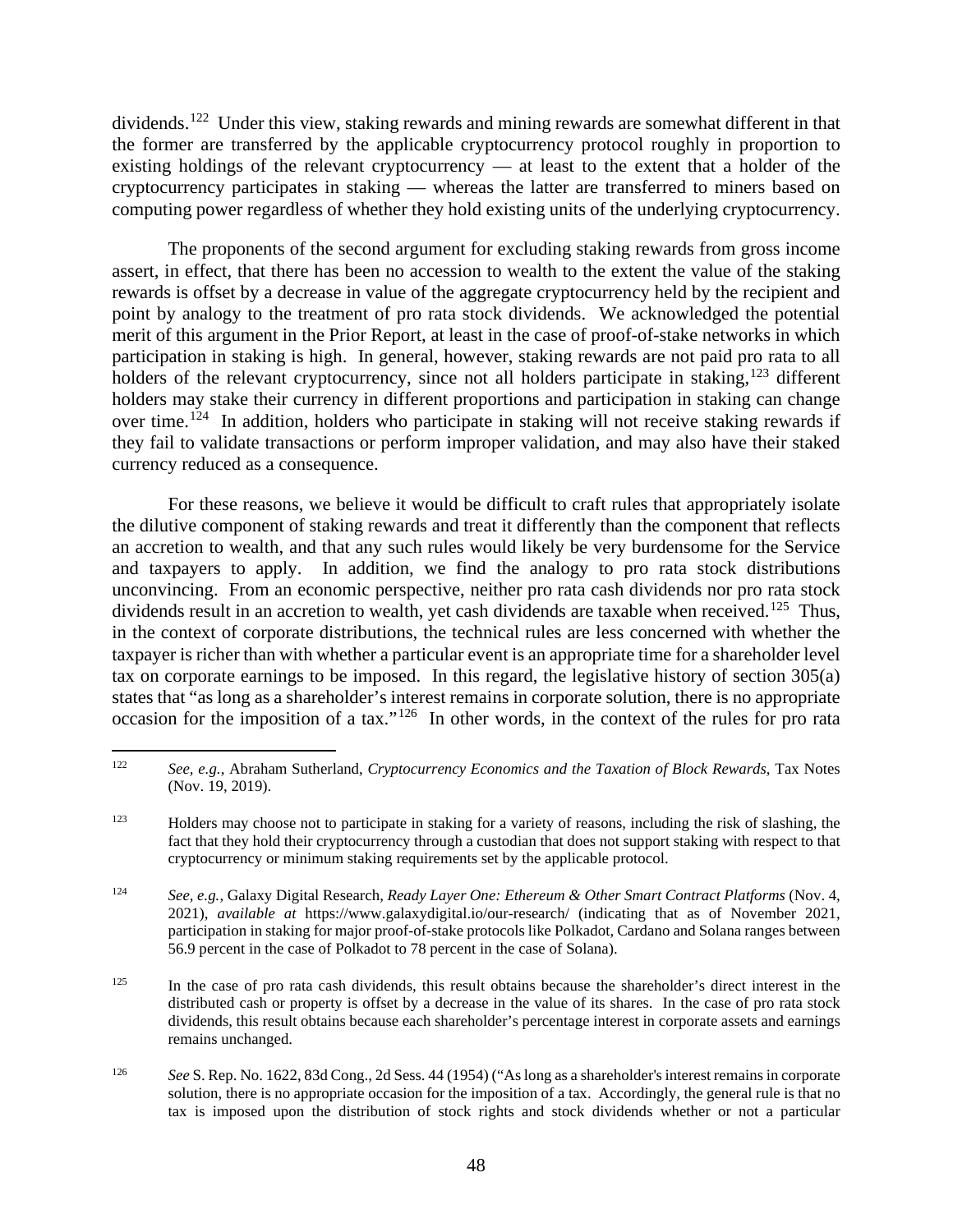stock dividends, Congress focused on the lack of any change in the legal rights of the shareholder vis-à-vis the distributing corporation's assets and earnings, which is conceptually distinct from the question of whether or not the taxpayer has an economic accretion to wealth. It is not clear that this rationale translates readily to the context of staking rewards issued by a cryptocurrency protocol, which do not reflect a claim on underlying corporate assets or earnings but instead have intrinsic value like fiat currency, gold or other commodities. In any event, unlike pro rata stock dividends, staking rewards will almost invariably have an accretion-to-wealth component for the reasons described above, and we believe that the mere fact that they may also have a dilutive component is not a sufficient basis to exclude them from gross income.<sup>[127](#page-54-0)</sup>

Even if one does accept, as a conceptual matter, the merits of either or both arguments discussed above for excluding newly minted cryptocurrency received as staking rewards from gross income, an approach that bifurcates staking rewards into transaction fees (which should be gross income) and newly minted units of the cryptocurrency would be difficult to administer, as it may not be technically possible or practically feasible for reward recipients to determine what portion of their rewards were newly minted as opposed to representing transaction fees, particularly in the case of delegated staking.<sup>[128](#page-54-1)</sup>

Lastly, we observe that the preceding discussion may not apply in the same manner where the beneficial owner of a proof-of-stake cryptocurrency does not directly stake its cryptocurrency with the underlying protocol and itself perform the validation activities. As noted in Part III.H.1.c above, many holders of proof-of-stake cryptocurrency delegate their cryptocurrency to a thirdparty validator, which performs the validation that results in the staking rewards. In this context, the question of whether the beneficial owner of the staked cryptocurrency has gross income depends in the first instance on the appropriate characterization of the delegation arrangement. As discussed in more detail in Part III.H.3 below, it may be reasonable to characterize the arrangement between the beneficial owner and the validator as a license and the amounts ultimately received by the beneficial owner as a royalty. This characterization would appear to foreclose both the manufactured property argument and the dilution argument in respect of the amounts received by the beneficial owner.<sup>[129](#page-54-2)</sup> In addition, the amounts retained or otherwise received by the validator

shareholder's proportionate interest in the corporation is varied, but rather is postponed through the application of the pertinent basis provisions.").

<span id="page-54-0"></span> $127$  In addition, as noted above, a premise of the dilution argument is that the aggregate value of all units of a particular cryptocurrency is static at any given point in time. However, unlike in the case of pro rata stock dividends by a corporation that has discrete assets and earnings, it is not entirely clear as an economic matter that this is the case in the context of staking rewards distributed by a cryptocurrency protocol.

<span id="page-54-1"></span><sup>&</sup>lt;sup>128</sup> We acknowledge that if one accepts the premise of the dilution argument that a cryptocurrency protocol has a fixed aggregate value at any given point in time, it may be possible to develop a formulaic approach that arguably results in a clearer reflection of income (for example, an approach that periodically calculates the percentage of the total outstanding units of a cryptocurrency that are staked and treats a portion of any newly minted staking rewards as tax free determined by reference to that percentage). In practice, however, we believe such an approach could be difficult for the Service to administer and for taxpayers to apply, including because the factual inputs to any formulaic approach would vary by protocol and over time.

<span id="page-54-2"></span><sup>&</sup>lt;sup>129</sup> In contrast, under other potential characterizations that may be available in respect of a delegation arrangement, the manufactured property and dilution arguments are not necessarily precluded (for example,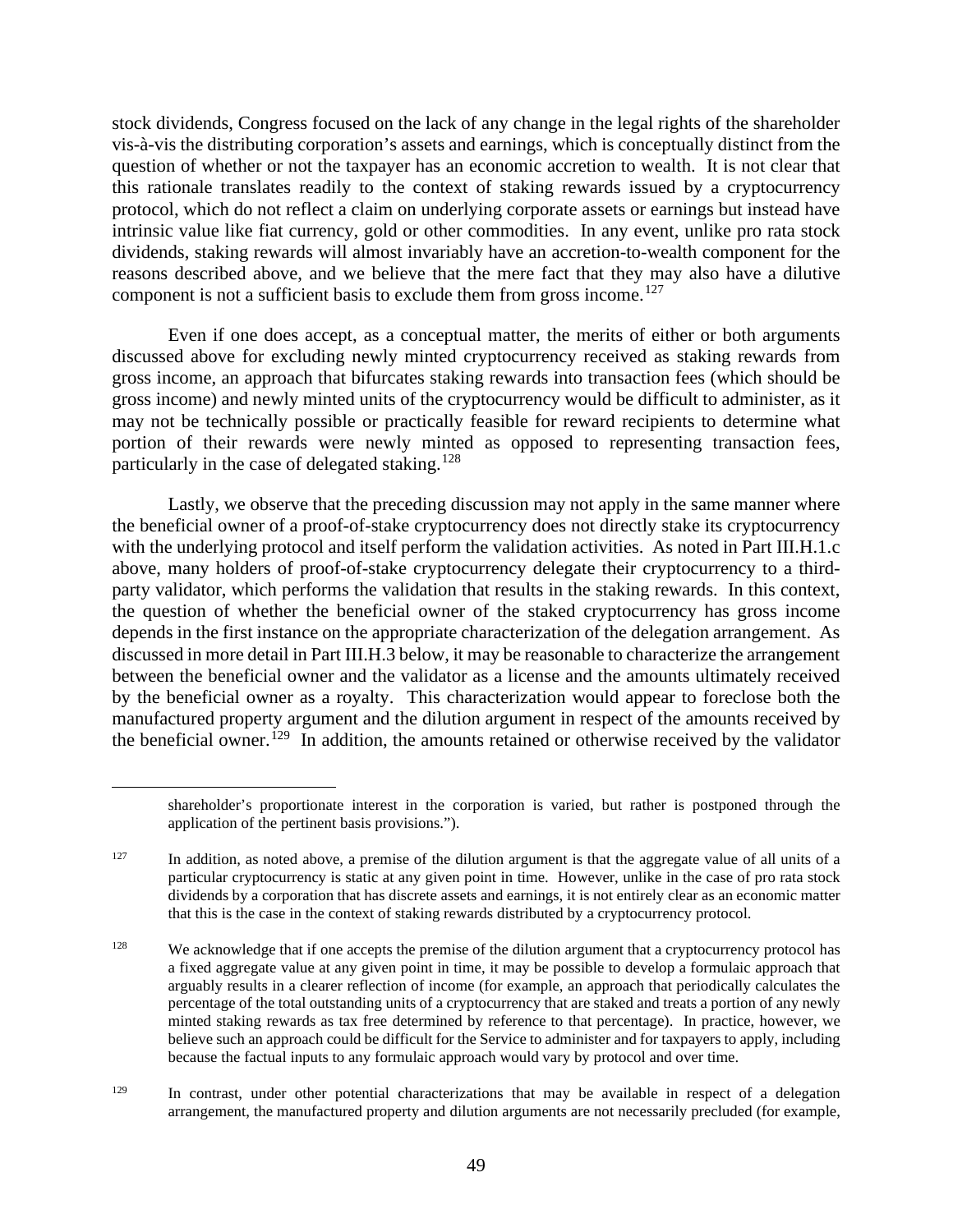should not be viewed as dilutive, because the rewards earned by the validator are not a function of the amount of the underlying cryptocurrency beneficially owned by the validator.

#### b. *Recommendation*

<span id="page-55-0"></span>For the reasons discussed above, we recommend that the Service issue further guidance clarifying that staking rewards are includable as gross income when received at their fair market value at such time. $130$ 

# 3. Sourcing

# a. *Current Law*

There is currently no direct guidance on the source of staking rewards that are includible in gross income. Where the rules do not address how to determine the source of a particular type of income, the source of such income generally is determined by analogy (that is, by using the sourcing rules applicable to the type of income that is most like the income in issue).<sup>[131](#page-55-2)</sup> For this purpose, in determining what type of income is generated by a relevant transaction, courts look to the economic substance of the transaction.<sup>[132](#page-55-3)</sup>

Economically, it is not entirely clear what type of income staking rewards reflect. On the one hand, one might view the entire amount of staking rewards as compensation for validation services, with staked cryptocurrency simply viewed as a security deposit intended to ensure accurate validation. On the other hand, the economics of typical delegation arrangements (that is, arrangements whereby a beneficial owner of a proof-of-stake cryptocurrency delegates the cryptocurrency to a third-party validator to perform the validation, discussed in more detail in Part III.H.1.c above) suggest that the value of the actual validation services is relatively low in comparison to the overall value of staking rewards, as delegation arrangements generally leave the

if the delegation arrangement is viewed as a services agreement or subcontract, or, in the case of a "pooled" staking arrangement, if the arrangement is viewed for federal income tax purposes as a partnership).

<span id="page-55-1"></span><sup>&</sup>lt;sup>130</sup> We note that this recommendation does not necessarily extend to all rewards that may be distributed by cryptocurrency protocols. For example, there are strong arguments that when the Algorand protocol periodically issues participation rewards to all holders of its cryptocurrency pro rata in proportion to their existing holdings (as described in greater detail in Part III.E.5 above), nothing meaningful has changed in the legal or economic rights of the holders. That is, to the extent that a cryptocurrency protocol can be thought of as having an aggregate value, or as allocating to a holder of its cryptocurrency a proportionate share of its governance rights, the holder's receipt of the participation reward has no effect on its percentage share of the protocol's aggregate value or governance rights. Accordingly, we believe that participation rewards could reasonably be excluded from gross income.

<span id="page-55-2"></span><sup>131</sup> *See Container Corp. v. Commissioner*, 134 T.C. 122, 131 (2010), *affd. per curiam in unpublished opinion*, 2011-1 U.S.T.C. para. 50,351 (5th Cir. 2011) (explaining that the source of income not covered by a sourcing rule is determined by analogy to the most similar type of income for which there is a sourcing rule) (citing *Hunt v. Commissioner*, 90 T.C. 1289, 1301 (1988); *Howkins v. Commissioner*, 49 T.C. 689, 693-95 (1968); *Bank of Am. v. United States*, 680 F.2d 142, 147 (Ct. Cl. 1982)).

<span id="page-55-3"></span><sup>132</sup> *See Bank of Am. v. United States*, 680 F.2d at 147; *Container Corp. v. Commissioner*, 2011-1 U.S.T.C. para. 50,351.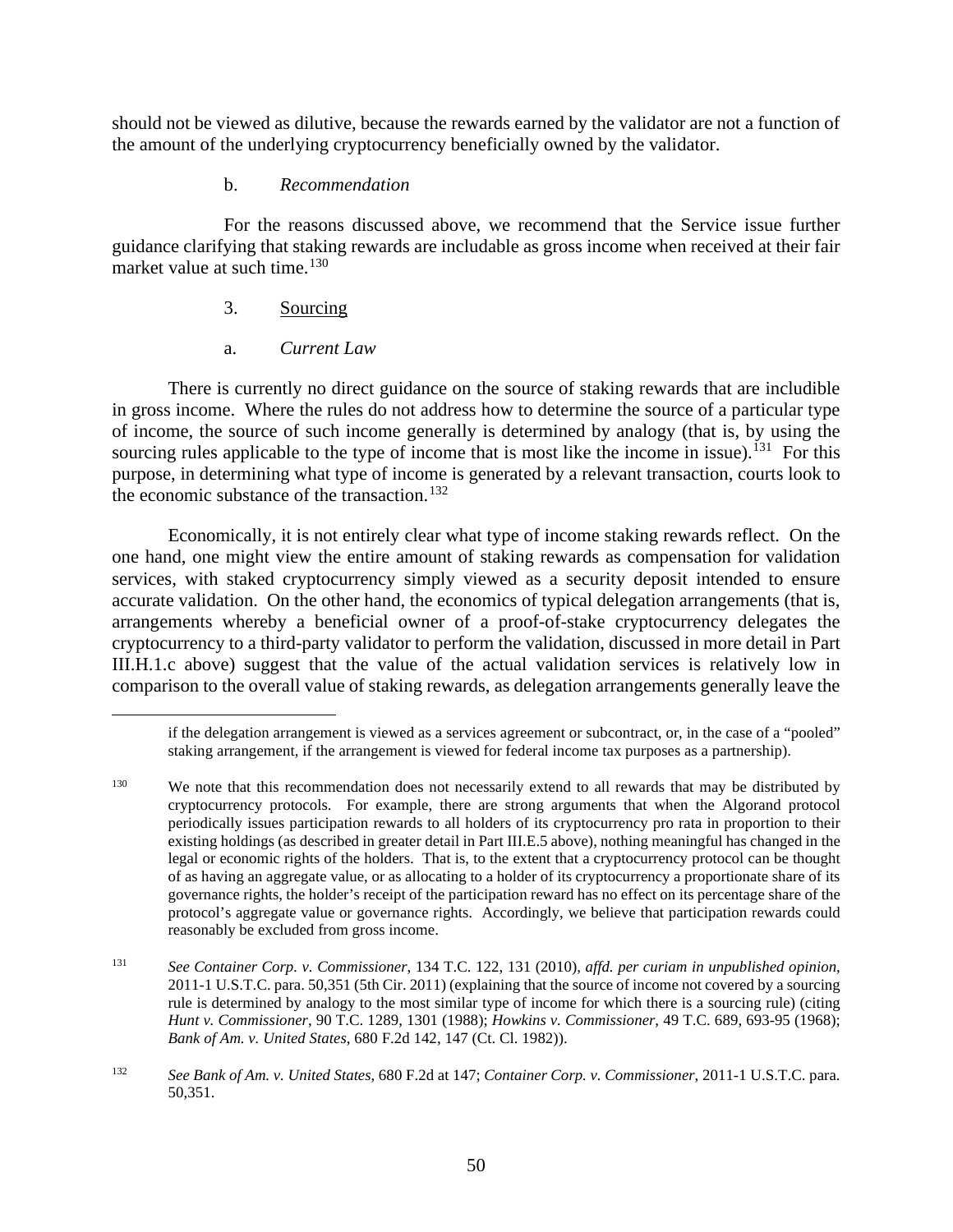validator with only a small fraction of any staking rewards resulting from its validation activity (typically between 5 and 10 percent but sometimes up to 25 percent). The economics of such delegation arrangements suggest that at least some component of staking rewards (and potentially the greater component) is more akin to passive income, which is supported by the fact that staked cryptocurrency may be subject to a "lock up" period during which it cannot be transferred or loaned to generate lending fees.<sup>133</sup> Accordingly, it is not readily apparent whether or to what extent any existing category of income could serve as a reasonable analogy for purposes of determining the source of staking rewards.

To the extent that staking rewards are treated as income from the performance of services, such services income should be sourced to the location where the services are "performed."<sup>[134](#page-56-1)</sup> This approach would require taxpayers and withholding agents to make highly factual and potentially difficult determinations regarding the location where the validator "performs" the validation. Although validation is principally an automated computational process performed by software that runs on servers, human support personnel may be required to keep the servers and software running. Accordingly, it is not clear whether the validation should be treated as performed in the location of the servers or in the location of the support personnel, raising the possibility that taxpayers will simply take the most favorable position under their circumstances. Thus, sourcing staking rewards as services income could create significant differences in tax outcomes as a consequence of potentially trivial and easily manipulable factual distinctions (consider, for example, whether a domestic recipient of staking rewards should be able to change the source of the rewards merely by running its validation software on offshore servers).

Another possible approach would be to source staking rewards by analogy to passive investment income like interest paid for the use of money (which generally is sourced to the tax residence of the payor<sup>[135](#page-56-2)</sup>) or royalties paid for the use of intangible property (which are sourced to the location where the payor "uses" the intangible property<sup>136</sup>). An obvious difficulty with such an approach is that it generally would render the source of staking rewards indeterminate, because the payor is an open-source software protocol that does not have a tax residence and is not housed in a legal entity or geographically limited to any particular jurisdiction.

A third approach would be to bifurcate the rewards into services income and passive income. However, aside from the fact that this approach would suffer from both of the deficiencies identified above, it is not clear that there is an economically sensible or practically feasible way to

<span id="page-56-0"></span><sup>133</sup> Consider an extreme analogy in which three shareholders each own one third of the stock of a corporation and randomly get chosen by the corporation to perform a ministerial task (say, walking into the office and pushing a button). Suppose further that the corporation pays a shareholder \$100 each time it gets selected to push the button, that shareholders get selected to push the button randomly in proportion to how much stock they own and that a random person on the street would be willing to push the button for \$10. On these facts, it would arguably be reasonable to treat \$90 of the payment as a non-pro-rata distribution of some kind, rather than as services income.

<span id="page-56-1"></span><sup>134</sup> *See* section 861(a)(3).

<span id="page-56-2"></span><sup>135</sup> *See* section 861(a)(1).

<span id="page-56-3"></span><sup>136</sup> *See* section 861(a)(4).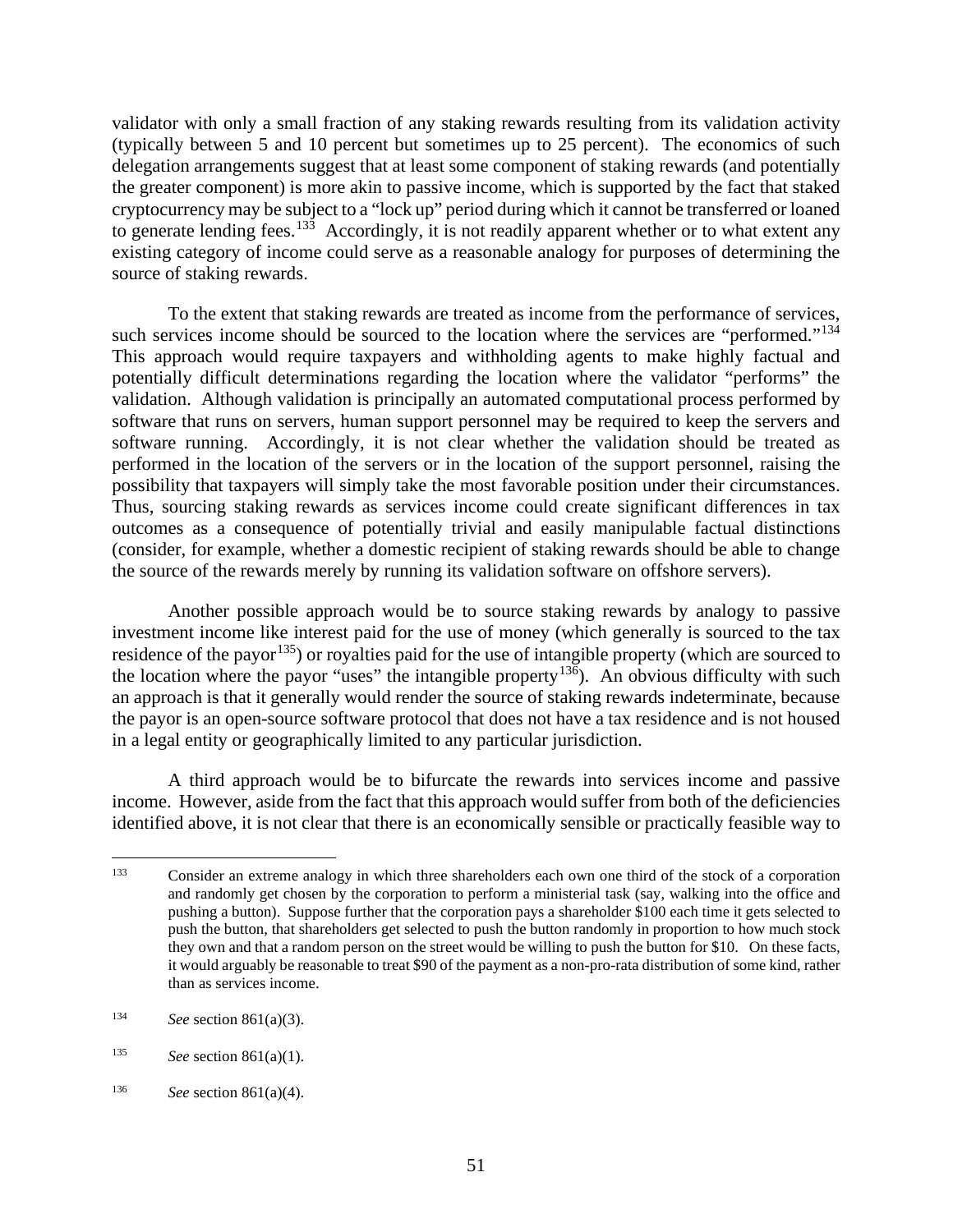achieve such bifurcation. One possible approach would be to bifurcate the rewards by reference to the portion attributable to transaction fees and treat that portion as paid for validation services. However, it is not clear that it is technically possible or practically feasible for taxpayers and withholding agents to determine what portion of a staking reward is attributable to transaction fees as opposed to newly minted cryptocurrency. Moreover, it is not clear that the portion of staking rewards attributable to transaction fees necessarily corresponds to the portion of the staking rewards that economically constitute remuneration for validation services (consider, for example, the case of a limited-supply cryptocurrency protocol that has reached its limit of newly minted cryptocurrency and distributes staking rewards that consist entirely of transaction fees).

The sourcing analysis for staking rewards is further complicated by the fact that a proofof-stake cryptocurrency is often delegated by its beneficial owner to a third-party validator. In such a case, it may be reasonable to view the arrangement between the beneficial owner and the validator as a license, since right to validate transactions embedded in the cryptocurrency is an intangible property right that is transferred to the validator and used by the validator to earn staking rewards.<sup>137</sup> Under this characterization, the portion of the staking rewards received by the beneficial owner should be viewed as a royalty sourced to the location where the intangible property is "used" by the validator.<sup>[138](#page-57-1)</sup> Alternatively, the delegation arrangement could be viewed as a services agreement or subcontract under which the third-party validator performs services on behalf of the beneficial owner — a view under which the staking rewards are services income and should retain their character as such in the hands of the beneficial owner. Under this characterization, the payments would be sourced to the location where the validator "performs" the services.

Under either characterization, taxpayers and withholding agents would need to make difficult and highly factual determinations regarding the location where the third-party validator "uses" the delegated cryptocurrency or "performs" the validation services, which we believe raises legitimate concerns about taxpayer electivity and administrability. In this regard, we observe that it may not be possible or practically feasible for taxpayers or withholding agents to determine where the validator's servers or support personnel are located.

#### b. *Recommendation*

For the reasons described above, determining the source of staking rewards using the direct application of existing sourcing rules (or applying such rules by analogy) is extremely challenging. Specifically, (i) the character of staking reward income is unclear and could potentially involve a mix of different types of income, (ii) the character of such income might be determined in a different manner where the staking activities are delegated to a third-party validator and (iii) even if the character of such income were readily determinable, the existing sourcing provisions do not provide clear rules to determine the source of income given the particular manner in which staking

<span id="page-57-0"></span><sup>&</sup>lt;sup>137</sup> This characterization may be more compelling in a case where the applicable cryptocurrency protocol distributes reward payments directly to the third-party validator, which then pays a percentage of the rewards to the beneficial owner. As discussed above, certain protocols may instead pay the rewards directly to the beneficial owner, which then pays a portion of the rewards to the validator.

<span id="page-57-1"></span><sup>138</sup> *See* section 861(a)(4).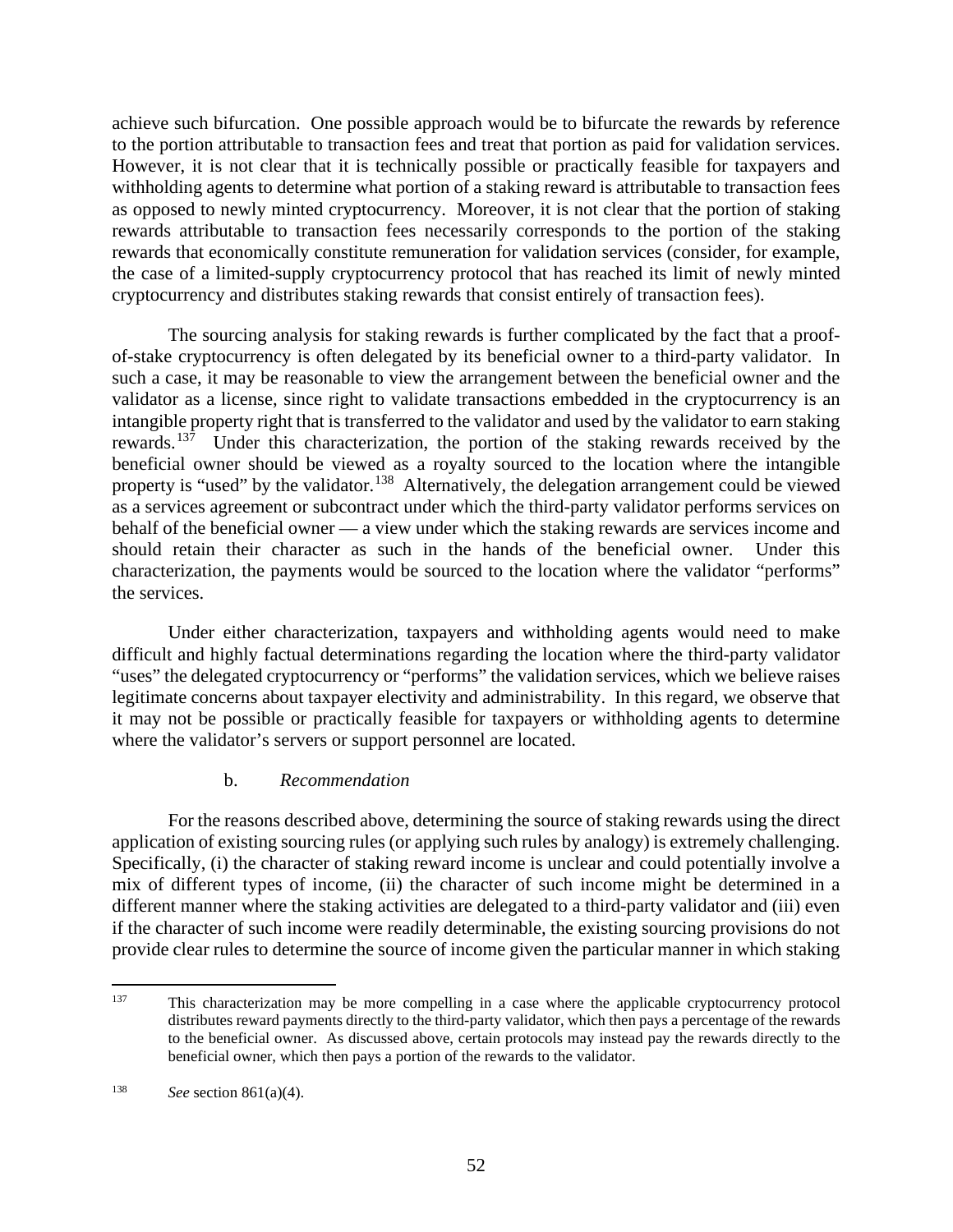rewards are earned. Nevertheless, it is important to both taxpayers and withholding agents to have clear rules addressing sourcing in this context.

Further, while strong arguments can be made that staking rewards should be treated, at least in part, as services income, that approach may not result in meaningful withholding tax being collected because we understand it is relatively easy for foreign holders of proof-of-stake cryptocurrencies to stake their cryptocurrency and perform validation solely through offshore servers using offshore support personnel without meaningfully affecting the validation activities.

In view of the foregoing, one approach we believe merits consideration is for the Service to issue guidance providing that the source of staking rewards, and any amounts transferred by a beneficial owner or validator in respect of staking rewards under a delegation arrangement, is determined by reference to the tax residence of the recipient.<sup>139</sup> A recipient-based sourcing rule may be appropriate in this context, given that a payor-based sourcing rule would definitionally result in indeterminate outcomes in many circumstances, and that the sourcing rules for other analogous categories of income like services income or royalties raises difficult legal and factual questions, resulting in uncertainty, taxpayer electivity and sourcing outcomes based on trivial and easily manipulable factual distinctions.<sup>[140](#page-58-1)</sup>

In this regard, we view the legal and factual uncertainty regarding the source of staking rewards as comparable, in at least in some respects, to the uncertainty that historically existed with respect to the sourcing of foreign currency exchange gain or loss on financial instruments and swap payments. In 1986, section 988 was enacted, providing among other things that exchange gain or loss on certain financial instruments is sourced by reference to the residence of the recipient. Notice 87-4<sup>[141](#page-58-2)</sup> then adopted a similar residence-based sourcing approach to payments on certain interest rate swaps, which was expanded in 1989 by the predecessor to current Treasury regulation section 1.863-7 to payments on notional principal contracts. We believe these residence-based sourcing regimes generally have served well in providing certainty to taxpayers and reducing electivity, reducing withholding complexity on financial instruments held by non-U.S. persons

<span id="page-58-0"></span><sup>&</sup>lt;sup>139</sup> If the source of staking rewards is determined by reference to the residence of the recipient, we suggest that the principles of section  $98( a)(3)(B)$  and Treasury regulation section 1.988-4(d) apply for purposes of determining a taxpayer's residence.

<span id="page-58-1"></span><sup>140</sup> *Cf.* H. Rep. 99-426 at 360 (1985), 1986-3 C.B. (Vol. 2) 1 (observing, in the context of explaining the enactment of the sourcing rules for sales of personal property under section 865, that "source rules should operate clearly without the necessity for burdensome factual determinations, limit erosion of the U.S. tax base and, in connection with the foreign tax credit limitation, generally not treat as foreign income any income that foreign countries do not or should not tax"). We note that in our 2019 report on the proposed regulations under section 861, we declined to provide a definitive recommendation with respect to determining the source of income from cloud computing transactions, which raises similar legal and factual uncertainties. *See* New York State Bar Association Tax Section, *Report on Proposed Section 861 Regulations* (Nov. 12, 2019). We believe, however, that the determination of source for cloud computing income is different than in the context of staking rewards, in part because the initial payor of staking rewards is a decentralized software protocol rather than an identifiable tax "person," as in the case of cloud computing income.

<span id="page-58-2"></span><sup>141 1987-1</sup> C.B. 416.